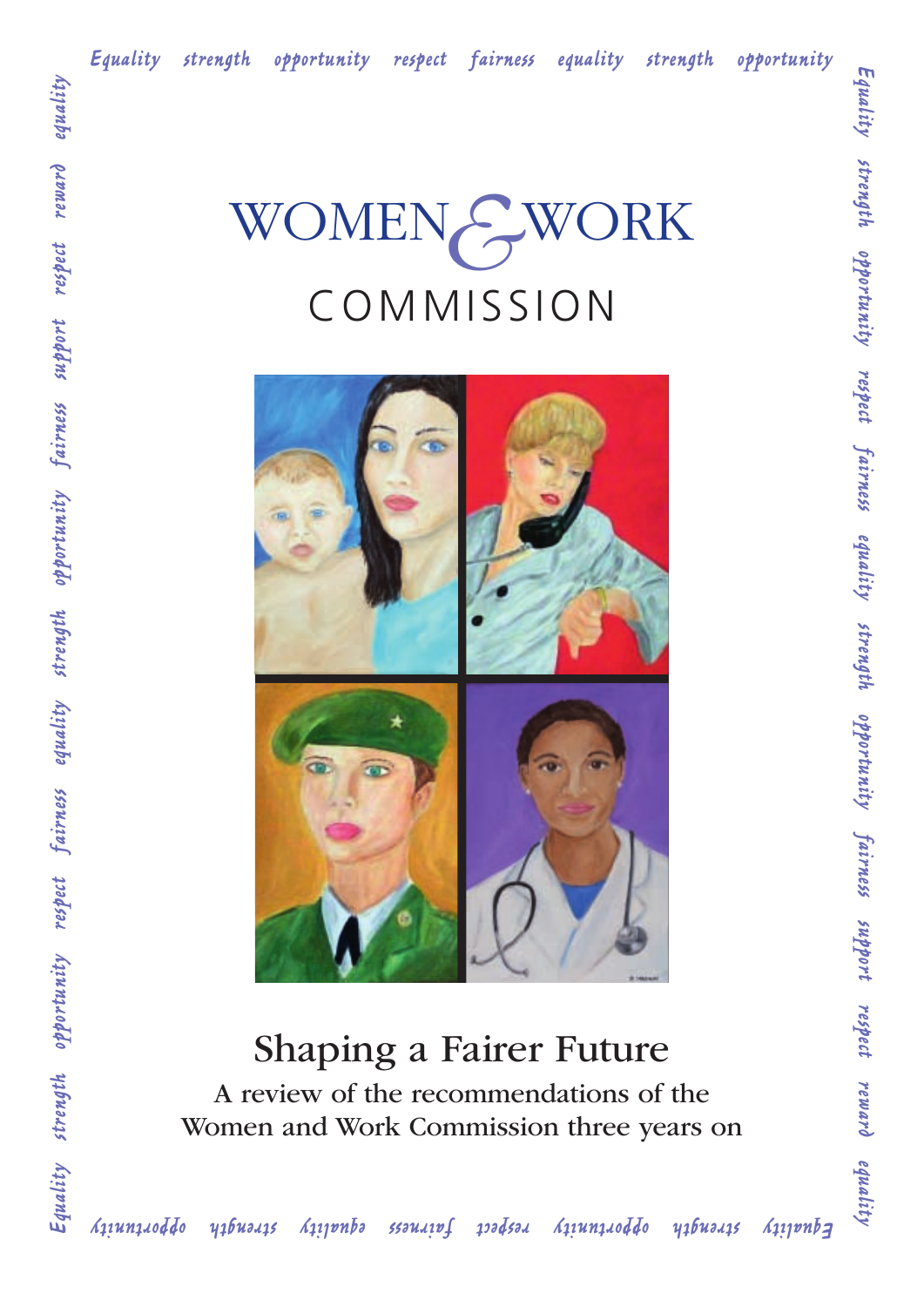Front cover art by Heather Donovan who is an artist in the United States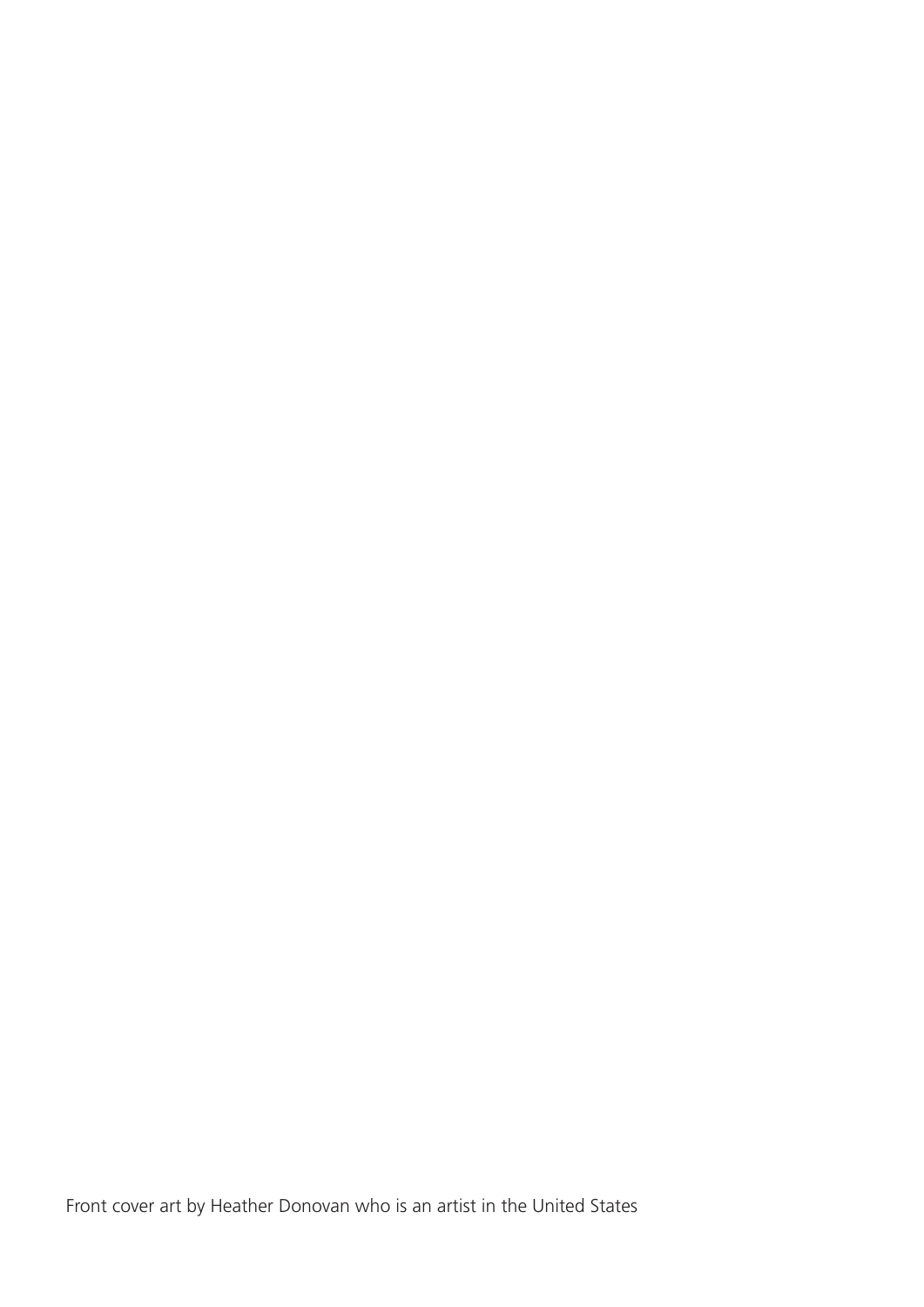# WOMEN*&*WORK COMMISSION

# Shaping a Fairer Future

A review of the recommendations of the Women and Work Commission three years on

> Presented to the Prime Minister by Baroness Prosser of Battersea, July 2009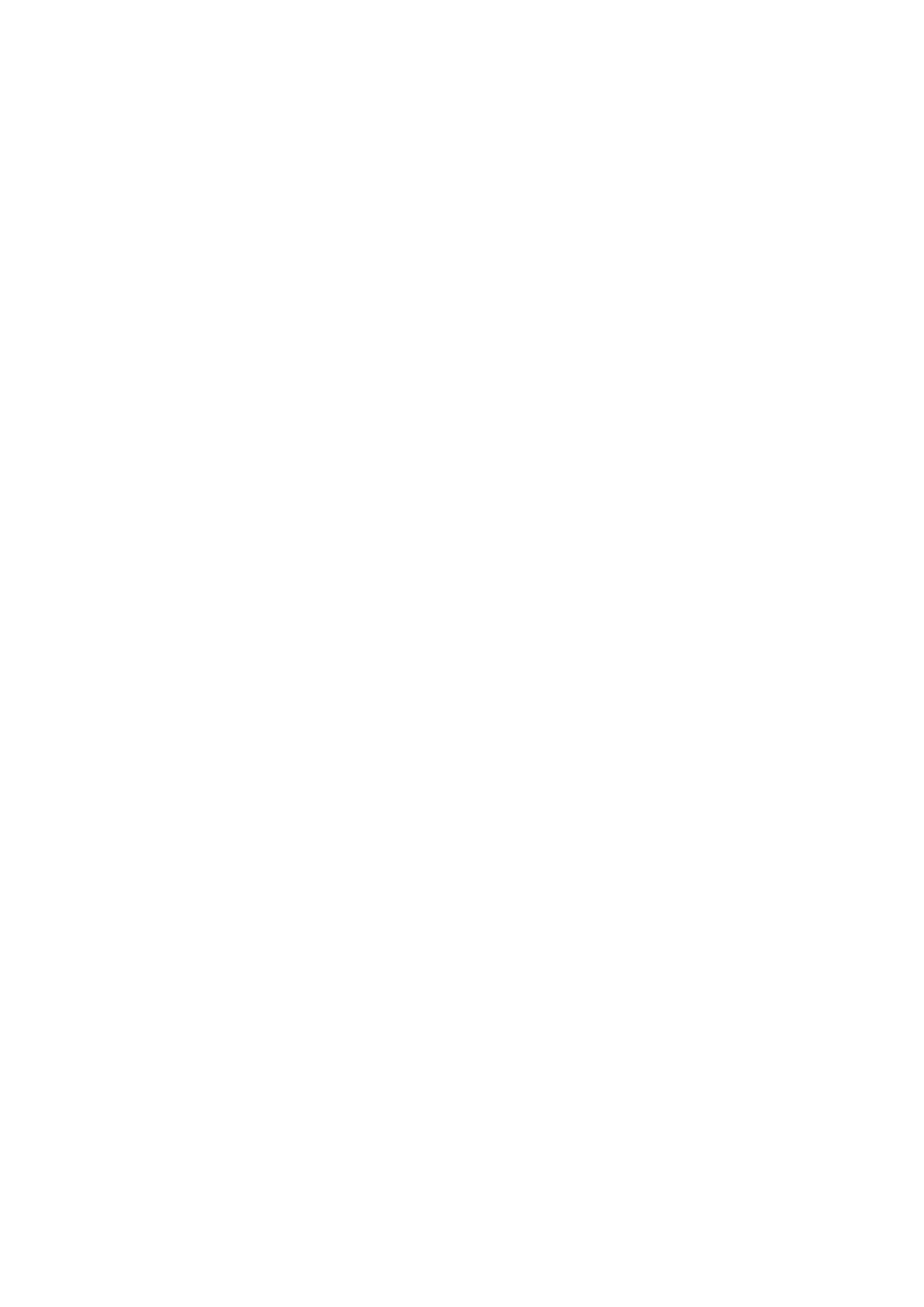# **Contents**

| <b>Foreword by Baroness Prosser of Battersea</b>                              | 5  |
|-------------------------------------------------------------------------------|----|
| <b>Executive summary</b>                                                      | 7  |
| <b>Chapter 1: Education and culture</b>                                       | 9  |
| Breaking down stereotypes across the education system                         | 10 |
| Vocational qualifications                                                     | 12 |
| Careers advice and guidance                                                   | 14 |
| Guidance for teachers and childcare workers                                   | 16 |
| Inspection and monitoring                                                     | 17 |
| <b>Chapter 2: Access to continued learning and development</b>                | 18 |
| Getting the statutory framework right                                         | 19 |
| Women and Work Sector Pathways                                                | 20 |
| Sector Skills Councils                                                        | 20 |
| Train to Gain                                                                 | 21 |
| <b>Adult Apprenticeships</b>                                                  | 22 |
| Flexible training courses                                                     | 23 |
| <b>Chapter 3: Balancing work and family life</b>                              | 26 |
| Promoting quality part-time and flexible work                                 | 27 |
| Child poverty and part-time work                                              | 29 |
| Job sharing                                                                   | 29 |
| Flexible working                                                              | 30 |
| Pro-rata treatment for part-time workers                                      | 31 |
| Childcare                                                                     | 31 |
| Women's enterprise                                                            | 33 |
| Workplace practice                                                            | 34 |
| <b>Chapter 4: The public sector</b>                                           | 37 |
| <b>Gender Equality Duty</b>                                                   | 38 |
| Equality Public Service Agreement (PSA)                                       | 39 |
| Procurement                                                                   | 40 |
| The role of local bodies: Regional Development Agencies and Local Authorities | 41 |
| <b>Summary: Table of 2009 recommendations</b>                                 | 43 |
| <b>Women and Work Commissioners</b>                                           | 53 |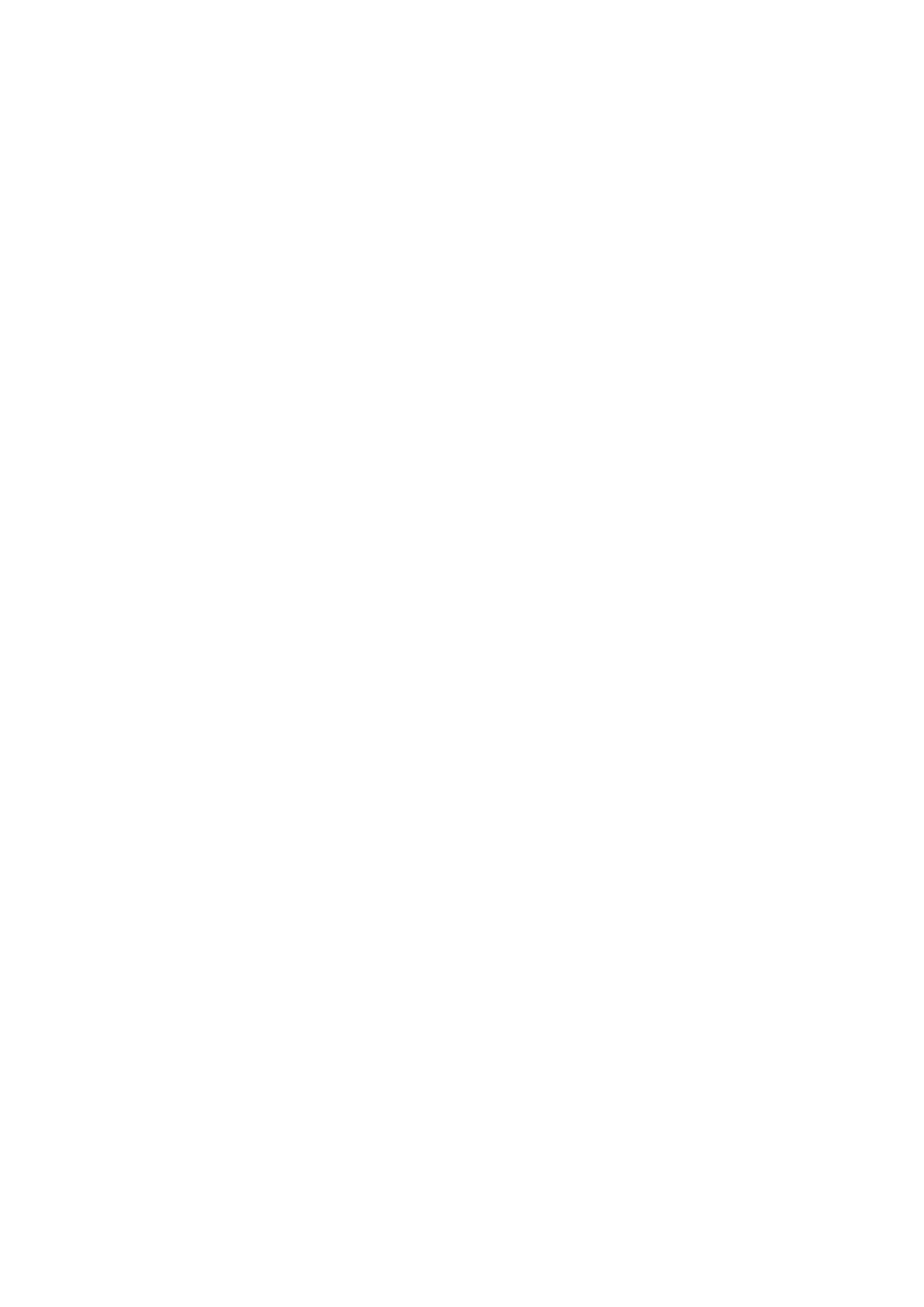# <span id="page-6-0"></span>Foreword

# by Baroness Prosser of Battersea, Chair of the Women and Work Commission



When the Prime Minister asked me to set up the Women and Work Commission in 2004 to look at the causes of the gender pay and opportunities gap, we found

that it was a many faceted and multidimensional issue. The pay gap is affected by issues such as outdated work practices; expectations and stereotypes that are ingrained in us from a young age; differences in working patterns because of women's role as 'carer'; and a lack of quality part-time work, among other things.

Since the Equal Pay Act was introduced nearly 40 years ago, we have seen monumental changes in women's position in the workplace and, alongside this, a greater understanding of the need to balance work and family life. The number of women in employment has seen a marked growth over the past four decades. In 1971 the employment rate for women was 56 per cent, $1$  compared with 69.6 per cent for the three months to March 2009.2 We also have one of the highest employment rates for women in Europe.

However, despite this progress:

- Women are still paid, on average, 22.6 per cent less per hour than men.<sup>3</sup> Although this has fallen from 27.5 per cent over the last 10 years we are noticing that progress is stalling, and the number has even risen slightly since 2007, when it was 21.9 per cent. This is also the case for the full-time gender pay gap, which stood at 12.5 per cent in 2007 but is now 12.8 per cent. Pay gaps are even greater for part-time workers (39.9 per cent). This is important, as 41 per cent of women work part time compared with just 12 per cent of men, and women make up more than three-quarters of the part-time workforce.4
- Too many women work below their skill levels.
- Occupational segregation is still the norm. There are still 22 companies in the FTSE 100 that have all-male boards  $5$

So, not only do we need to see more action being taken to kick start the slow movement of the gender pay gap, but also to ensure that we do not let the economic downturn reverse the positive progress that has been made. Women are at risk of being less financially resilient to periods of unemployment because of their lower earnings and often lower

- 2 See [www.statistics.gov.uk/pdfdir/lmsuk0509.pdf](http://www.statistics.gov.uk/pdfdir/lmsuk0509.pdf)
- <sup>3</sup> As measured using the overall median gender pay gap, which is women's median hourly pay (excluding overtime) as a percentage of men's median hourly pay (excluding overtime).
- 4 See [www.statistics.gov.uk/pdfdir/lmsuk0509.pdf](http://www.statistics.gov.uk/pdfdir/lmsuk0509.pdf)
- <sup>5</sup> Sealy R, Singh V and Vinnecombe OBE S (2008) The Female FTSE Report 2008: A decade of delay, Cranfield University School of Management.

<sup>1</sup> See [www.statistics.gov.uk/cci/nugget.asp?id=2145](http://www.statistics.gov.uk/cci/nugget.asp?id=2145)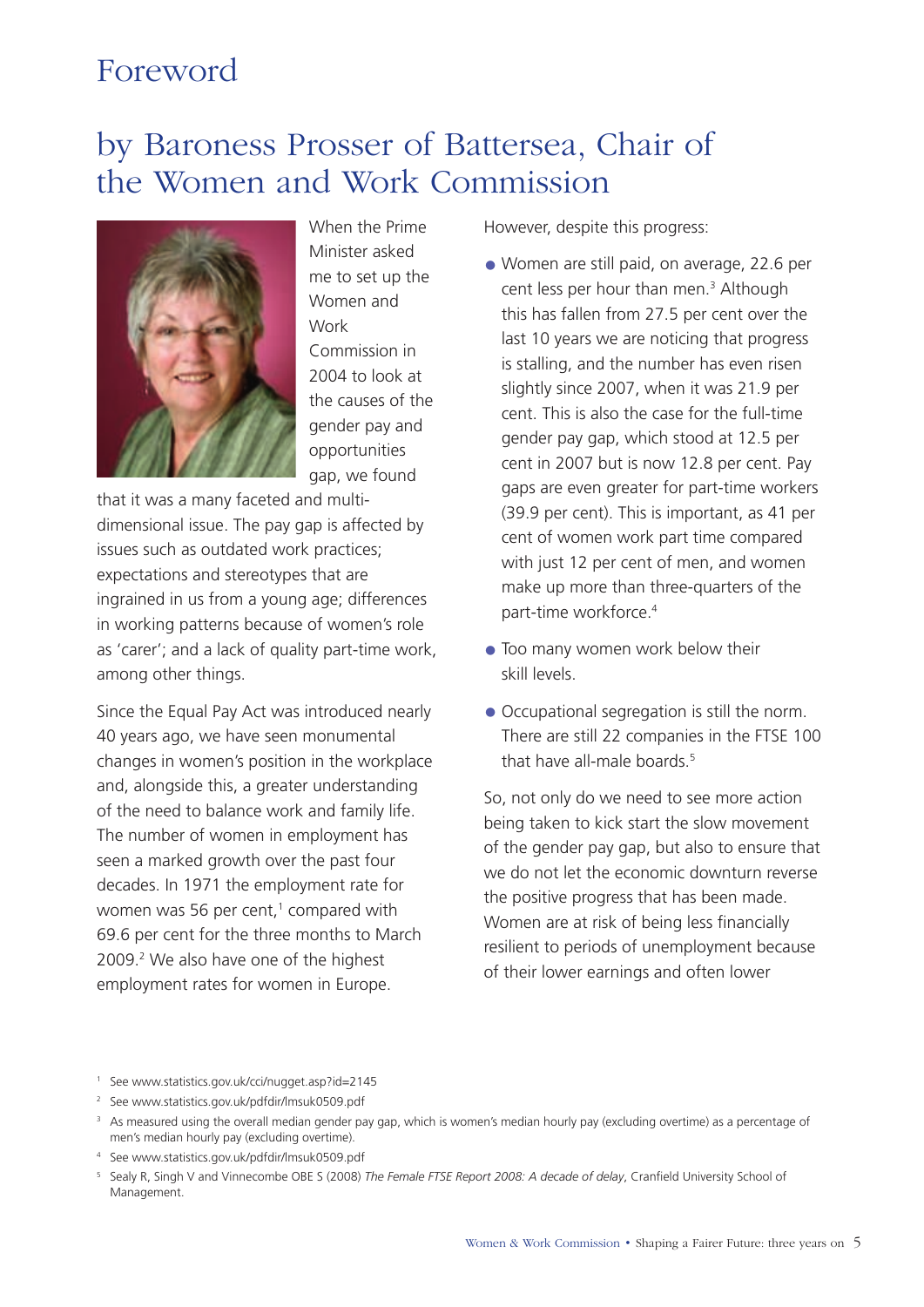savings. There are also concerns that women are increasingly likely to be discriminated against because of costs associated with maternity leave.<sup>6</sup> Research carried out prior to the economic downturn estimated that 30,000 women lose their jobs each year because they are pregnant.7

The current economic climate creates new imperatives for employers to work more effectively and efficiently, and new challenges for the UK economy. In order for businesses to succeed in this environment it will be more important than ever to use everyone's skills, and to invest for the long term in our employees so that we can recruit and retain the best staff. Our original report highlighted that removing the barriers to women working in occupations traditionally done by men, and increasing women's participation in the labour market, could be worth between £15 billion and £23 billion.

This is why Harriet Harman, Minister for Women and Equality, asked the Women and Work Commission to reconvene three years on. Following our original 40 recommendations, our major challenge is to consider where progress has been made, where we feel opportunities were missed and where further resources and effort need to be focused. In reviewing our original

recommendations we have taken evidence from a wide range of stakeholders, including the Young Women's Christian Association, the London Development Agency, Women Like Us, Skillfast-UK and Government departments.

Overall, we have found that reasonable progress has been made in supporting women to access skills and training to help them to up-skill and re-skill. Progress has also been made in the public sector (particularly the introduction of the Gender Equality Duty in April 2007). The foundations and policies are in place in these areas, and we make recommendations as to where further action should be taken. We were, however, disappointed by the lack of action taken by Government to break down stereotypes in the education system (particularly for children below 14 years of age). There was also a lack of Government action to support families to balance work and family life. The Government must set out its direction on this.

This report is a new call for action, and lays down new challenges to those who are responsible and who are in the position to influence this agenda.

Manganet Rosser

**Margaret Prosser** 

<sup>6</sup> Working Families has reported being inundated with calls from employees who are having problems because they are pregnant, on maternity leave or returning from maternity leave and having requests for flexible working turned down.

<sup>7</sup> Equal Opportunities Commission (2005) *Greater Expectations: Final Report of EOC investigation into discrimination against new and expectant mothers in the workplace*.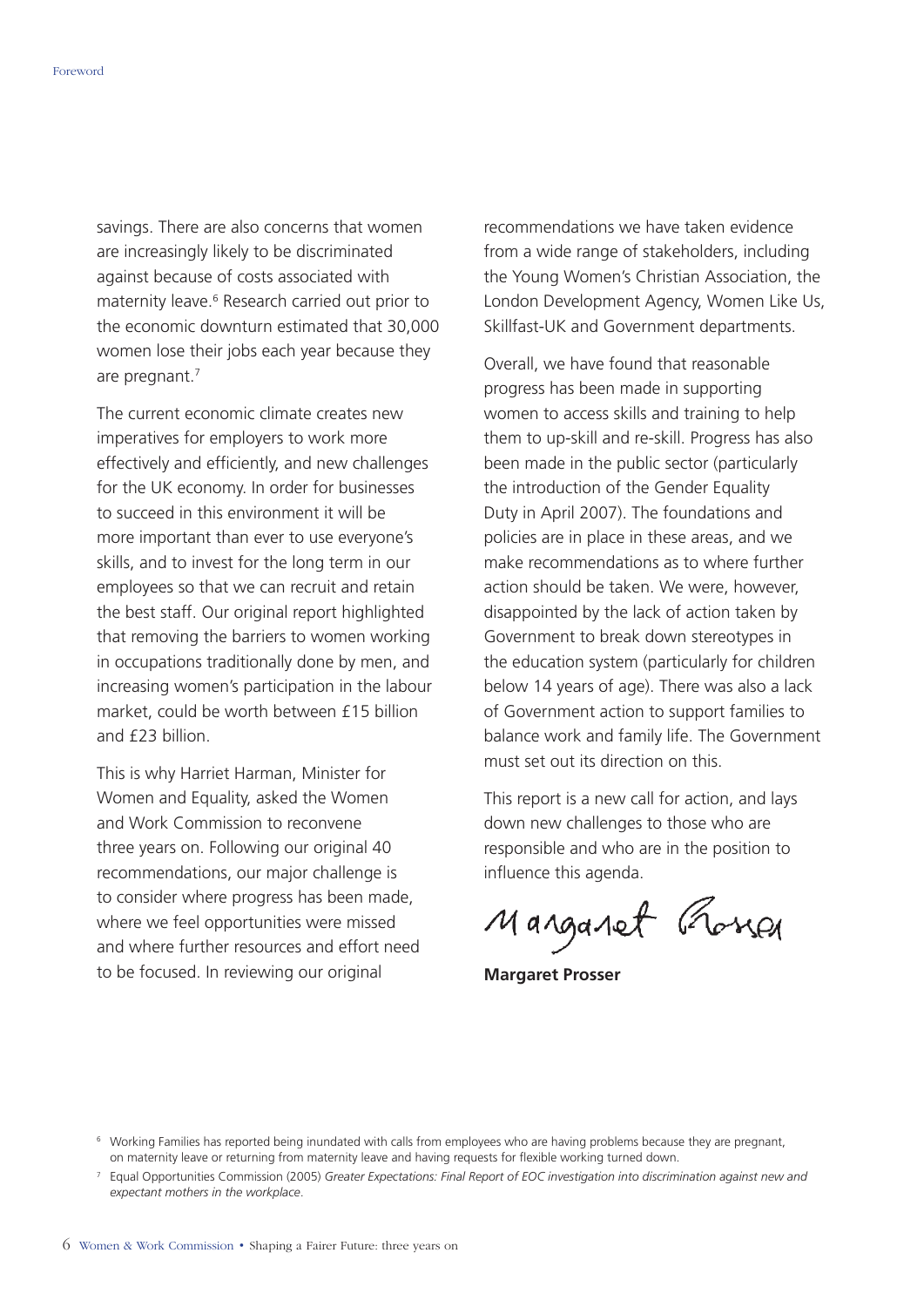# <span id="page-8-0"></span>Executive summary

Three years after the Women and Work Commission first reported on the causes of the gender pay gap and what action was needed to tackle it, Harriet Harman, Minister for Women and Equality, asked the Commission to reconvene to assess progress made and to review our original recommendations.

This report sets out our conclusions. We note that while progress has been made in some important areas, much more can and should be done to unlock women's talent. If this is done, the UK economy could benefit by up to £23 billion. This is even more important given the difficult economic circumstances now facing us. Action must be taken now, across many areas, to narrow the gender pay gap and utilise the skills, talents and abilities of women. Our updated recommendations seek to provide a clear blueprint for this, and this report acts as a new call for action.

We have looked at four key areas, and have assessed the Government's progress since our original report as follows:

| <b>Key area</b>                                | <b>RAG</b> rating <sup>8</sup> |
|------------------------------------------------|--------------------------------|
| • Education and culture                        |                                |
| (i) Under 14 years of age                      | <b>Red</b>                     |
| (ii) 14-19 years of age                        | Amber                          |
| • Access to continued learning and development | Amber                          |
| • Balancing work and family life               | <b>Red</b>                     |
| • The public sector                            | <b>Amher</b>                   |

# Education and culture

Progress here is critical if we are to break down stereotypes and tackle occupational segregation. We are pleased that some steps have been taken, particularly for the 14–19 age group, such as via the apprenticeship programme. Overall, however, we feel that the Department for Children, Schools and Families

(DCSF) needs to make breaking down gender stereotypes for those below the age of 14 a much higher priority. DCSF must ensure that gender equality issues are considered as a matter of course across all their initiatives and policies. This is important if we are ever to tackle gender stereotyping in the education system.

<sup>8</sup> Red, Amber, Green (RAG) rating indicates the extent to which progress has been made across each theme. Red: critical – significant progress is yet to be made; Amber: adequate – progress has been made but there is more to be done; Green: achieved – substantial progress has been made.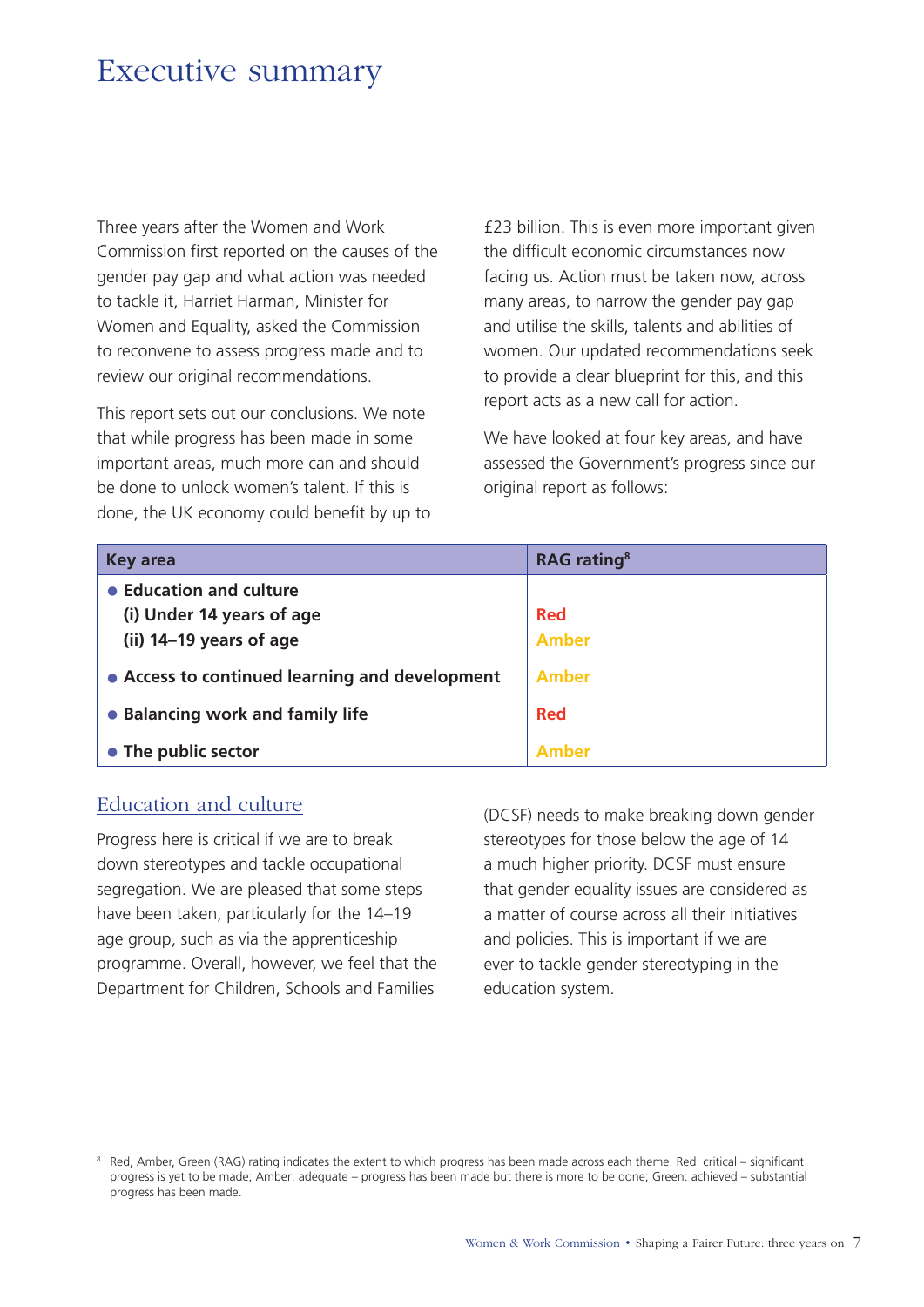**We therefore recommend that DCSF produces a national strategy for tackling gender inequality in the education system (with a particular focus on children aged 14 and under) by March 2010.** 

# Access to continued learning and development

We think that a lot of progress has been made to support women in accessing skills and training. In particular, we welcomed the £40 million package to support women's skills and the high percentage of women taking up Adult Apprenticeships. However, we recognise that the statutory framework is changing and we feel that further steps need to be taken – particularly at a time when we are looking to rebuild the economy. We need to ensure that we have the workers with the right skills – particularly in potentially new growth sectors.

**We therefore recommend that by March 2010 DCSF and the Department for Business, Innovation and Skills (BIS) set out clear roles and accountabilities for gender equality objectives for the new Skills Funding Agency (SFA), and that they and Local Authorities do the same for the Young People's Learning Agency (YPLA). We expect both bodies to report on progress by March 2012.** 

# Balancing work and family life

Good progress has been made in key areas like childcare and the right to request flexible working. Overall, however, we are disappointed that more progress has not been made in the private sector, especially in opening up opportunities for quality part-time and flexible work. We believe that Government leadership is critical to this, and we would like to see Government championing this issue.

**We therefore call on the Government Equalities Office (GEO) to take the lead on developing a work programme to promote quality part-time and flexible working, working collaboratively with BIS, by March 2010.** 

#### The public sector

Good progress has been made in many parts of the public sector, and we welcome the measures in the Equality Bill to strengthen and streamline the legislative framework. We believe that the new outcome-focused Public Sector Equality Duty provides a real opportunity to embed gender considerations throughout the policy and delivery process. It is crucial, however, that the Duty is properly implemented. This applies not only to the internal practices of these public sector bodies, but also to the services they supply.

**All Government departments, Inspectorates, Local Authorities and Regional Development Agencies (RDAs) should set out how they intend to monitor the impact of their policies on women, involve women and their representative groups directly and report on the results on an annual basis. This must be included in a review of their gender equality scheme to ensure that gender equality issues are mainstreamed throughout.** 

We believe that this package, and the more detailed recommendations set out in the body of this report, will transform for the better the world of work for women, benefiting individuals, society and the economy.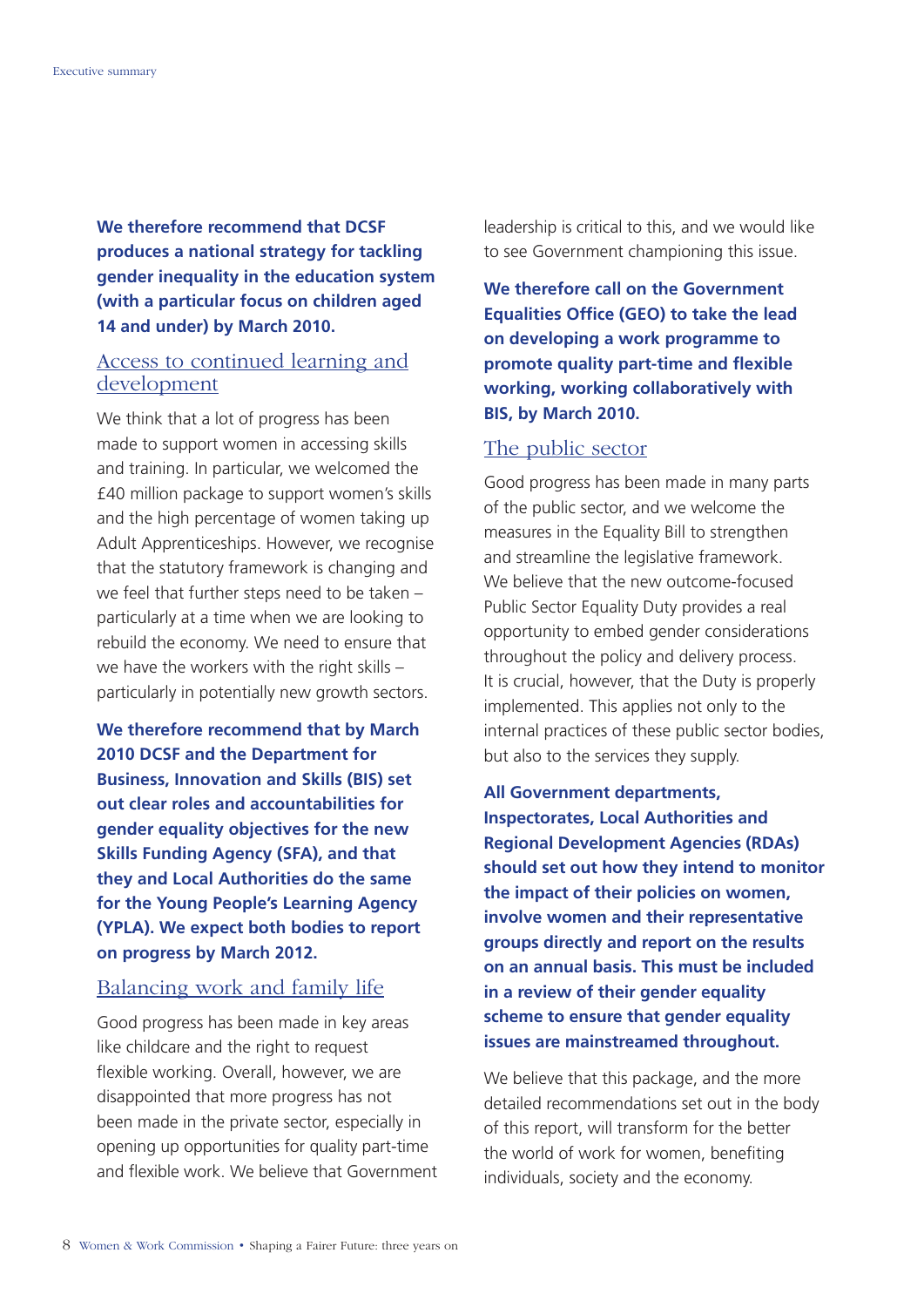# <span id="page-10-0"></span>Chapter 1

# Education and culture

# Summary

**Issue:** Occupational segregation starts at an early age. Often without even thinking about it young girls can choose to role play at being 'teachers', for example, while boys might choose 'builders'. This segregation is ingrained in our culture and has significant implications for the career choices that young men and women make and, in the longer term, for their future earnings. Challenging these outdated ideas about 'jobs for the girls' is key to breaking down gender segregation in the workplace and changing our culture for future generations.

**Progress:** We do feel that DCSF has made some headway in trying to break down gender stereotyping, particularly for the 14–19 age group, through careers advice and guidance and also via the apprenticeship programme. However, efforts have been small scale and sporadic – particularly for those children under the age of 14. We feel that more effort needs to be made with this age group. We are concerned that gender equality issues are not yet a key consideration across all DCSF policies, and as a result progress is not being made fast enough.

In a number of areas it is not at all clear how DCSF will take action on any lessons learnt from initiatives they run which are linked to gender equality. It is also unclear what targets they set themselves for reducing gender stereotyping in the education system. Overall, we would like to see DCSF showing greater consistency in assessing, monitoring and taking action on gender equality issues and having a better idea of what they would like to achieve and by when.

Making real progress in addressing gender stereotyping in the education system will, in the long term, help to reduce occupational segregation and will help to reduce the gender pay gap.

This chapter focuses on the education system up to the age of 19 rather than adult education, which is looked at in Chapter 2.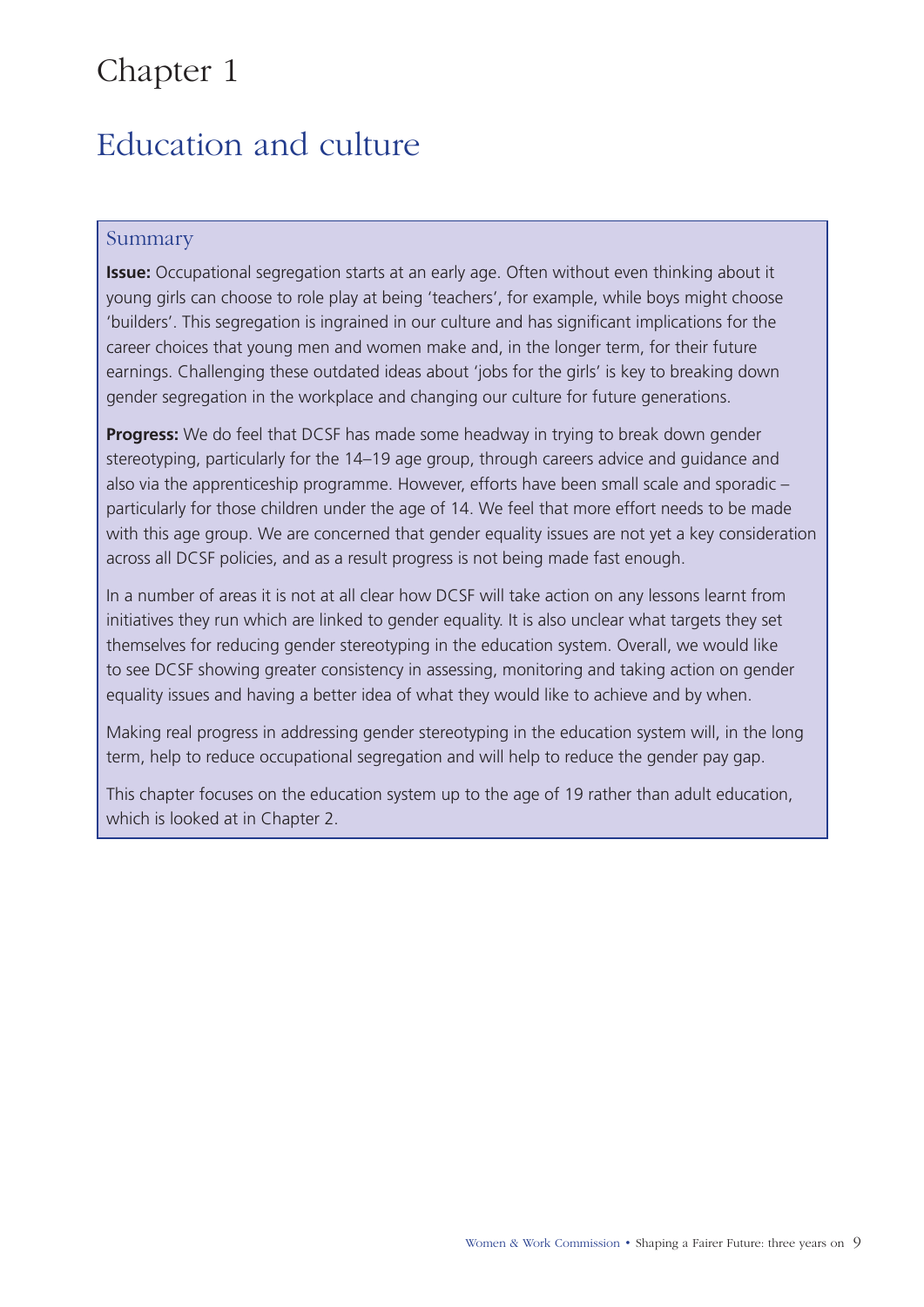# <span id="page-11-0"></span>Breaking down stereotypes across the education system

# **2006 recommendation:**

The Department for Education and Skills and relevant Scotland, Wales and Northern Ireland departments publish strategic documents, in reaction to the analysis in this report, which describe a systemic change in the way education is delivered in order to reduce stereotypical choices, improve takeup of vocational skills training, and improve employment outcomes for young women. The document should set out the goals for a national World of Work Programme, meshing with existing initiatives, but providing a new framework for vocational skills and work experience, through primary, secondary and tertiary education. It should include:

- a curriculum for vocational skills that provides a joined-up framework for practical learning;
- clarification of what students can expect in terms of entitlements to study for vocational qualifications, what the different qualifications and standards mean and how they relate to each other;
- the promotion of Young Apprenticeships to 14–16 year olds in occupations not traditionally taken up by their gender;
- employer visits to schools and 'taster' days for primary school pupils;
- work experience placements for pupils pre-14 in an occupation not traditionally taken up by their gender;

careers education co-ordinators in schools to organise the provision of group visits, 'taster days' and work experience.

**Progress:** The Department for Education and Skills accepted this recommendation and agreed that their gender equality scheme would lay the basis for our proposed 'World of Work' Programme. We were pleased with this but felt that the Department could have gone further in championing change. We believe that they should be setting an example by going further than they are entitled to do on a statutory basis.

We would like to see DCSF produce an overall strategy which sets out its aims and objectives in regards to gender stereotyping in the education system. In addition, it must show how their current work streams and policies contribute to this agenda and also give a clearer vision of their objectives in the longer term: helping young women to get a clearer picture of what the 'world of work' is like and, as a consequence of the choices they make at an early age, how they can expect their careers to progress. This document should also specifically set out exactly how each strand of work is monitored, how successful it has been to date and what the enforcement mechanisms are.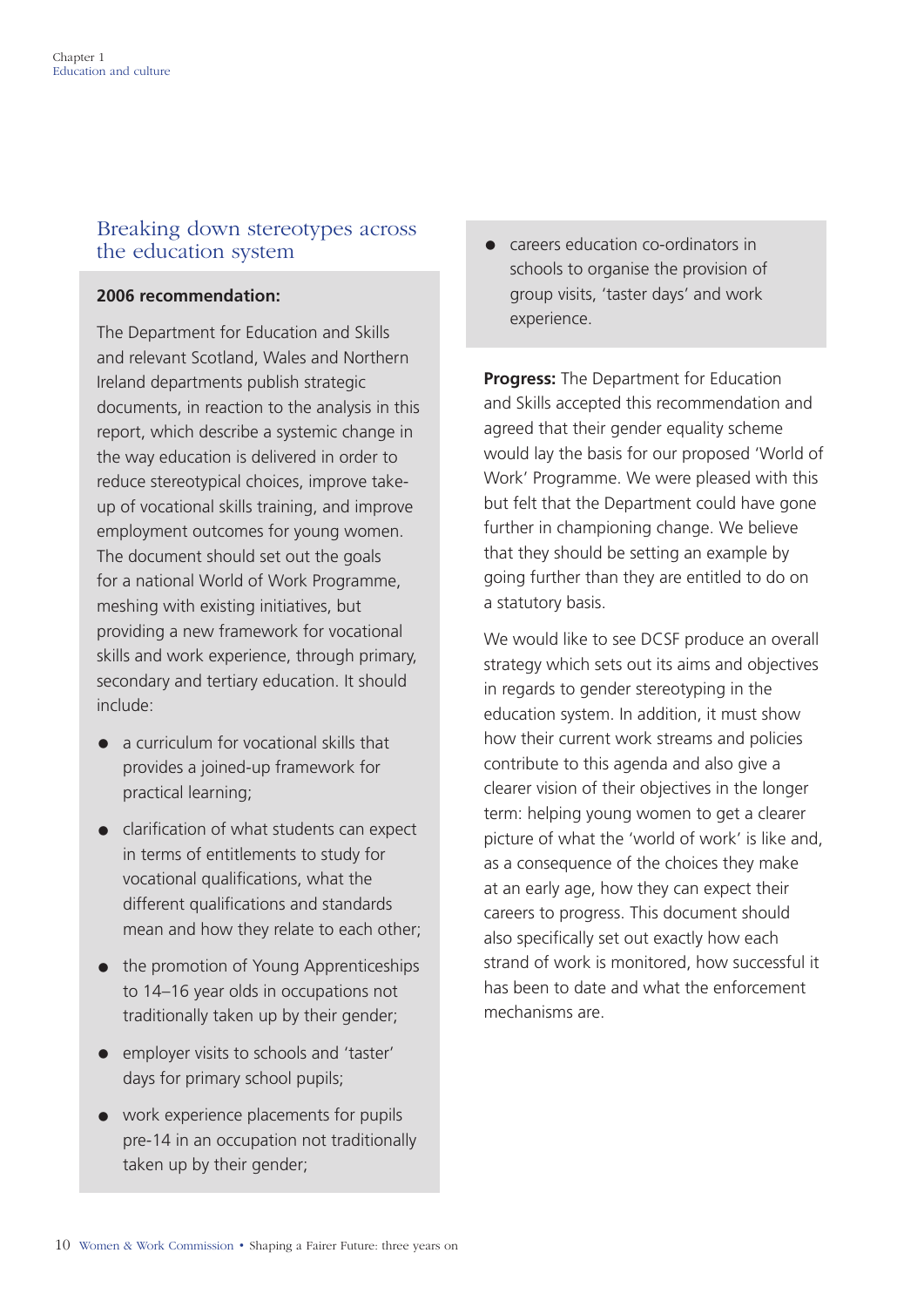#### **2009 recommendation:**

**1. We expect DCSF to produce a national strategy for tackling gender inequality in the education system (with a particular focus on children aged 14 and under) by March 2010. This should set out targets and goals for tackling stereotypes in careers advice and guidance; increasing take-up of vocational skills; training; improving employment outcomes for girls; and proposals for opening up more work experience placements for girls in non-traditional sectors.** 

### On specific points

### **2006 recommendation:**

• A curriculum for vocational skills that provides a joined-up framework for practical learning.

**Progress:** We are encouraged to hear that the programme of new Diplomas will be subject to vigorous evaluation and monitoring for the first few years following their introduction. This evaluation will focus on issues that include gender, and consortia wanting to offer the Diplomas will have to provide evidence to DCSF that their information, advice and guidance (IAG) has been assessed against the quality standards for young people's information, advice and guidance. These standards state that 'information, advice and guidance services [should] promote equality of opportunity, celebrate diversity and challenge stereotypes' and, as part of this, ensure that 'stereotypes and limited career aspirations are challenged, for example through the use

of positive action activities, taster sessions, the use of appropriate role models and work placements'.

DCSF has made good progress in this area in setting out the standards that they expect consortia to adhere to. However, we have not yet seen any evidence that the consortia are actually meeting these quality standards. It is therefore unclear whether they are actually achieving what they were set out to achieve, what the reporting mechanisms are for this or what the overall goals are.

#### **2009 recommendation:**

**2. DCSF must ensure that the quality standards are inspected and sanctions issued for those consortia that do not meet standard five for equality and diversity. This specifically states that 'information, advice and guidance services [should] promote equality of opportunity, celebrate diversity and challenge stereotypes'.** 

#### **2006 recommendation:**

• Clarification of what students can expect in terms of entitlements to study for vocational qualifications, what the different qualifications and standards mean and how they relate to each other.

#### **2009 recommendation:**

**3. We would like to see clarification of what students can expect in terms of entitlements to study for vocational qualifications being part of the proposed national strategy**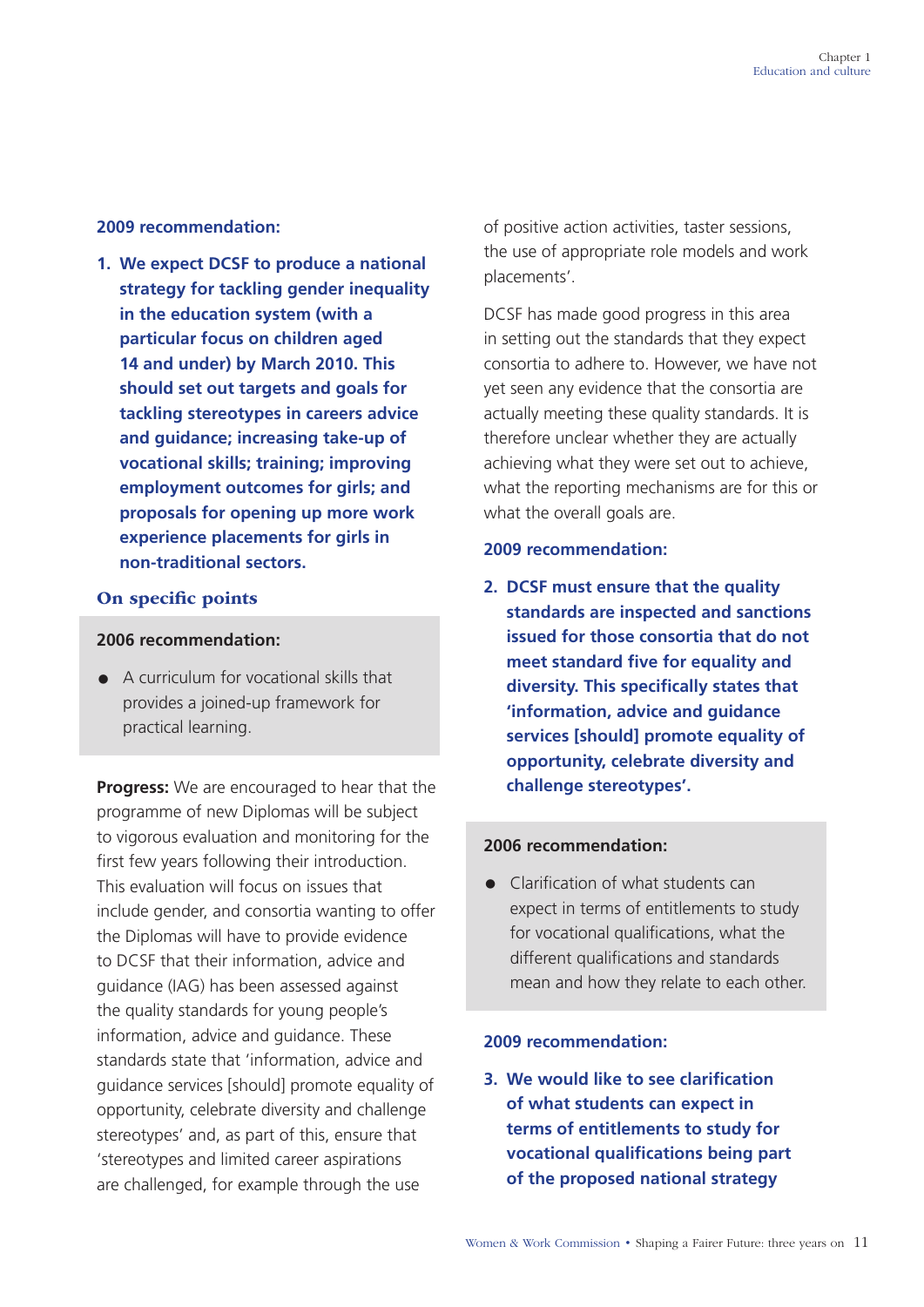<span id="page-13-0"></span>**for tackling gender inequality in the education system, as referred to in Recommendation 1.** 

# Vocational qualifications

# **2006 recommendation:**

• The promotion of Young Apprenticeships to 14–16 year olds in occupations not traditionally taken up by their gender.

**Progress:** We are particularly encouraged by the work being done by the Government to open up more places for applied learning via the new Diplomas and also the Young apprenticeship programme. The recent announcement that businesses across the country will share £11 million to create nearly 3,000 new apprenticeship places is welcomed. We are also glad to see that there is a programme of taster sessions in atypical apprenticeships. DCSF does, however, need to be more proactive in promoting non-traditional apprenticeships to girls on the basis that there remains a pay gap in apprenticeships, which can in part be put down to occupational segregation (this is discussed further in Chapter 2). Despite the fact that the Government has announced an increase in the minimum rate of weekly pay for apprentices from £80 to £95, the Commission has heard evidence that this still does not provide a sufficient level of income for many young women, particularly those who have chosen to do an apprenticeship which is traditionally female and may therefore result in them working in a low-paid sector.

#### **2009 recommendation:**

**4. We are pleased that the Government has accepted the recommendation of the Low Pay Commission for a minimum wage for apprentices. The Government must implement this as quickly and effectively as possible.** 

We are also pleased that literature associated with apprenticeships uses carefully considered images and wording, particularly in those areas often thought of as traditionally gender specific. However, more information is needed in the promotional literature on the benefits of undertaking a non-traditional apprenticeship, including pay and career progression opportunities.

# **2009 recommendation:**

**5. As the National Apprenticeship Service has responsibility for the national delivery of targets and co-ordination of the funding for apprenticeship places, we would recommend that as part of their remit they be set a target to ensure that all pupils have access to advice on apprenticeships which challenges gender stereotypes. The Service must also provide more tailored advice to those choosing non-traditional apprenticeships around how they go about breaking into the jobs market once their apprenticeship is over.**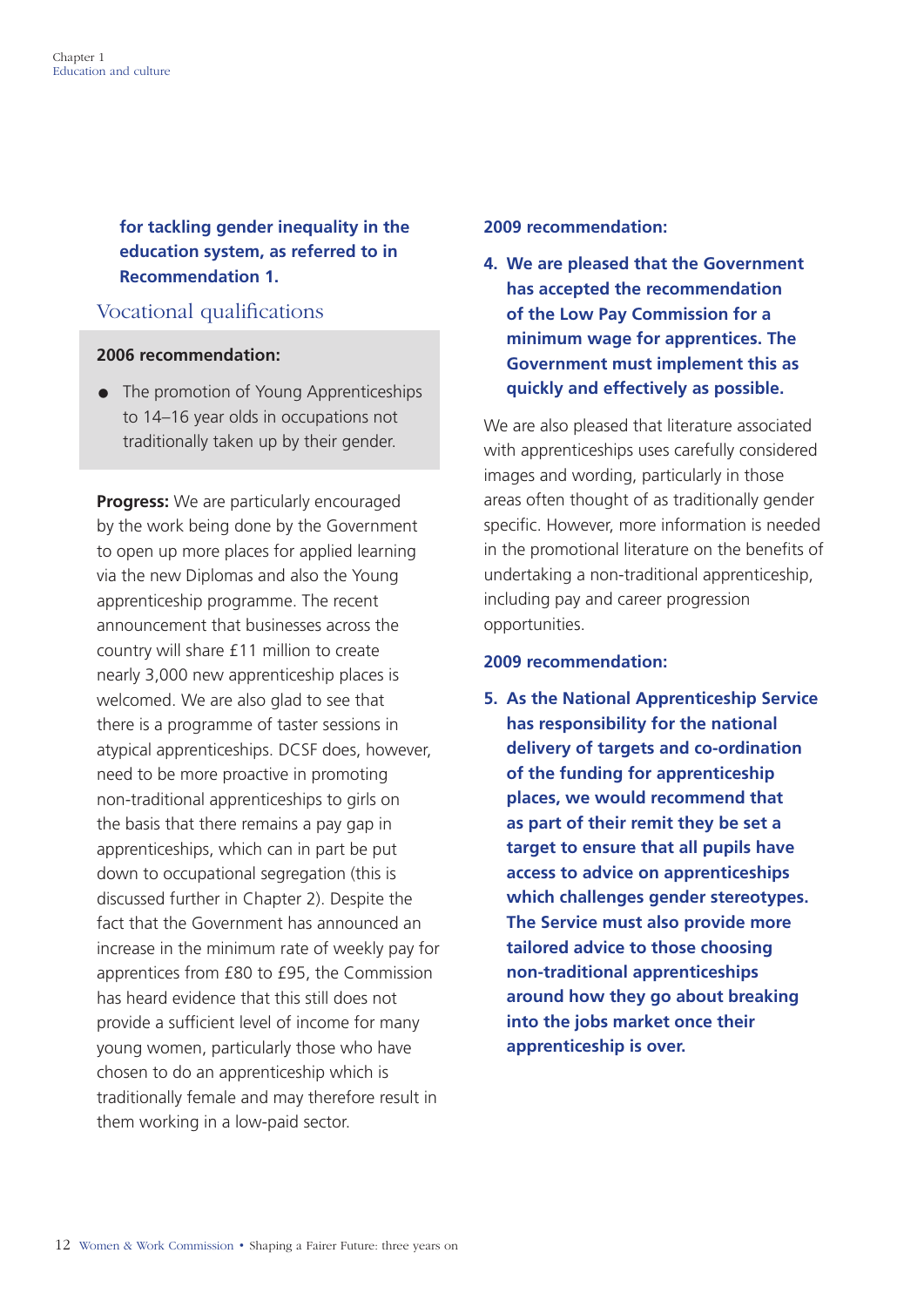### **2006 recommendations:**

- Employer visits to schools and 'taster' days for primary school pupils.
- Work experience placements for pupils pre-14 in an occupation not traditionally taken up by their gender.
- Careers education co-ordinators in schools to organise the provision of group visits, 'taster days' and work experience.

**Progress:** Overall, we were disappointed by the response to the above three recommendations, which were based around the principle that pre-14 pupils should be able to access placements/'tasters' in occupations which are non-traditional.

We know that DCSF has a policy in relation to primary schools that they should all have a relationship with business and that they have many good examples of work-related learning at primary schools. We do not, however, believe that this tackles what we originally proposed in these recommendations. We are pleased that there have been efforts made to ensure that schools have relationships with various industries. However, we have not seen evidence that, as part of this, extra efforts are being made to ensure that this relationship does not just reinforce stereotypes, or whether schools are being monitored to see whether they are engaging with both traditionally female and male sectors and emphasising the fact that girls and boys have access to careers in both.

In regards to work experience we feel that good progress has been made by DCSF through the development of its national standards for work experience. These state that schools, colleges and Education Business Partnership Organisations (EBPOs) should ensure that equal opportunities are promoted and gender stereotyping is challenged. We also look forward to seeing the results of the Gender Agenda research project this July, which we hope will act as useful guidance for schools on how to break down myths around gender.

However, even if young girls are provided with the information on a wide range of work experience available to them, and even if they are interested in a non-traditional route, they often might not follow this up as they may not feel confident enough to enter a maledominated environment on their own.

#### **2009 recommendation:**

**6. DCSF to work with the Institute for Education Business Excellence (IEBE) and the EBPOs to establish a 'buddying' programme of work experience placements for girls in non-traditional areas, where girls can 'pair up' and undertake work experience together. DCSF must also roll this 'buddying' programme out for Young apprenticeships and Diplomas. As part of this programme girls and young women should also have access to 'mentors' so that they can talk directly to women who have, or continue to be, successful in that line of work.**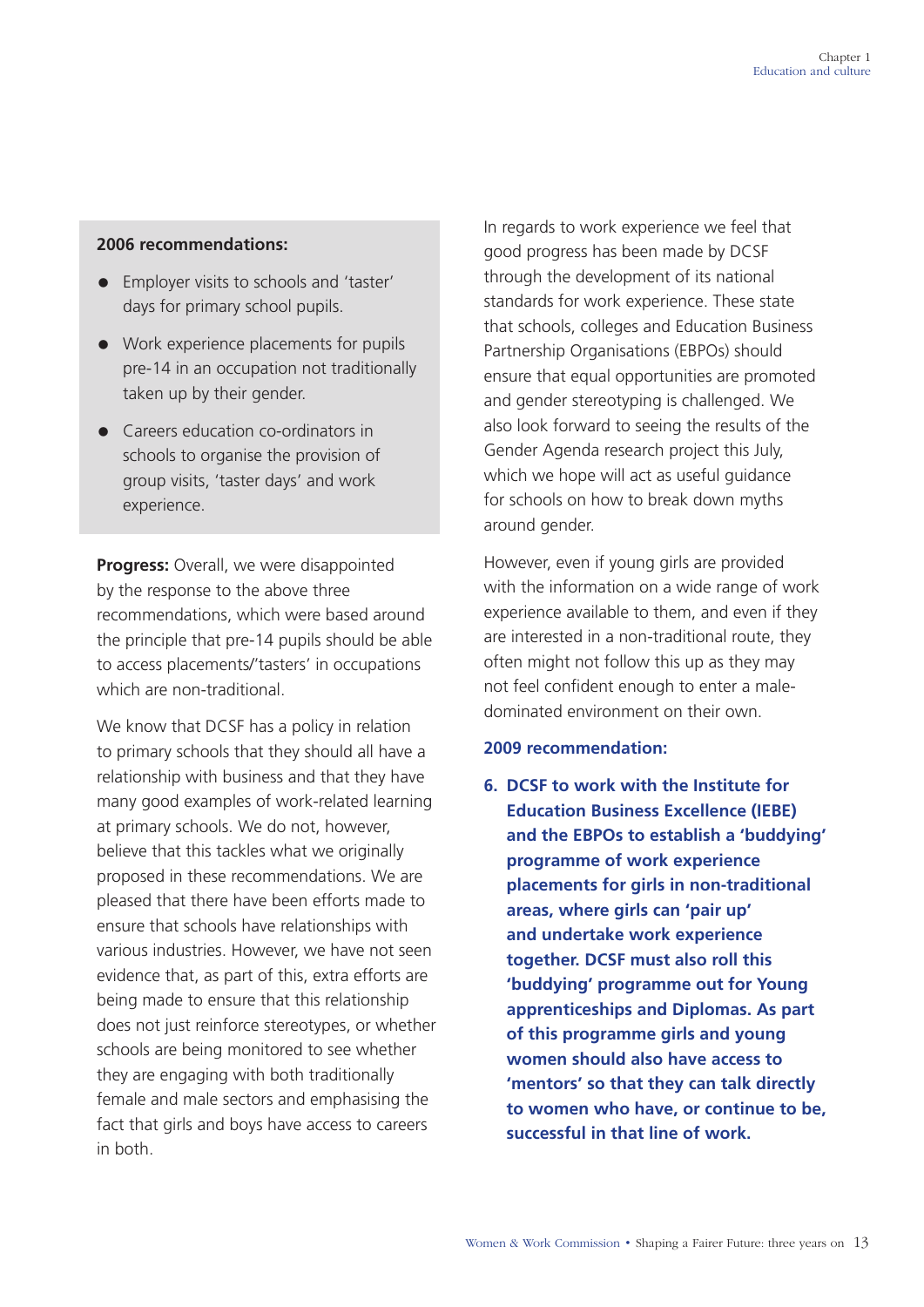<span id="page-15-0"></span>**2009 recommendation:** 

**7. As part of the national strategy for tackling gender inequality in the education system, DCSF should set out how it will ensure that, in working with businesses, all primary schools have clear targets for engaging with both traditionally male and female sectors, and that they are proactive in ensuring that gender stereotypes are challenged in this process.** 

### **2009 recommendation:**

**8. DCSF should commit to ensuring that all pupils have an opportunity to undertake two work experience placements – one in a non-traditional role.** 

# **2009 recommendation:**

**9. BIS and the National Apprenticeship Service must ensure that the pilots to address under-representation in apprenticeships and other initiatives to tackle gender segregation and stereotyping (which confine women to low-paid apprenticeships) are implemented effectively.** 

### **2009 recommendation:**

**10. DCSF should establish a formal programme of 'taster days'/work experience for non-traditional routes for Young Apprenticeships and Diplomas.** 

# **2009 recommendation:**

**11. We expect DCSF and BIS to make better use of the existing good practice in tackling occupational segregation in apprenticeship schemes by producing and widely disseminating a 'good practice guide'. They must also ensure that all promotional literature makes reference to the benefits of non-traditional apprenticeships.** 

# Careers advice and guidance

# **2006 recommendation:**

The Department for Education and Skills and relevant Scotland, Wales and Northern Ireland departments should ensure that all young people have access to careers information, advice and guidance. National standards should confirm that it:

- challenges gender stereotypes;
- gives young people a real understanding of the pay, rewards and challenges of occupations, particularly those not traditionally taken up by their gender.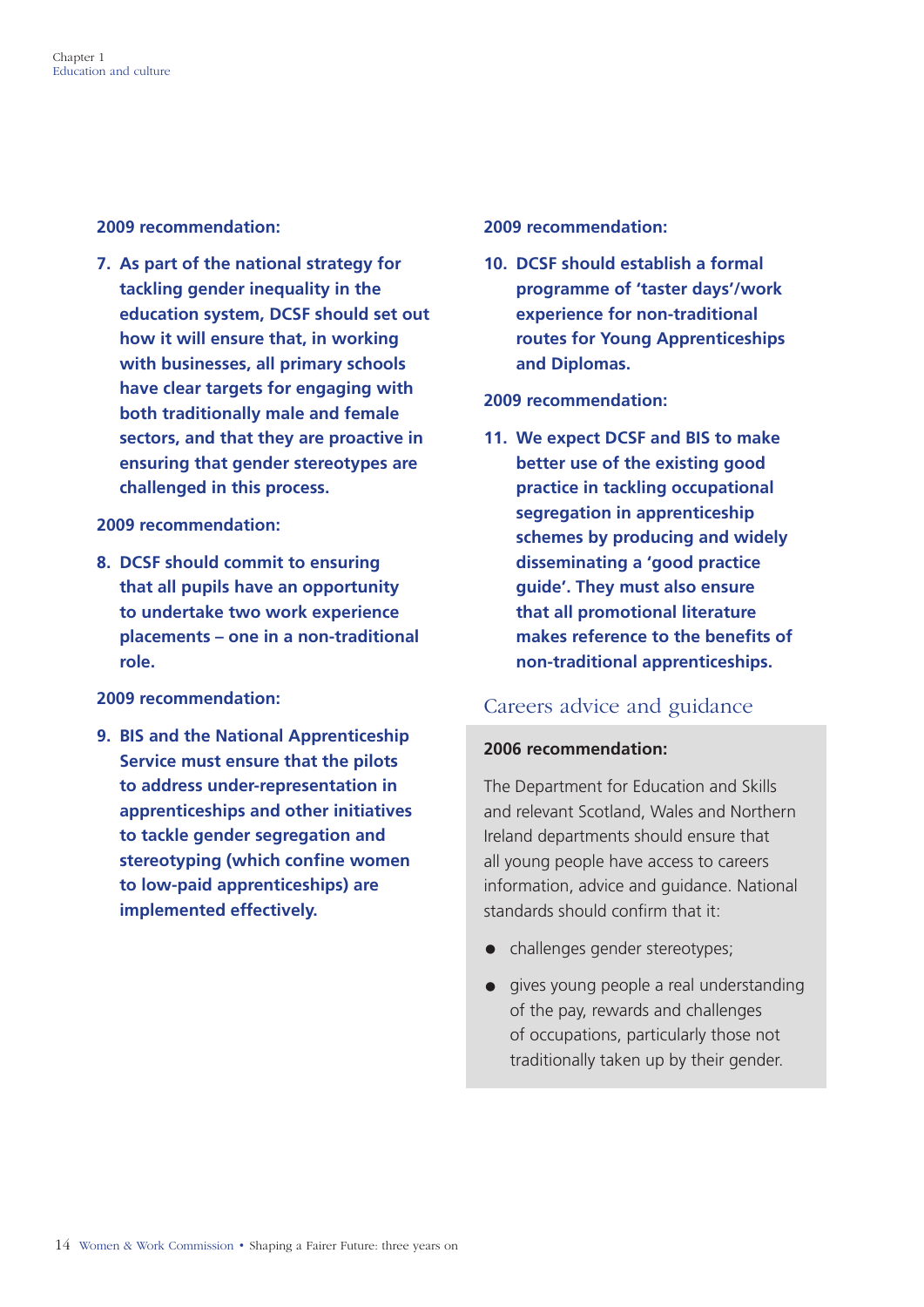**Progress:** The Government accepted this recommendation, and although we understand that the quality standards for young people's IAG do stipulate that 'stereotypes and limited career aspirations are challenged, for example through the use of positive action activities, taster sessions, the use of appropriate role models and work placements', we are disappointed that DCSF has not been more proactive in actually 'challenging' gender stereotypes.

We understand that Ofsted will be reporting on its thematic review of careers education/ IAG for young people this autumn and we welcome this. However, the Commission is not clear what the enforcement mechanisms are for the delivery of non-stereotypical careers advice, and how the quality standards for young people's IAG is being monitored.

We also feel that more can be done to ensure that the person giving careers advice has been trained on challenging gender stereotyping, and this advice needs to be consistent across all educational settings. We understand that Connexions Personal Advisers do receive some training in this area, but the extent to which this is monitored and whether they actually feel that the training helps them to deliver non-stereotyped advice is unknown.

Careers advisers should also hold a high standing in the school and be able to influence how a particular setting goes about delivering its career advice. Often the people delivering careers advice are the teachers themselves, who in some cases have not received any

specific training or who have limited time to devote to this alongside the work which they already do.

In reviewing our recommendations we also heard first hand that young girls can often feel uncomfortable speaking openly to careers advisers and that opportunities for children to talk to other role models would be hugely beneficial.

# **2009 recommendation:**

**12. DCSF should establish a programme of best practice for delivering careers advice in a non-gender stereotypical way. This should be promoted with the aim of bringing practice on the part of all education providers and providers of careers advice up to the standard of the best.** 

# **2009 recommendation:**

**13. DCSF and BIS should ensure that every school and further education setting has a qualified careers adviser, and these advisers should undertake Continued Professional Development (CPD) that is specifically focused on challenging gender and socio-economic stereotyping.**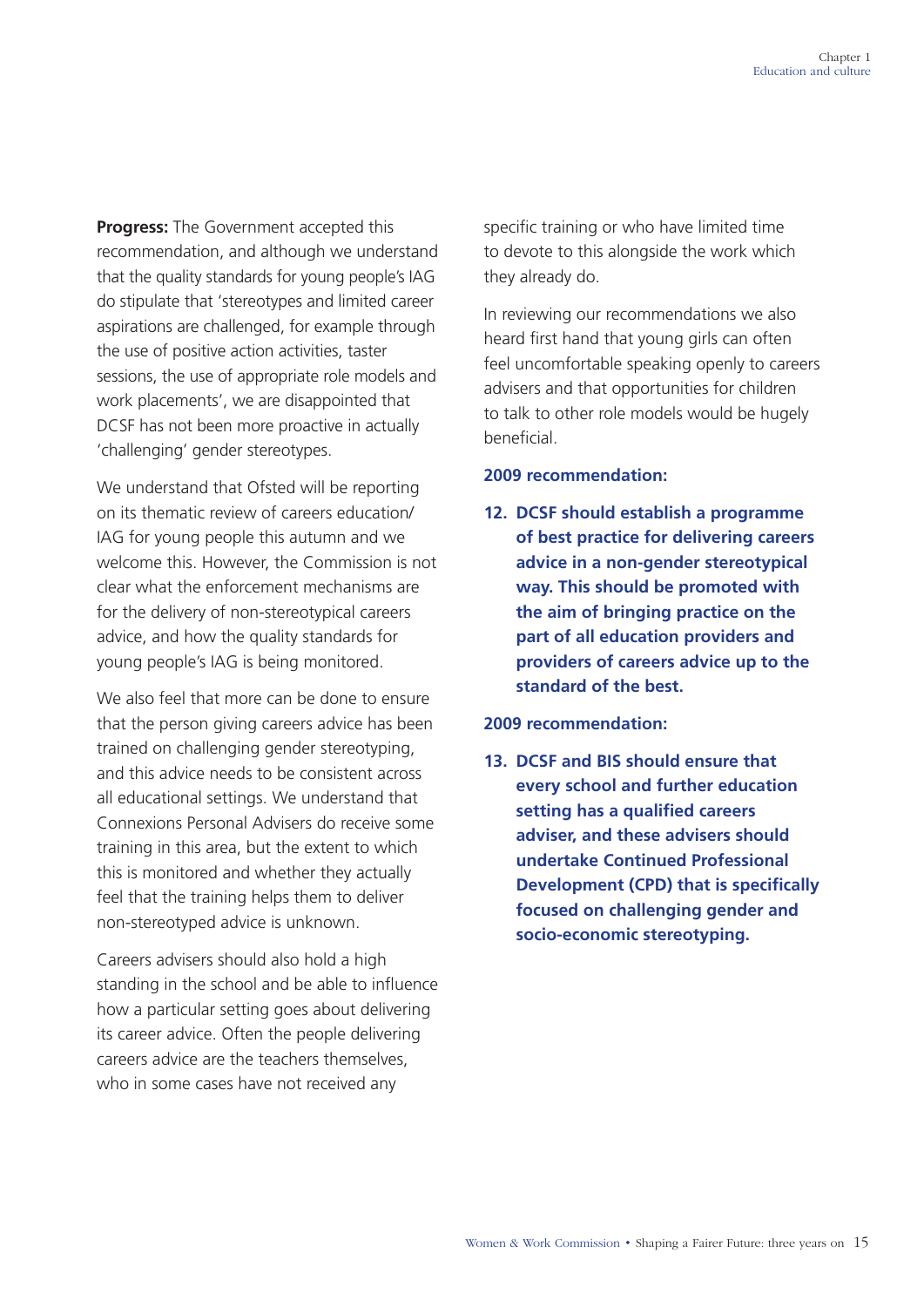# <span id="page-17-0"></span>Guidance for teachers and childcare workers

### **2006 recommendation:**

The Department for Education and Skills and relevant Scotland, Wales and Northern Ireland departments should draw up national guidance for teachers and early years childcare workers on how to ensure that the horizons of children in the three to five age group are not limited by stereotypes of what girls and boys can do.

**Progress:** The Government accepted this recommendation, although we believe that there is much more to be done. We were pleased to learn about the progress being made via the Centre for Excellence in Children's Services and also that all childcare providers had a responsibility, under the Early Years Foundation Stage Statutory Framework for children 0 to 5 (which came into effect on 1 September 2008) to ensure positive attitudes to diversity. This includes the provision of positive images that challenge children's thinking and help them to embrace differences in gender.

All teacher trainees also have to demonstrate an awareness of equality, including gender, in order to comply with sections of the Secretary of State's statutory standards for Qualified Teacher Status (QTS). Trainees who fail to do this cannot be recommended by training providers for QTS.

Despite these areas of progress we do feel that this is an example of where systemic change regarding gender equality could make a significant impact but that DCSF is not approaching it in this way. For instance, we are aware that the Centre for Excellence does not contain a specific focus on gender equality issues despite the fact that they have been set up to disseminate best practice, among other things.

# **2009 recommendation:**

**14. We want to restate our original recommendation, which is that DCSF must prepare and disseminate national guidance for teachers and early years childcare workers on how to ensure that the horizons of children in the three to five age group are not limited by stereotypes of what girls and boys can do. This document should also include a series of best practice examples, which should be accessible via the Centre for Excellence's website. As part of this, the Department should also set out clear advice on how this national guidance is to be used, how they will monitor its take-up and what action they will take if the guidance is not adhered to.**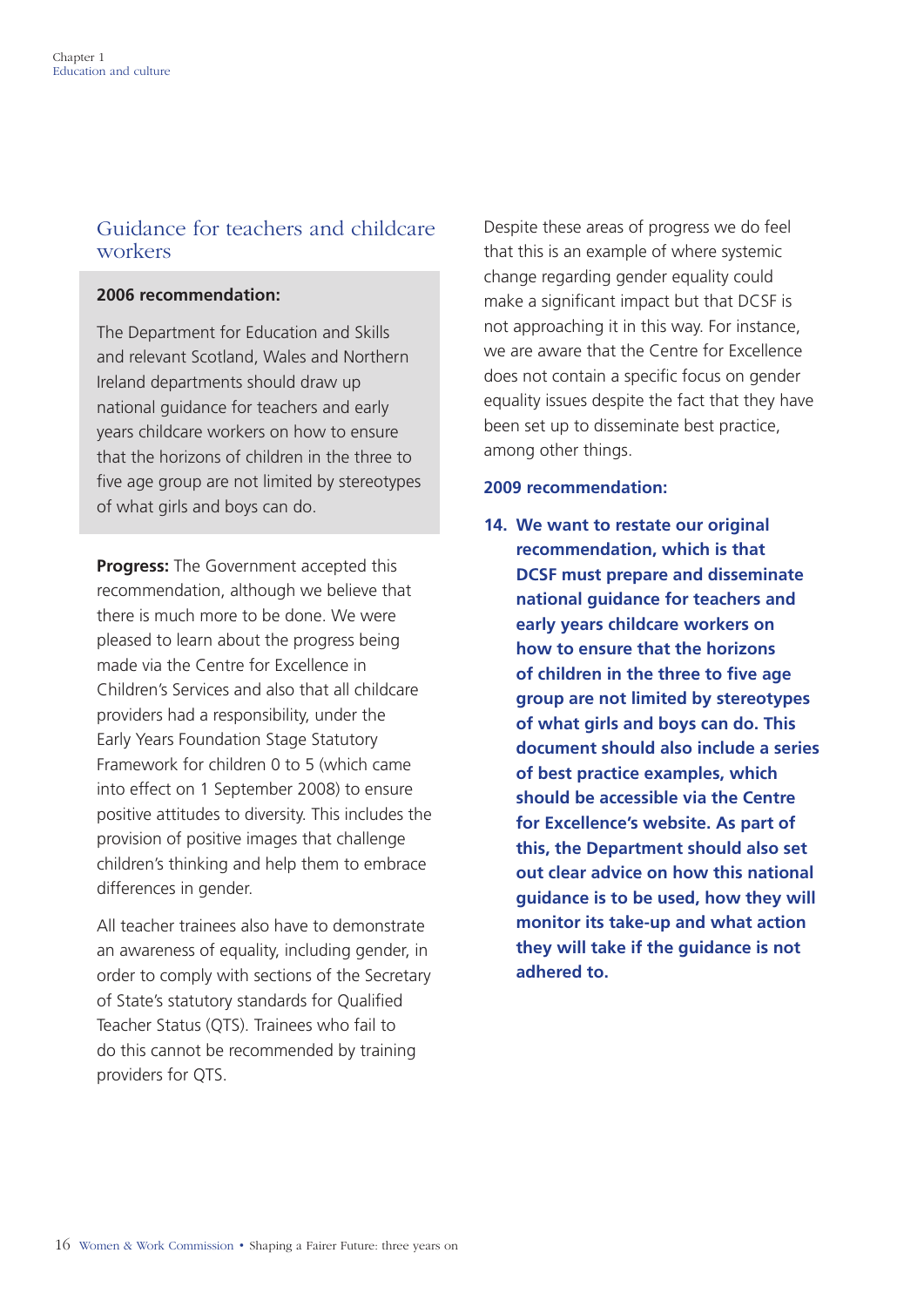# <span id="page-18-0"></span>Inspection and monitoring

# **2009 recommendation:**

**15. DCSF should set out a detailed commitment (for example in the next update of its gender equality scheme) to ensuring that all IAG proactively challenges gender stereotypes and that girls and boys are given advice on the full range of career options and understand the career progression and opportunities available for each occupation, including pay levels. More can be done to ensure that the Equality Duty promotes diversity and equality in education.**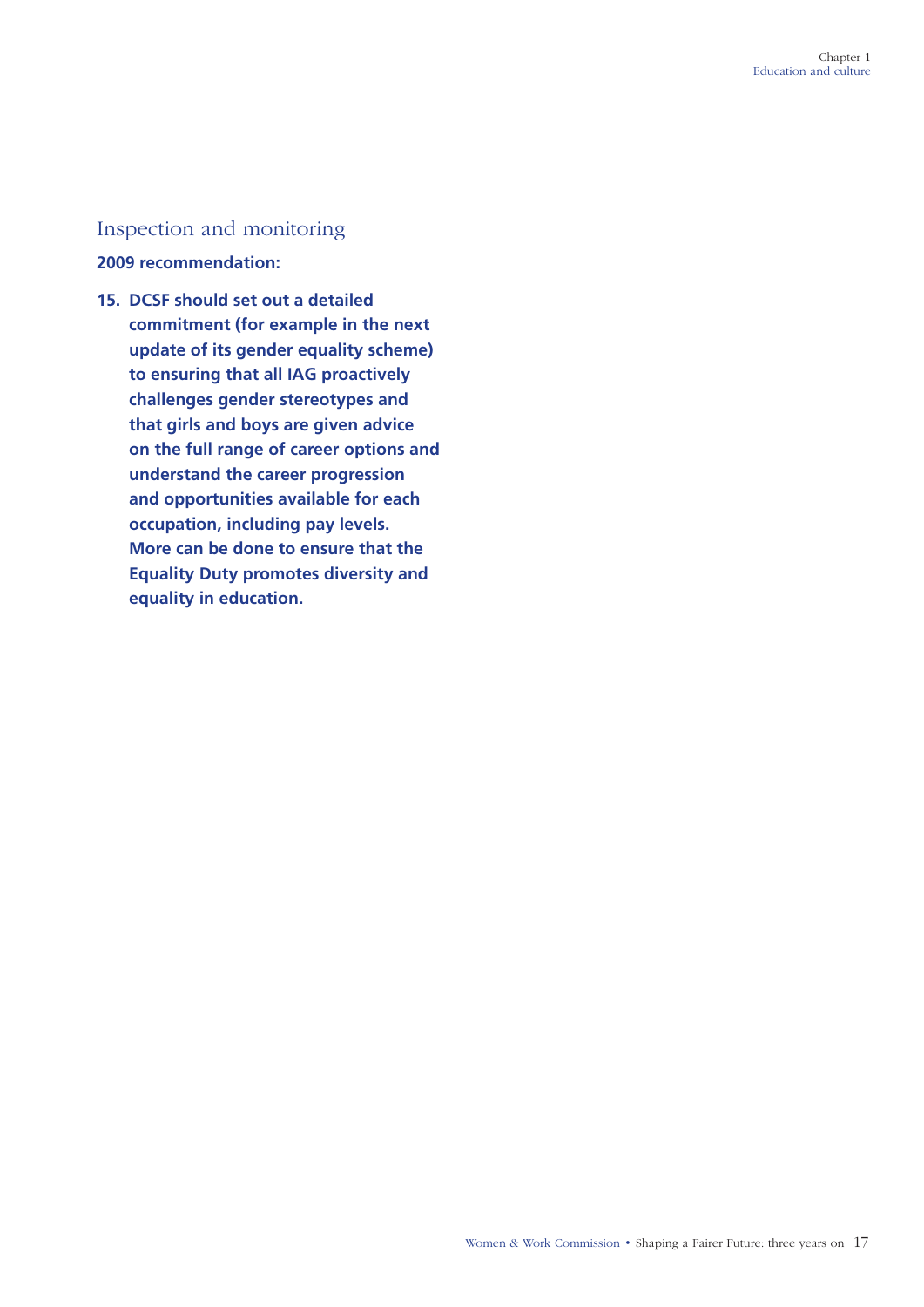# <span id="page-19-0"></span>Chapter 2

# Access to continued learning and development

# Summary

**Issue:** As a result of taking time out of the labour market to care for others, women often lack the confidence to return to work altogether or perhaps believe that their skills are so out of date that they opt to take a job that is below their skills level. We believe that women, particularly those re-entering the labour market, should have access to relevant skills, training and careers advice not only so they can update the skills they already have but also to allow them to re-train in new areas, opening up new opportunities to them. Making progress in this area is clearly a win–win situation for women, for their families and for the economy. This is especially true at a time when we are looking to rebuild the economy and will need to ensure that we have the workers with the right skills – particularly in potentially new growth sectors.

Lifelong learning is particularly important if we are to support women in developing their career paths and progressing into higher-paid jobs. This is particularly true for male dominated sectors, such as science, technology, engineering and mathematics (STEM), where we are still experiencing skills shortages. We were, for example, concerned to learn that the proportion of women in science, engineering and technology (SET) employment is not expected to reach even 50 per cent this century (women currently represent only 18.5 per cent of SET employees).<sup>9</sup>

**Progress:** During discussions with commissioners, industry experts and practitioners it was clear that the Government is already doing a lot of good work to help women to re-train and gain new skills. We are encouraged by the work being done to up-skill women, particularly via Adult Apprenticeships, Train to Gain and the Women and Work Sector Pathways Initiative. Also, the resources committed to such organisations as the UK Resource Centre for Women in Science, Engineering and Technology (UKRC), which has worked with more than 700 companies and helped around 1,700 women in their careers in SET, are invaluable.

We are now looking for further expansion of these programmes – particularly to help women who have received training and gained employment at entry level but who want to train again to make progress in their career. We also believe that gaps remain in supporting women who have been out of the labour market for some years and who perhaps need additional support to get training to make their first steps back into the labour market. Overall, we believe that the Government must get the statutory framework right if we are to ensure progress in this area.

9 UKRC (2009) *Tomorrow's Women, Tomorrow's World,* Research Briefing No. 11, UKRC. See [www.ukrc4setwomen.org/html/research-and-statistics/statistics/statistics-archive/june-2009/](http://www.ukrc4setwomen.org/html/research-and-statistics/statistics/statistics-archive/june-2009/)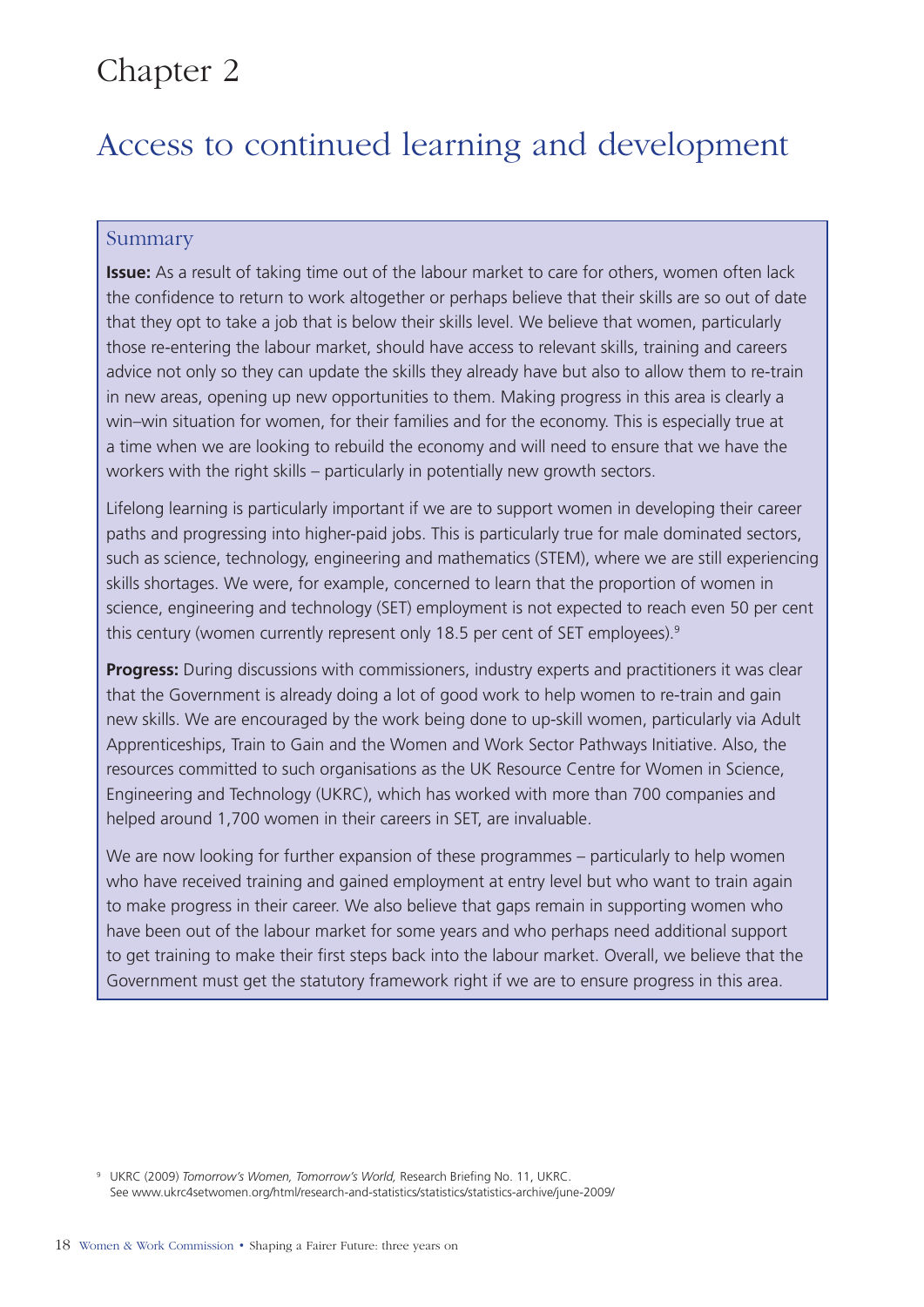# <span id="page-20-0"></span>Getting the statutory framework right

# **2006 recommendation:**

A £20 million package to pilot measures designed to enable women to change direction, and progress in their jobs and careers, through raising their skill levels. It should be led by the Department for Education and Skills and relevant Scotland, Wales and Northern Ireland departments and the Department for Work and Pensions.

- $\bullet$  Women who are not in work who already have a Level 2 qualification should be entitled to free skills coaching, under the New Deal for Skills, and additional help to gain employment and training in an area of skills shortage.
- Train to Gain, through the network of skills brokers, should be particularly focused on employers and sectors employing the greatest numbers of low-skilled women, particularly those from ethnic minorities.
- Women should have access to a highquality careers information, advice and guidance service which tackles gender stereotypes under the New Deal for Skills and Train to Gain, which provides support in work and may include additional training.
- Free Level 3 training (free for the individual, match-funded by the employer) under Train to Gain should be piloted with employers from the five 'c' sectors, particularly those employing part-time workers.

• Further pilots for Adult Apprenticeships or Train to Gain in areas of skills shortage should be introduced and focused on women returners.

**Progress:** We are pleased that the Government took our call for a package of measures to support women in raising their skills levels so seriously. The £40 million package announced as a result of this was welcomed. There have been many successes, particularly in the Women and Work Sector Pathways Initiative, and we were particularly encouraged by work which is already being done by the 12 Sector Skills Councils involved so far, which cover areas such as construction, textiles, automotive and utility skills. Large numbers of women have benefited from the support of this initiative and have either got into or had support to progress in sectors and occupations where they are under-represented and where specific skills shortages and gaps exist.

We want to encourage BIS to continue to support these programmes and all stakeholders involved. We understand that the Government is planning to dissolve the Learning and Skills Council by 2010 as set out in the Apprenticeships, Skills, Children and Learning (ACSL) Bill, and replace it with the Skills Funding Agency and the Young People's Learning Agency (YPLA).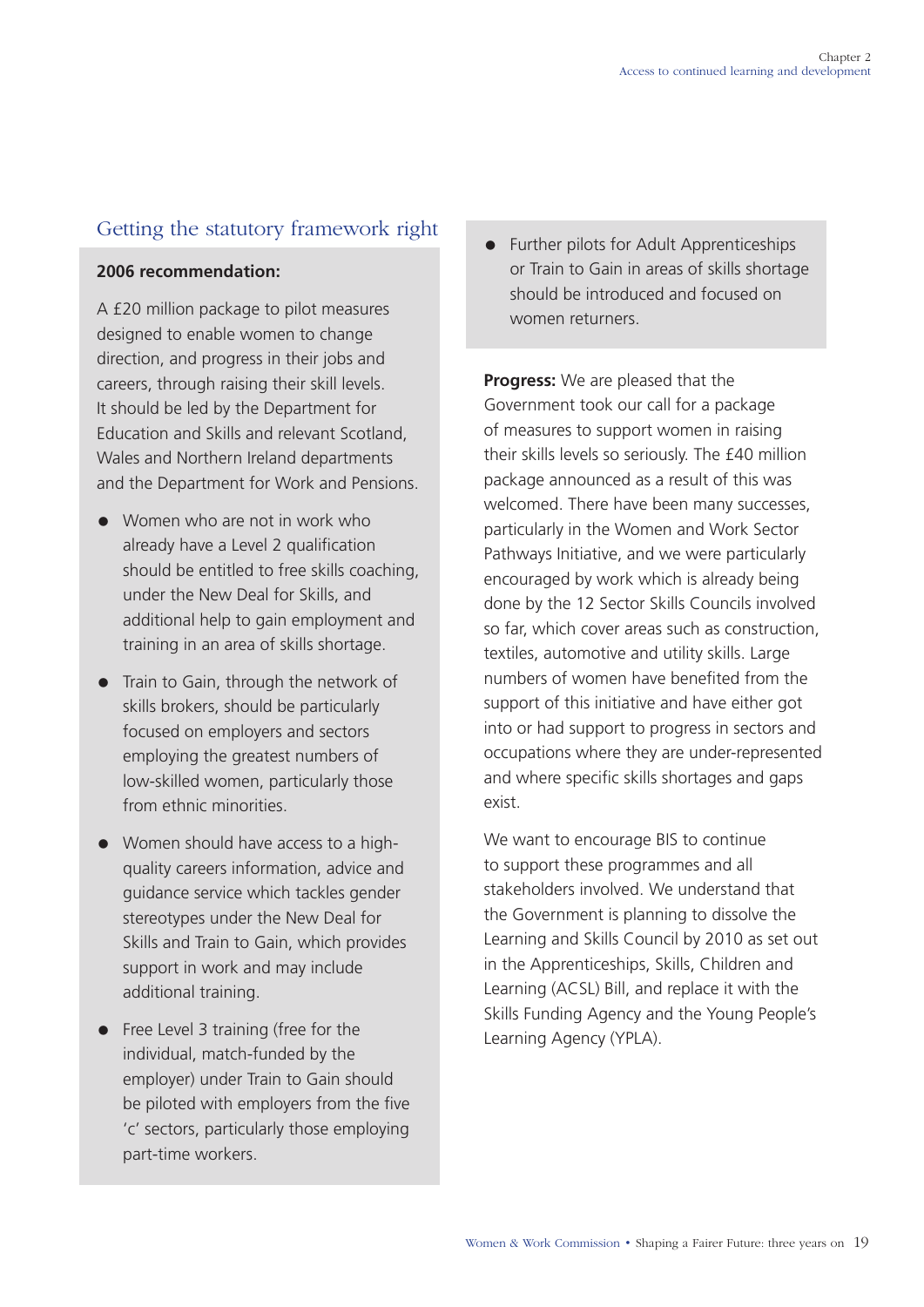### <span id="page-21-0"></span>**2009 recommendation:**

**16. By March 2010 DCSF and BIS must set out clear roles and accountabilities for gender equality objectives for the new Skills Funding Agency, and they and Local Authorities must do the same for the Young People's Learning Agency. We expect both bodies to report on progress by March 2012.** 

### **2009 recommendation:**

**17. Both DCSF and BIS need to set out clearly how they will ensure that those on the margins and outside the labour market, i.e. those who are least likely to 'demand' support, are targeted. They should set out the specific mechanisms and actions they will take to meet the needs of these people. This must be included in both departments' gender equality schemes.** 

# Women and Work Sector Pathways

Last year's announcement of a further £5 million per year allocated to the UK Commission for Employment and Skills to deliver phase 2 of the Women and Work Sector Pathways Initiative, and the continuation of nine projects into 2009/10 alongside a further four, demonstrates the Government's commitment to this agenda. We hope that this does aid the expected 5,000 women per year. Since 2006 the programme has already helped set out new recruitment and career pathways for almost 12,000 women by nine Sector Skills Councils.

However, from evidence given to the Commission, it is clear that there are still opportunities to be harnessed by this programme. At present women can only access the programme once. Although this is hugely beneficial, we are concerned that women who then have further ambitions to get on in their careers cannot access the programme for 'second chance' training. Although women are gaining a qualification, we need to ensure that we do not risk perpetuating the gender pay gap by not supporting them to go further and risk them remaining in lower-skilled, lower-paid jobs. We understand that employers themselves are partly responsible for seeing the benefits of this programme and continuing it, but we believe that Government also has a role to play here.

# **2009 recommendation:**

**18. BIS must encourage the use of the Women and Work Sector Pathways Initiative for re-training, and should monitor and publish the proportion of women benefiting from this for the first and second time and any subsequent uses.** 

# Sector Skills Councils

Sector Skills Councils play a key role in adult training and we recognise the very good work which has taken place across the country by some Sector Skills Councils to train adults in areas where there are skills gaps. They have in many cases provided support in identifying and opening up recruitment routes for women in areas where they are under-represented.

As highlighted in both our original report and more recently in the National Skills Forum report, *Closing the gender skills gap* (February 2009), the re-licensing process of Sector Skills Councils is a huge opportunity to ensure that each Sector Skills Council fully considers gender issues – particularly identifying where there is gender segregation.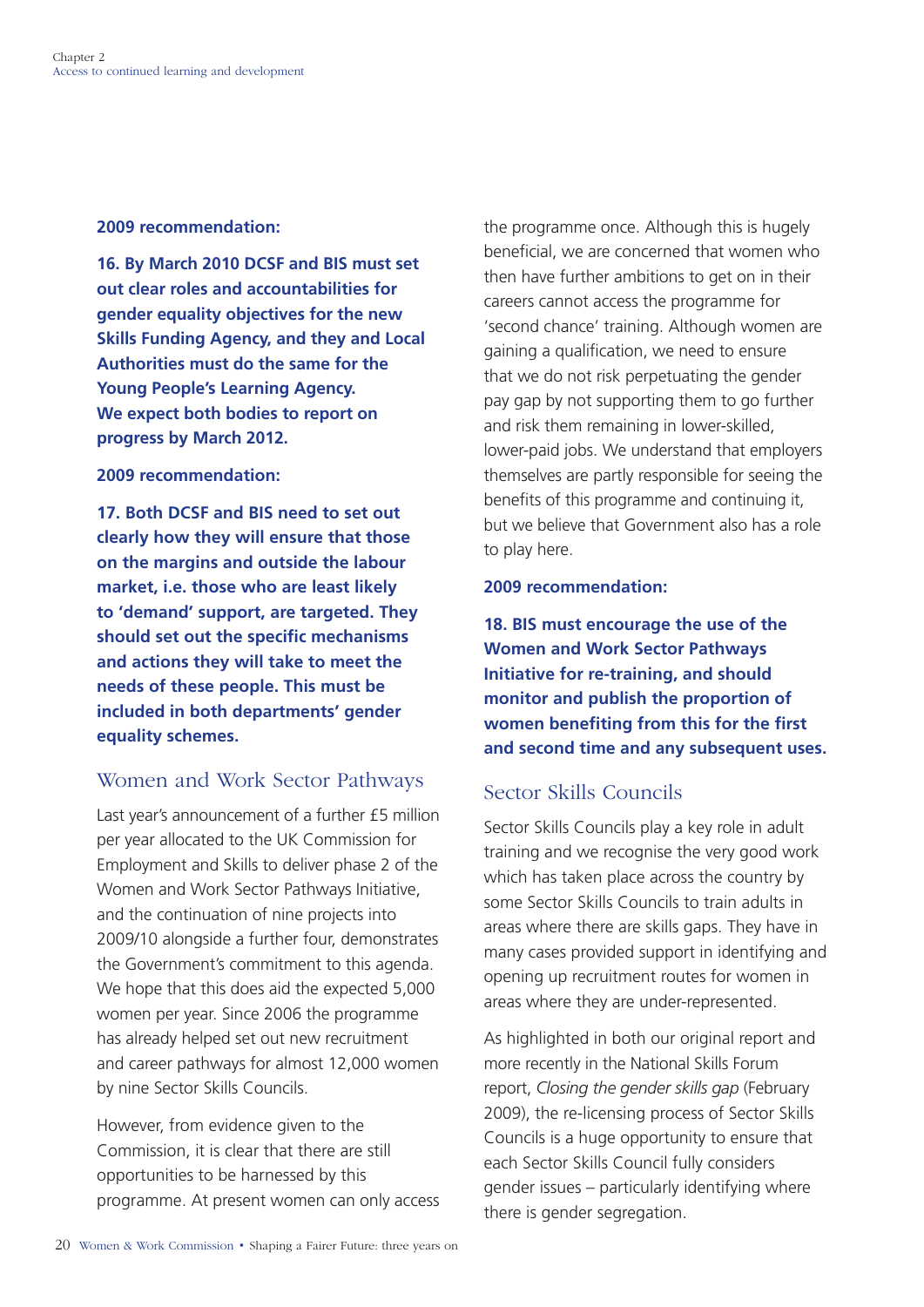<span id="page-22-0"></span>We recognise that every Sector Skills Council is required to consider diversity issues as part of the development of their Sector Skills Agreement; however, we feel that more could be done to ensure that, in practice, action is being taken on this, and not just where it is considered a 'major' issue. Equality must be an explicit part of the re-licensing process.

# **2009 recommendation:**

**19. We recommend that BIS develops a more co-ordinated, standard approach to gender segregation that all Sector Skills Councils will have to adhere to, regardless of whether it is a 'major' issue or not. This should form part of every Sector Skills Agreement, with each Sector Skills Council setting out specific actions to tackle segregation. BIS also needs to establish a robust process for measuring and monitoring the extent to which Sector Skills Councils are considering gender segregation issues, and the impact of actions they take.** 

**2009 recommendation:** 

**20. We would expect BIS to develop a good practice guide that pulls together all the action points from those Sector Skills Councils that have been exemplary in this area.** 

# Train to Gain

Train to Gain continues to provide an excellent service to both women and men who are able to access training through their current employer via Train to Gain funding.

Since its launch in 2006 nearly 1 million learners have started training via Train to Gain, with over 27,000 employers engaging with Train to Gain brokerage services. Almost twice as many adults (187,300) achieved a qualification in 2007/08 than in the previous year. Overall, Train to Gain has enabled over 970,000 employees to begin learning programmes, and has delivered over 460,000 achievements. This initiative has particularly benefited women: over half those accessing training through this route are female.

We are pleased to learn that small and medium-sized enterprises (SMEs) will now be top priority for Train to Gain funding, including the £350 million increase in funding from 2008/09 to 2010/11, to help them get through the tough economic climate.10

It will, however, be important to ensure that this programme continues to engage directly and effectively with women and ensure that, throughout the whole process, gender segregation issues are integral to the negotiation process between Sector Skills Councils and the Learning and Skills Council. We were disappointed to learn about the relatively low numbers of women who went through the Level 3 London pilot. We were advised that this was down to some employers wanting to target all employees, not just women.

# **2009 recommendation:**

**21. BIS must be more proactive in monitoring and evaluating the Train to Gain programme, including the successes and failures. It must also provide formal reporting mechanisms that enable lessons to be learnt and must disseminate these across the Level 3 pilot schemes.** 

<sup>&</sup>lt;sup>10</sup> Based on the BIS statistics, there are an estimated 6.75 million women working in SMEs. This is out of a total of around 13.5 million people. See<http://stats.berr.gov.uk/ed/sme/index.htm>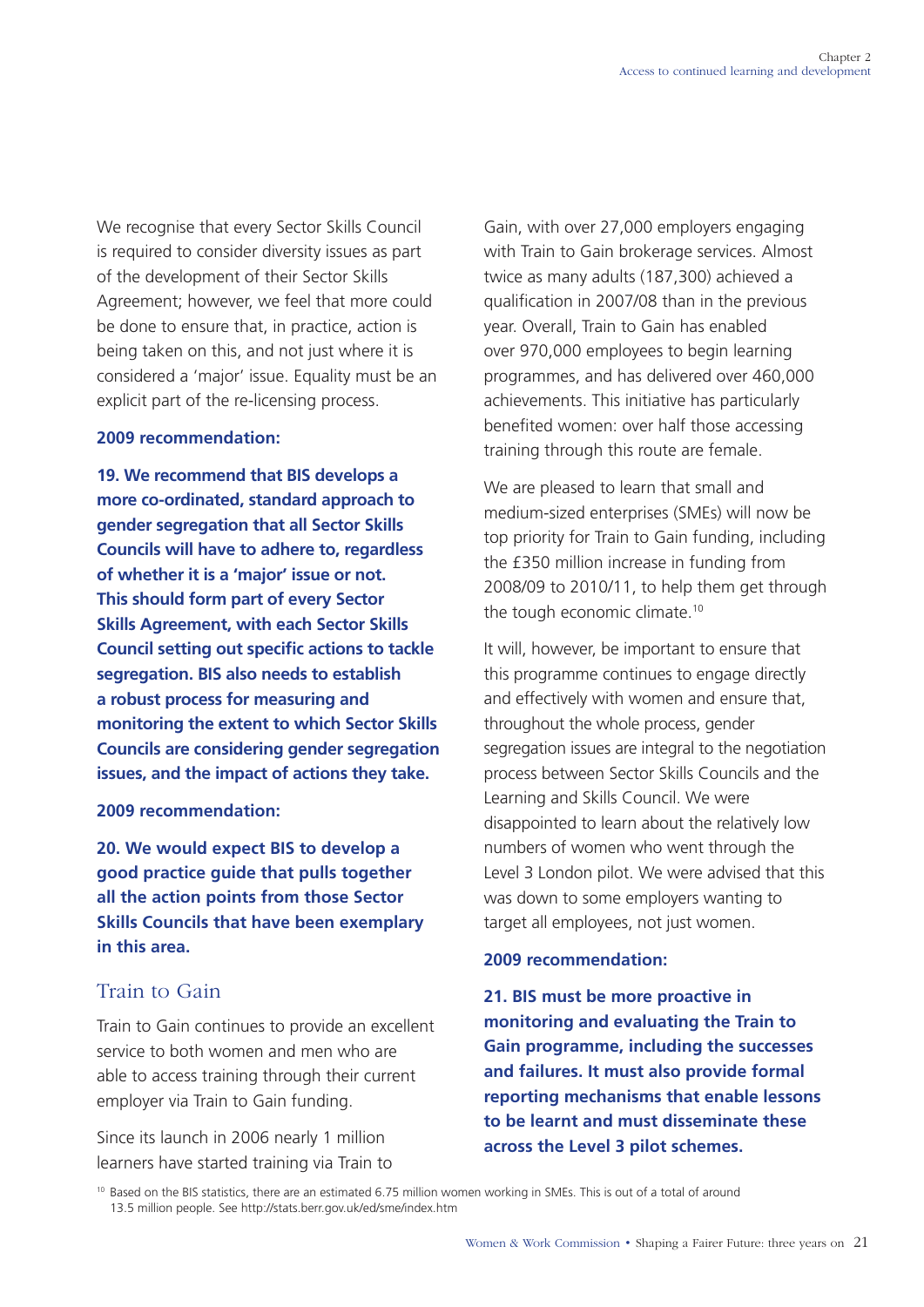# <span id="page-23-0"></span>CASE STUDY: SUCCESS IN THE CONSTRUCTION INDUSTRY THROUGH TRAIN **TO GAIN**

Deborah Biggs-Askew, Building Site Supervisor, has achieved a managerial position in construction, an industry that is typically male dominated, by using opportunities through the Government's Train To Gain scheme.

Deborah, who works for WWR (UK) Ltd, a roof sheeting and cladding business in Buckinghamshire, worked as an office administrator prior to being given the opportunity to become a site administrator on a new project in Haringey.

Upon discovering that WWR was looking to up-skill and 'grow their own' supervisors, she saw an opportunity to develop her career. Deborah had been introduced to Trade Assessments when she represented WWR at a Train to Gain presentation given by Eastleigh College and Construction Skills in 2007 on behalf of Willmott Dixon, and signed up with them to do a Construction Site Supervisor Level 3 CAA award. She began this award in March 2008, and worked hard over the next six months to achieve the correct competency in all the performance criteria of the programme. Debbie now wishes to progress to a full Level 4 in construction site management.

# Adult Apprenticeships

Adult Apprenticeships are an important route for women to either enter the labour market or change the direction of their career. The Government's commitment to the development and extension of Adult Apprenticeships has been extremely positive. The proposals to take forward pilots to address under-representation in apprenticeships in targeted areas for gender, black and minority ethnic (BME) and disabled apprentices are welcomed, and we look forward to seeing positive results from these. We also look forward to an early sight of the pilot frameworks, particularly in those sectors where women are under-represented. This was an issue that we highlighted in our

original report, so we are pleased to see that BIS has actioned our recommendation to establish further pilots for Adult Apprenticeships in areas of skills shortage.

The Government will be spending over £1 billion on apprenticeships. Of this, at least £367 million has been allocated to adults aged 19 and over. Given that around 60 per cent of those starting an apprenticeship who are over 25 years old are female, we believe that this will go a long way towards helping women to re-enter the labour market.

Despite this increased commitment to access to apprenticeships, we are still seeing many areas reflect the gender divide in the workplace. For instance, 1 per cent of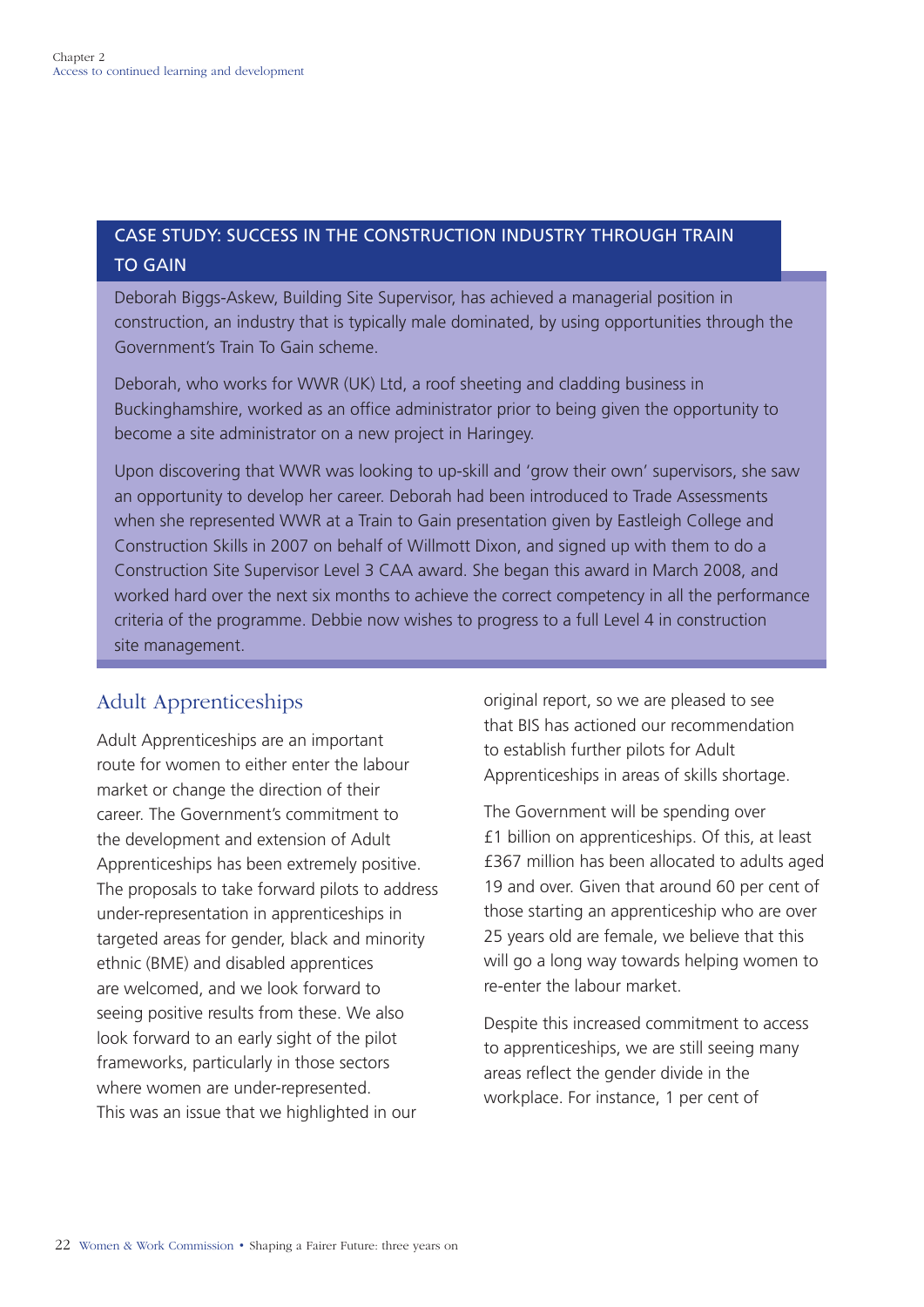<span id="page-24-0"></span>construction apprentices are women but in the care sector women comprise 97 per cent of apprentices. We believe that this is one of the issues contributing to the gender pay gap for apprenticeships. Research from 2007 shows that average pay varies by gender, with male apprentices receiving £186 and female apprentices £147. We are pleased to see that the Government has agreed to set a minimum wage for apprentices; as stated in Recommendation 4, the Government must implement this as quickly and effectively as possible.

# **2009 recommendation:**

**22. BIS must undertake work to establish further whether women have sufficient access to part-time apprenticeships, and whether more needs to be done to promote the development of these opportunities. We would like to see data being collected on the number of people choosing to take part-time apprenticeships and the number of courses available, particularly those which are available outside of core hours.** 

# **2009 recommendation:**

**23. As part of its gender equality scheme, BIS must ensure that there are effective monitoring and reporting mechanisms in place to be able to identify whether Adult Apprenticeships – and indeed the pilots to address under-representation in apprenticeships – are supporting women, particularly those who have spent time out of the labour market.** 

# Flexible training courses

#### **2006 recommendation:**

The Office for Standards in Education, Children's Services and Skills, HM's Chief Inspector of Education and Training in Wales, HM Inspectorate of Education in Scotland and the Northern Ireland Education and Training Inspectorate should report on:

- whether training providers offer their courses flexibly to meet the needs of those with caring responsibilities, and those combining study with part-time or full-time jobs; and
- the extent to which childcare support is provided local to, or at, training sites.

**Progress:** The Government accepted this recommendation. Given women's key role as carer, it can be difficult for them to access training courses because of a lack of childcare provided on site, lack of flexibility in the timing of training courses and often a lack of flexibility from employers who can have concerns about paying for a training course for someone who works part time. Lack of flexible training is one of the key barriers women face to entering the labour market and progressing in it. Where women are juggling a part-time job with caring for a family member, often the only route to training is to take courses in the evening or the weekends.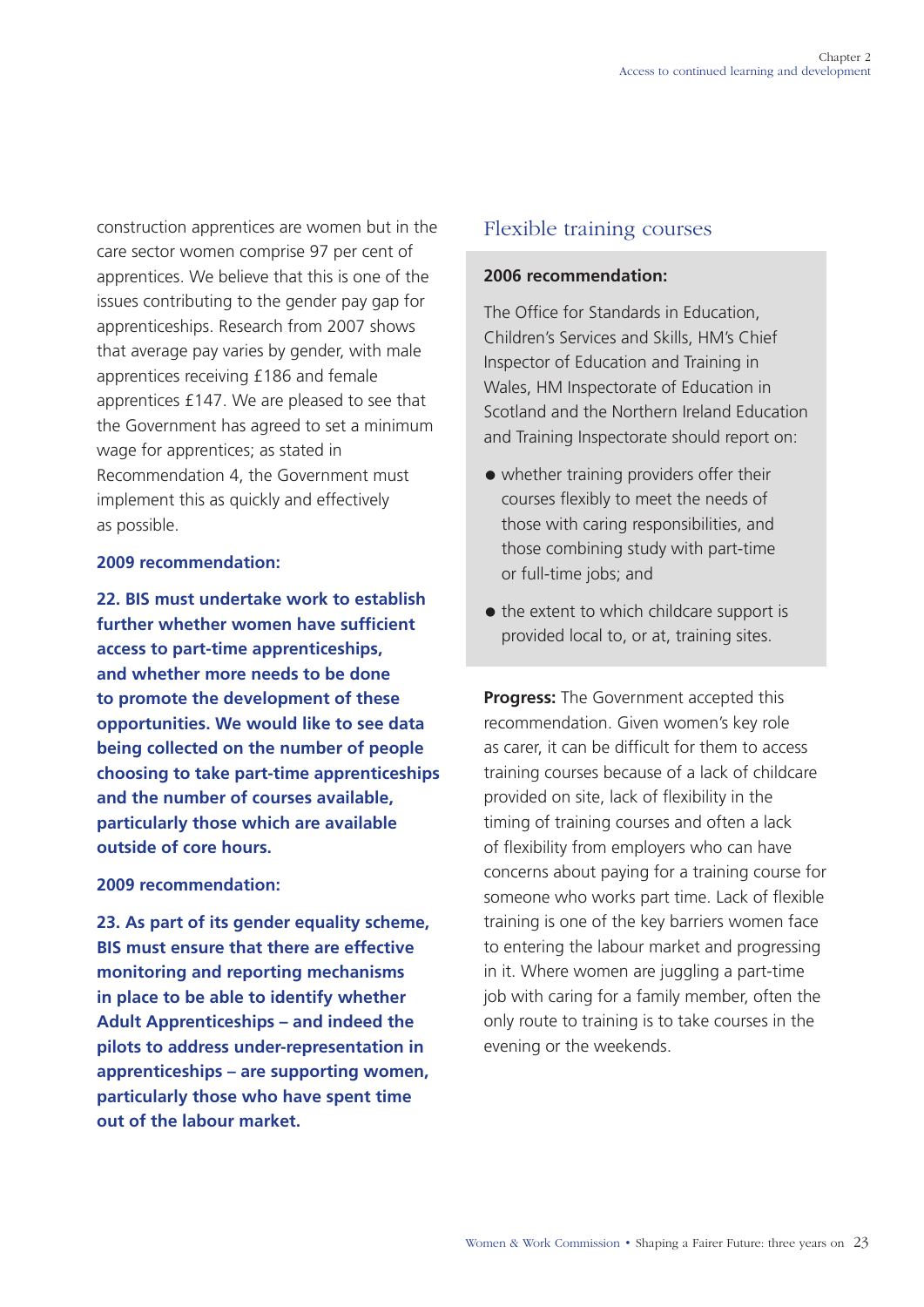Even where employers offer to pay for additional childcare, there is often no consideration for the fact it may not be possible to arrange childcare at short notice or for just a few days.

We were encouraged to hear that BIS had commissioned Ofsted to do a report which identifies colleges that offer their courses flexibly to meet care and childcare needs, and share examples of best practice in providing access to learners with other continuing responsibilities or commitments. We understand that this report was finalised in April 2008 and we are disappointed that it has

not been published yet. We would urge BIS to make urgent progress on this.

### **2009 recommendation:**

**24. We expect BIS to work with Ofsted to publish the report on colleges that provide flexible courses. Following this, BIS needs to take action where this research shows that there are gaps in provision of training courses that are offered on a part-time/ flexible basis. We believe that this is something which should be integral to the gender priorities within the BIS single equality scheme.** 

# GooD prACTiCE in ApprEnTiCEShipS

Examples of providers and employers challenging gender stereotypes and under-representation through apprenticeships include the following:

- ConstructionSkills mounted a national advertising campaign (including on television) to promote the construction industry as an attractive and high-tech career choice for women.
- Kwik Fit's recent Ofsted inspection revealed outstanding effectiveness of provision; the company is commended for its commitment to supporting female apprentices in a nontraditional occupation. The proportion of female apprentices increased from 4.5 per cent in 2004 to 8 per cent in 2008.
- British Gas has trebled the number of women starting an apprenticeship in the last two years.

In addition, the fifth annual Learning and Skills Council Apprenticeship Awards were announced in July 2008. Three-quarters of the winners were women, including Rachael Hoyle, an apprentice in the aerospace and engineering industry.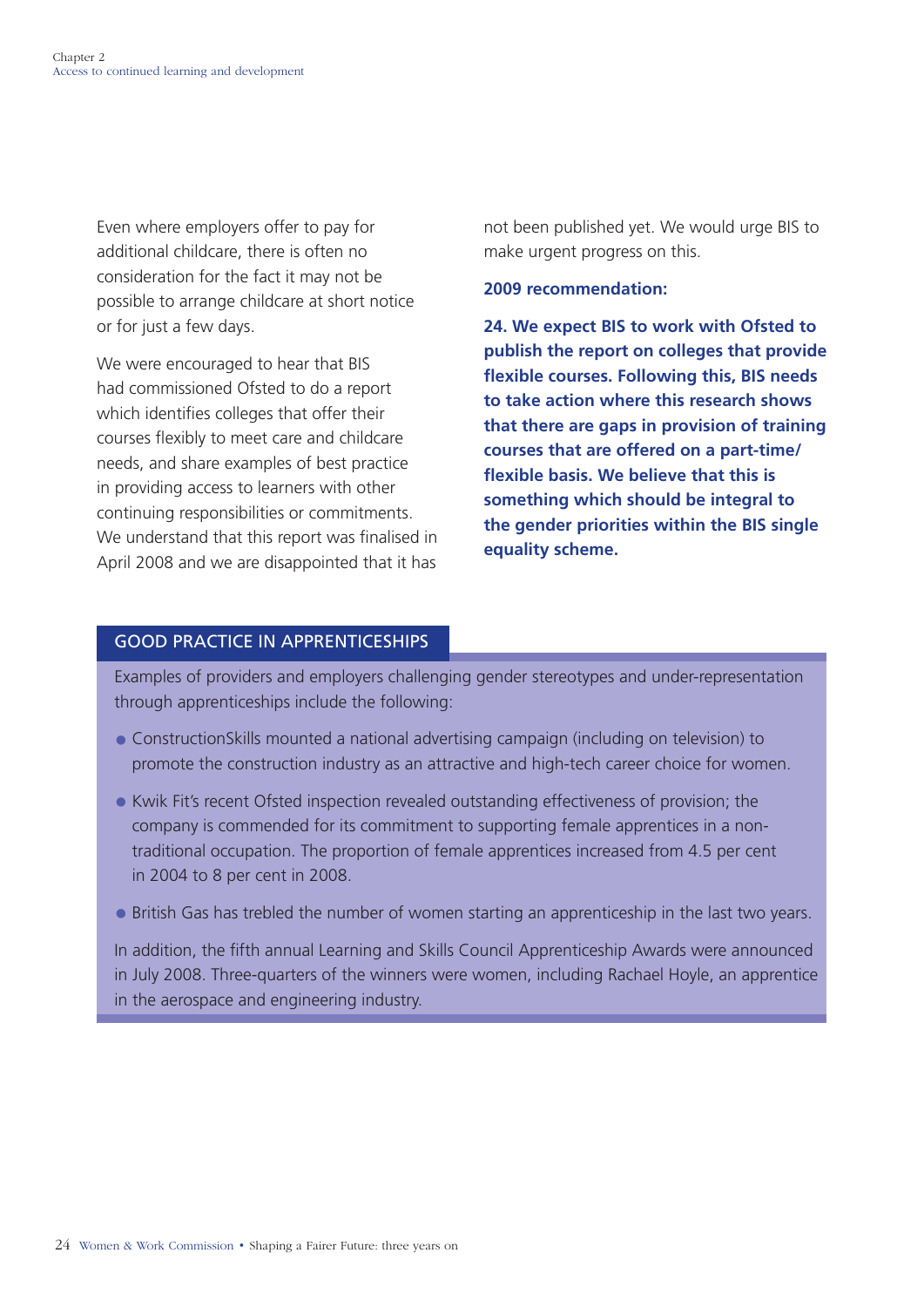# CASE STUDY: ThE UK rESoUrCE CEnTrE For WoMEn in SCiEnCE, EnGinEErinG AnD TEChnoLoGY

The UK Resource Centre for Women in Science, Engineering and Technology (UKRC) is the Government's lead organisation for improving the participation and position of women in science, engineering and technology (SET) occupations across industry, research, academia, further education and public services, increasing the productivity of the UK and the career aspirations and lifetime earnings of women.

The vision of the UKRC is that by 2030 there will be an environment in UK SET employment, research and policy making where women contribute, participate and share the benefits equally with their male colleagues. To achieve this, the UKRC focuses on two strategic outcomes: organisational and cultural change within SET employers and organisations to create an environment in which women are valued and can succeed; and supporting individual women entering and progressing within SET occupations.

Between April 2008 and April 2009, UKRC services engaged with 600 women, having made contact with 1,400 overall and with 183 achieving positive outcomes. During the 2008 –11 funding period, UKRC will engage with 1,200 women, to achieve a minimum of 500 positive outcomes. This target has increased from the original target of 300.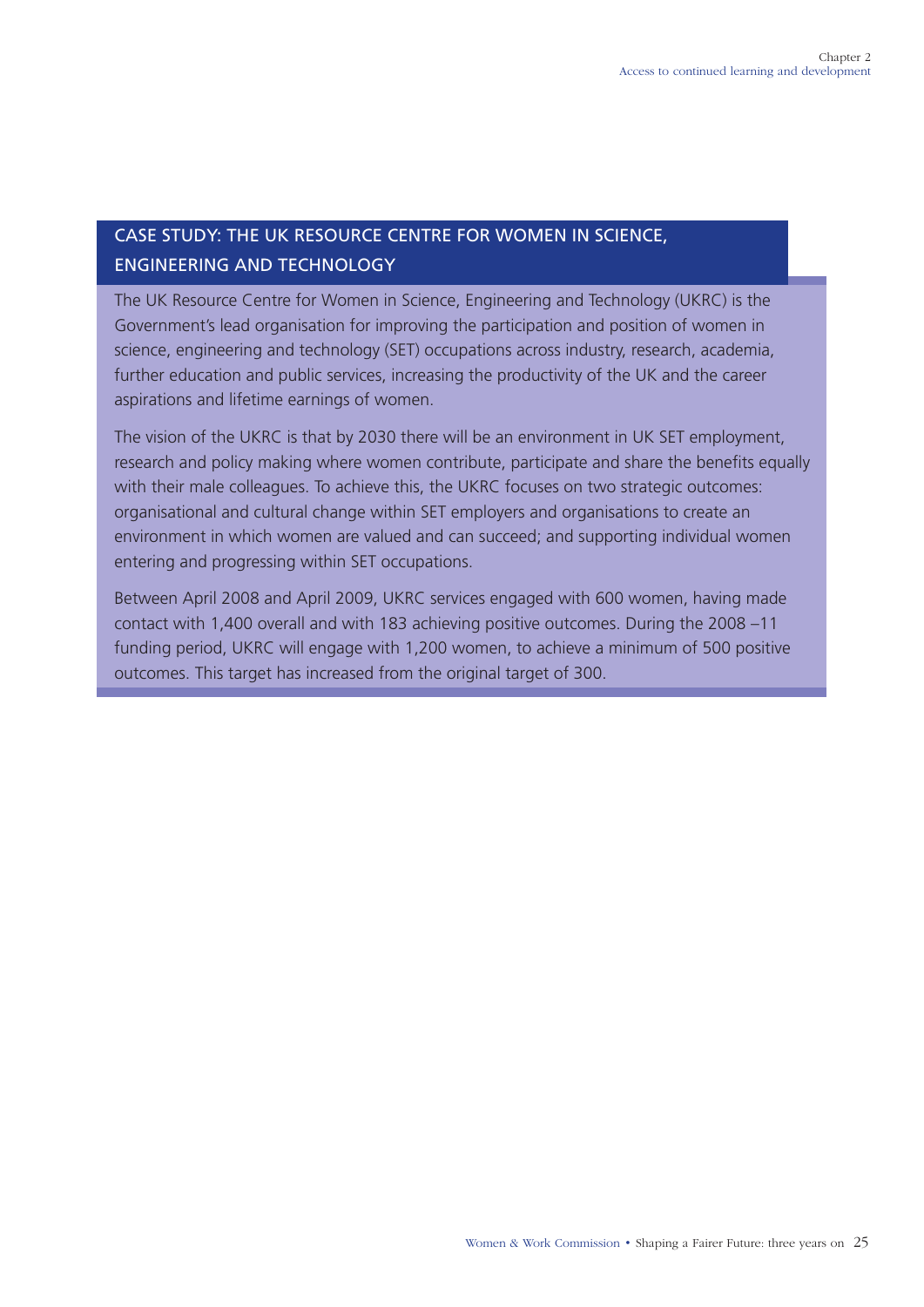# <span id="page-27-0"></span>Chapter 3

# Balancing work and family life

# Summary

**Issue:** Women can regularly face penalties because they take time out of the labour market to care for family members or work part-time or flexibly in order to balance caring with work responsibilities. In fact, research has found that, out of all disadvantaged groups, personal employment penalties were the greatest for lone mothers with a child under 11 and partnered women with children under 11.11

We recognise that, given the current economic climate, many businesses, particularly SMEs, are working hard to remain competitive. However, we feel that the current climate is not the right time to cut corners on equality. There are numerous measures, such as flexible working, which can help businesses to cut costs and can help them to retain the best staff for when the economy improves. Research has found that businesses that use flexible working successfully are at a recruitment advantage.12 This was illustrated by higher levels of employee retention, lower absence rates, better working ethos and morale, and improved employee relations leading to heightened productivity. Flexibility in work reduced the stress levels and work loads of employees and this had a direct positive effect on the quality of work produced by the employees.

At any point in an economic cycle, it is important that there is good common sense management of flexible working practices, and this applies even more so during an economic downturn; we just need to make sure that the current climate is not used as an excuse for unjustifiable lack of flexibility for either gender.

**Progress:** Government has made some progress in beginning to tackle these disparities. We believe that extensions in the right to request flexible working, increased support for childcare and increases in maternity benefits will go a long way in enabling families to better balance their family and working life. However, a lot more must be done to promote quality part-time and flexible working including the dissemination of best practice. Government lacks any overall departmental champion for this, and we call on the Government Equalities Office (GEO) to work with BIS to drive this forward. Government has not done enough to promote quality part-time work and job sharing and yet we believe they have a key responsibility to do so, particularly in light of their responsibilities under the Gender Equality Duty. Government also needs to develop and disseminate core messages on this issue – we expect this to be strongly resourced because of the links to the economy.

<sup>11</sup>*The Equalities Review: Interim Report for Consultation* (2006). See [www.pfc.org.uk/files/Equalities\\_Review-Interim\\_Report.pdf](http://www.pfc.org.uk/files/Equalities_Review-Interim_Report.pdf) 

<sup>12</sup> Chartered Institute of Personnel Development (2005) *Flexible working: impact and implementation.*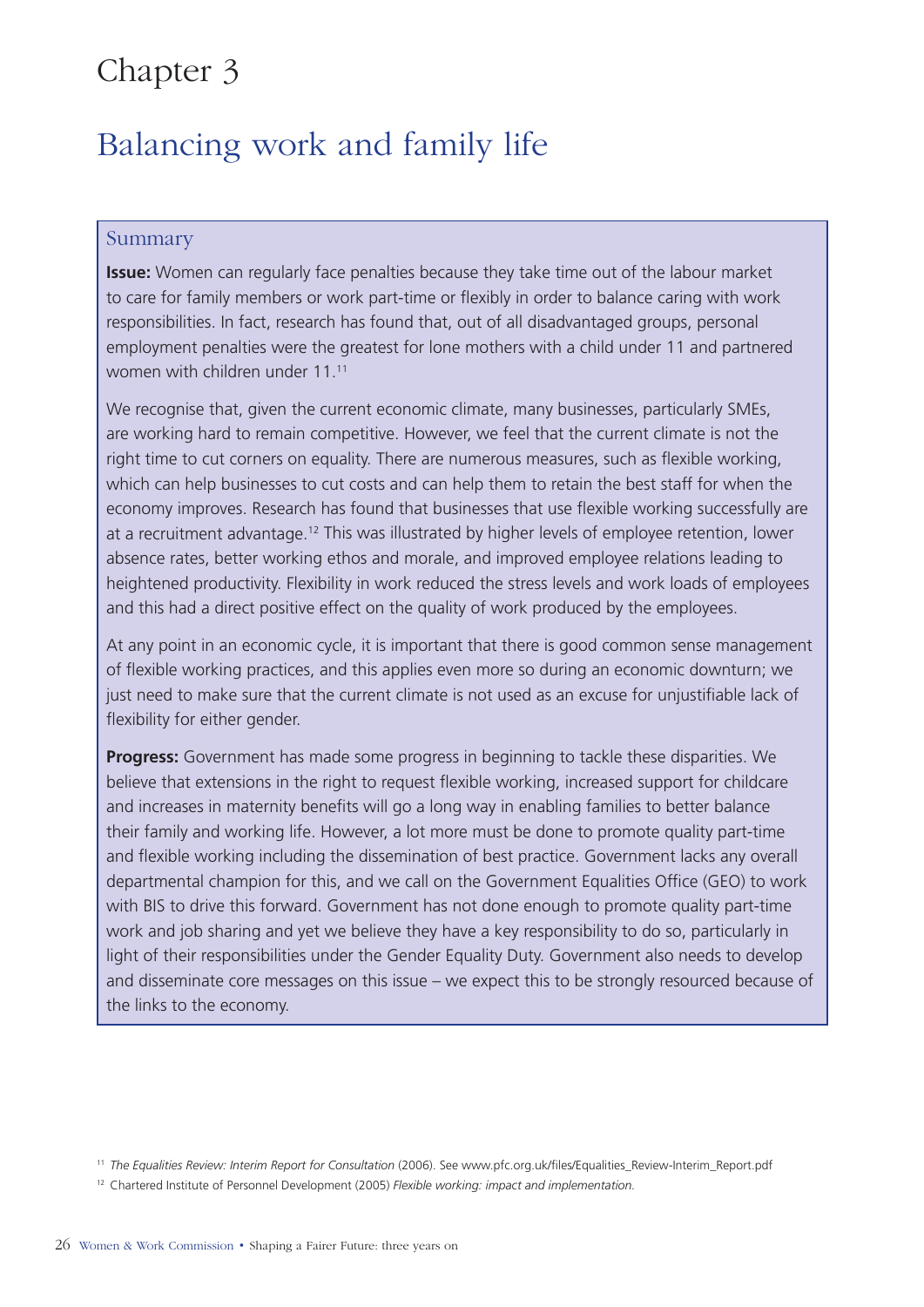# <span id="page-28-0"></span>Promoting quality part-time and flexible work

# **2006 recommendation:**

DTI should establish a UK-wide Quality Part-Time Work Change Initiative of £5 million to support new initiatives aimed at achieving a culture change, so that more senior jobs – particularly in the skilled occupations and the professions – are more open to parttime and flexible working. This should start from junior management level upwards, and include the roles considered 'stepping stones' to senior management. Eligible projects might be:

- identifying senior role models, working part time or job sharing, who will champion the spread of best practice among managers;
- web-based job matching of those wanting to work part-time with those offering quality jobs on a part-time or jobshare basis;
- job-share services to put potential jobshare partners in touch and aimed at high-quality occupations;
- specialist consultancy services to embed quality part-time work;
- e-networks for senior and professional women; and
- other initiatives to spread best practice and achieve culture change.

**Progress:** We were pleased that the Government accepted our recommendation to establish and run a Quality Part-Time Work Fund. Twelve projects, covering a broad spectrum of sectors and organisations of different sizes, received funding from a pot of £500,000 to 'support new initiatives aimed at achieving a culture change, so that more senior jobs – particularly in the skilled occupations and the professions – are more open to part-time and flexible working'.

The Commission received a report detailing key findings and key achievements of the initiative. One of the key findings which came up a number of times was that middle managers needed to have access to training to ensure that they are able to administer and design part-time and flexible working policies and better manage those who work flexibly. Although the Advisory, Conciliation and Arbitration Service (ACAS) already has a number of training packages and information sheets available on its website on this issue, we are not clear how well this is being disseminated. In addition to this, training courses can often be costly, especially for SMEs.

# **2009 recommendation:**

**25. GEO must take the lead on developing a work programme, working collaboratively with BIS, to promote quality flexible and part-time working, by March 2010.**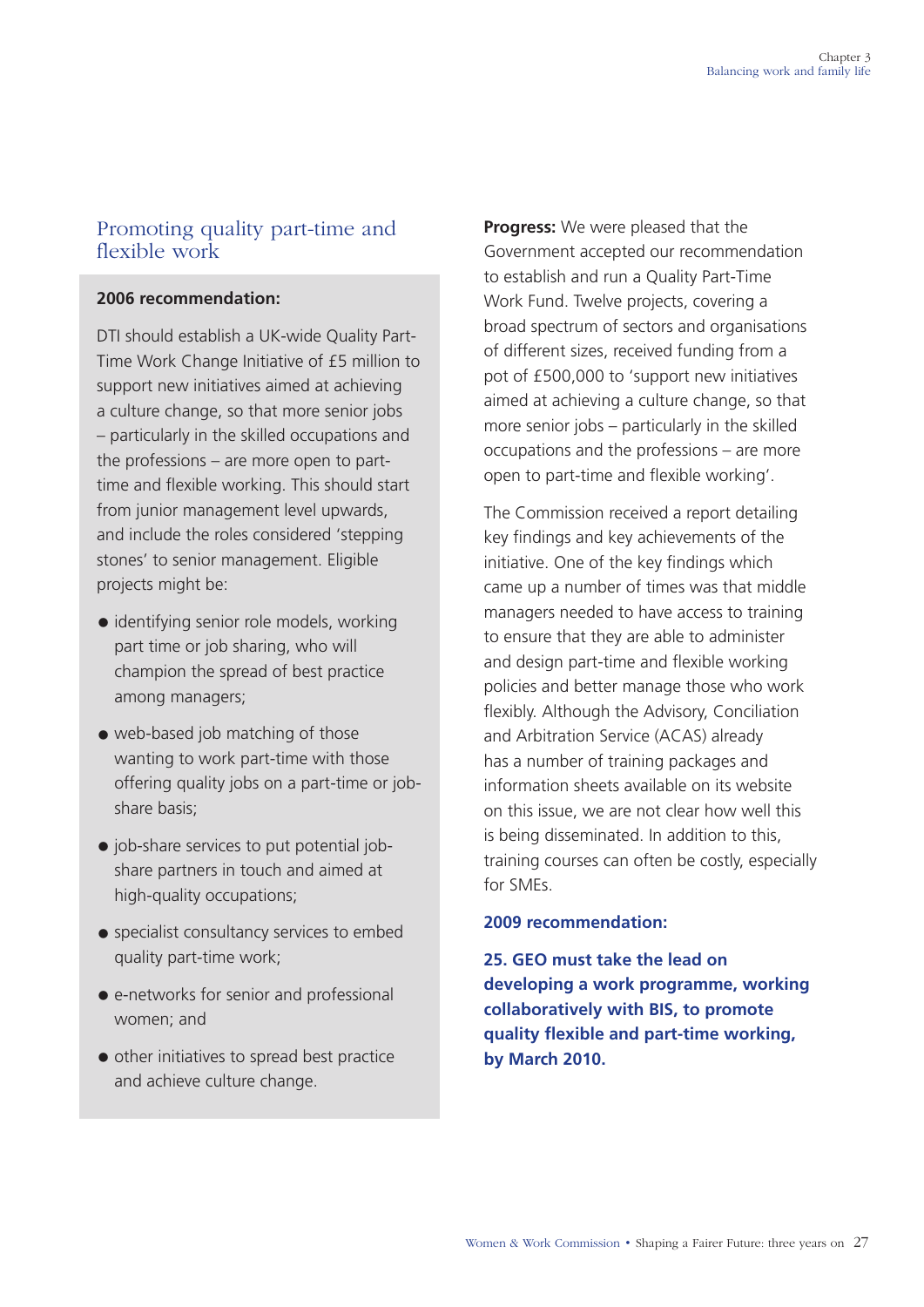#### **2009 recommendation:**

**26. GEO must carry out a more thorough review of the individual projects of the Quality Part-Time Work Fund to identify which approaches were successful and the lessons learnt. As part of the wider work programme referred to in Recommendation 25, the Government must set out what action it will take as a result of these lessons and we expect considerable resources to be committed to this. The lack of quality part-time work should be a key focus for Government action in future, given its importance to women, their families and the economy.** 

#### **2006 recommendation:**

Employers should ensure that their managers, at all levels, are regularly and continually trained on diversity and flexibility issues.

# **2006 recommendation:**

ACAS and the Northern Ireland Labour Relations Agency should be funded to develop a training package to support flexible working and this package should be delivered free to small firms.

**Progress:** The first of these recommendations was aimed at employers and the second was accepted by the Government on the basis that flexible working is one of the strands of the BIS Guidance Programme which has produced and promoted free-to-use and legally compliant online tools, pro-forma letters and agreement forms. We were, however, disappointed that no further action was taken as a result of our recommendation. Given that the Quality Part-Time Work Fund reinforced that middle managers in particular need to be trained on flexibility issues, we would now like to see Government taking action on this.

### **2009 recommendation:**

**27. GEO to work with key stakeholders including the Equality and Human Rights Commission (EHRC) and ACAS to develop a training package for middle managers on flexible working issues, specifically tailored for small businesses. Government departments should lead by example by ensuring that all middle managers receive this training.** 

"Middle managers turn strategies and long-term plans into day-to-day, executable tasks… the way middle managers interpret and communicate these messages has a huge influence on how employees receive them… Middle managers will have an easier time applying diversity and inclusion principles to their responsibilities if standard processes and tools are designed with diversity and inclusion already baked in."

ORC Diversity Executive (November/December 2008) *Middle Management Roadblock*.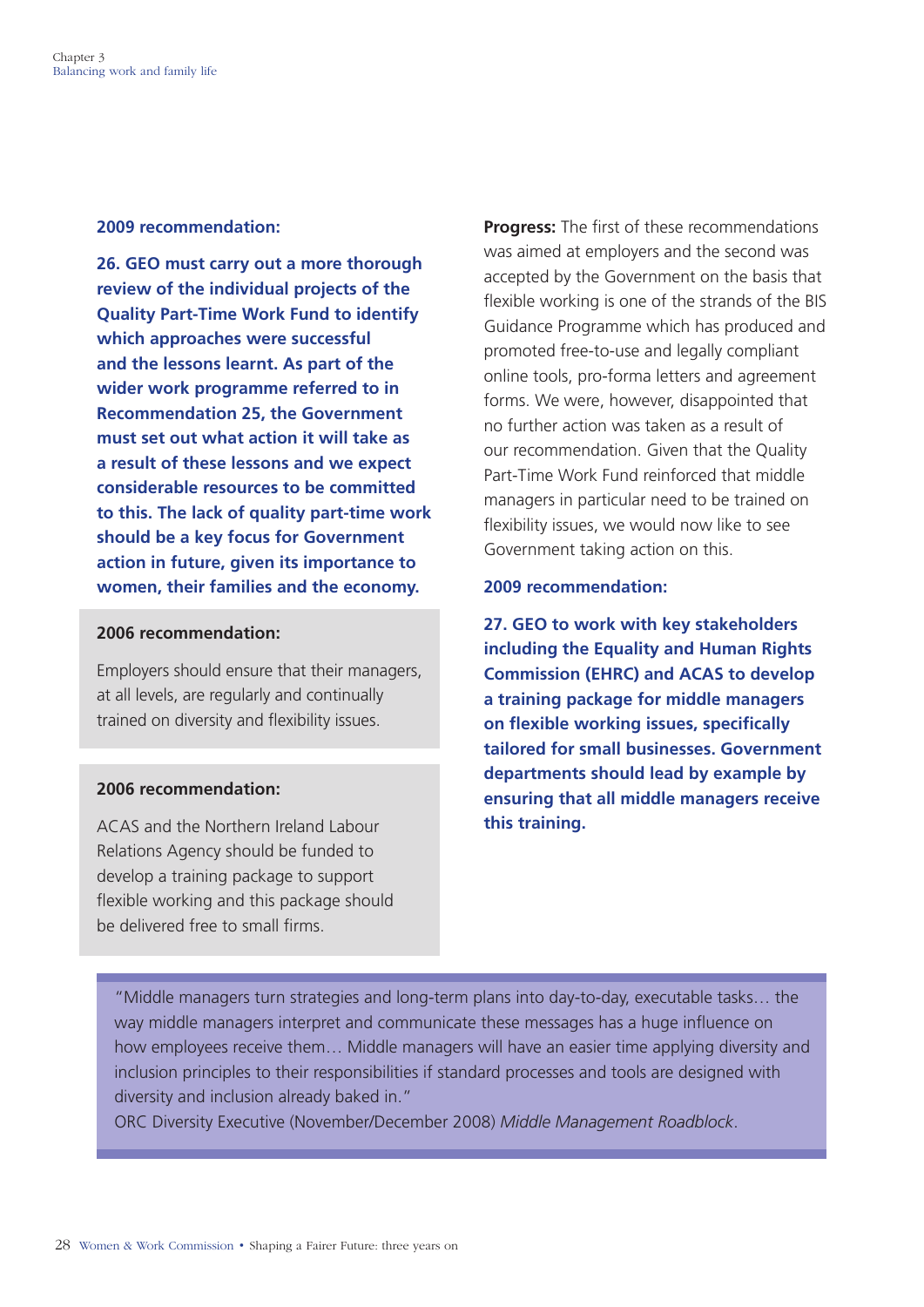# <span id="page-30-0"></span>Child poverty and part-time work

We are also pleased that the Government has recognised that increasing the number of part-time jobs can go a long way in tackling child poverty. Although progress is being made on the Government's target to eradicate child poverty by 2020 many believe that progress is too slow. Increasing the number of part-time jobs will help to give women, particularly mothers, a better chance of returning to the labour market and getting out of poverty. We welcome the work that the Child Poverty Unit is leading through the London Child Poverty Delivery Group to increase maternal employment in London. We hope that all the partners on the London Child Poverty Delivery Group will ensure this work is given the support, attention and resources required to ensure that it has an impact. By working together, and sending out a clear and consistent message, we think that this group could make a considerable difference. We believe that the current low maternal part-time employment rate in London is a major contributor to the capital's high rate of child poverty.

# **2009 recommendation:**

**28. The Child Poverty Unit (and all partners on the London Child Poverty Delivery Group) must ensure that the focus of their work is not just on getting women into low or entry-level, part-time positions. They must also focus on the quality of these part-time jobs to ensure that this does not exacerbate the gender pay gap.** 

# Job sharing

Job sharing is not a new concept. The Confederation of British Industry's (CBI's) 2007 Employment Trends Survey found that 55 per cent of employers were offering job-share schemes (up from 38 per cent in 2004).<sup>13</sup>

Alongside part-time working, job sharing is another option that employees can use to better balance work and family life. For the employer it can be hugely beneficial: it can allow for two perspectives on issues; they can get double the skill set and experience; and it can also allow them to retain their experienced staff, thereby saving on training costs. It also allows employers to open up jobs which usually could only be done on a full-time basis to part-time candidates. For the employee, it has all the benefits of part-time working, allowing employees to balance work and family life.

We are pleased that the Civil Service is providing leadership in this area with the development of an online job-share noticeboard helping civil servants to look for a potential job-share partner as well as providing advice and guidance on job sharing for individuals and line managers.

# **2009 recommendation:**

**29. GEO should work with key stakeholders to promote the benefits of job sharing, particularly at a senior level, within both the public sector and the private sector.** 

13 Confederation of British Industry (2008) *Property for Business.*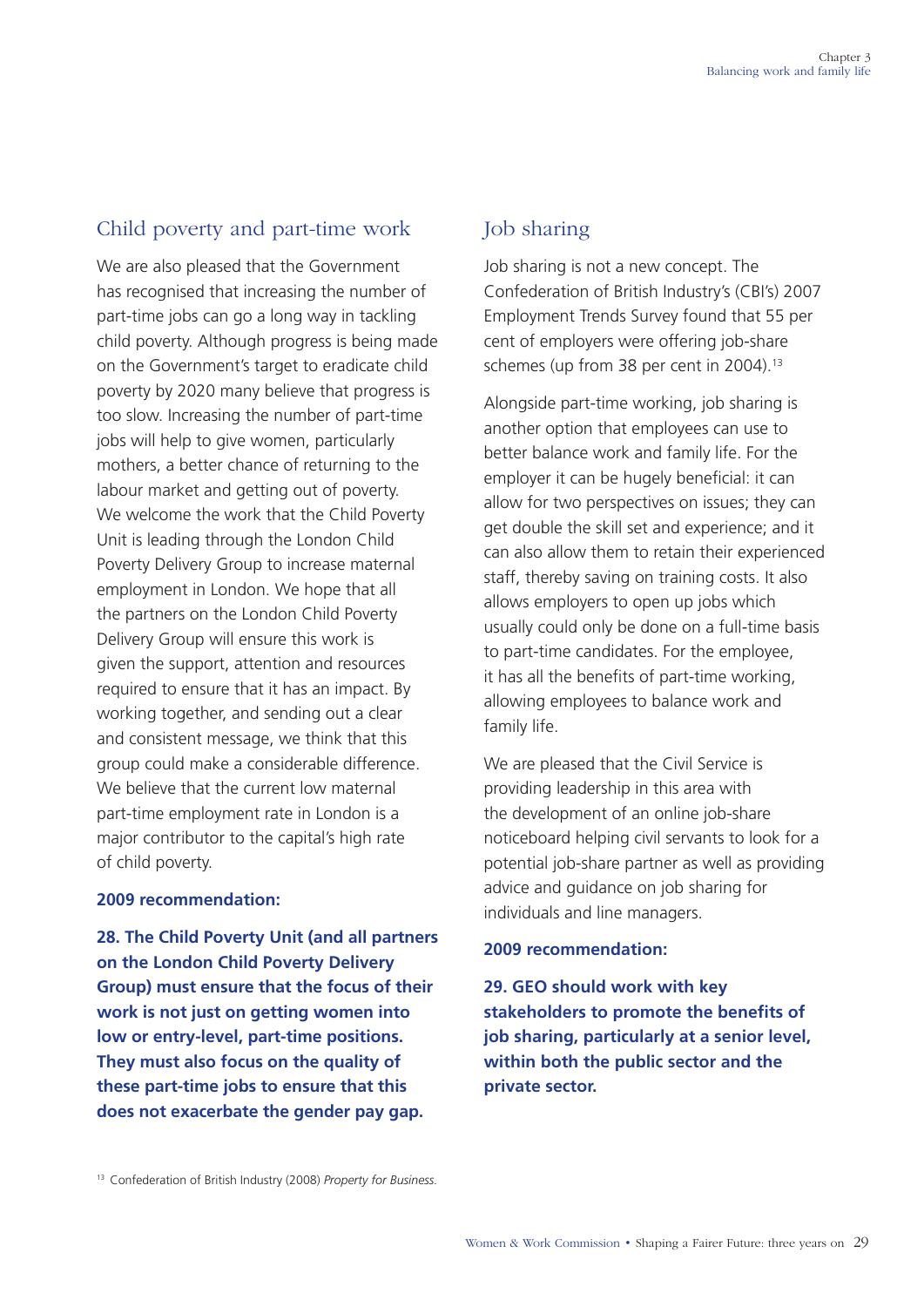# <span id="page-31-0"></span>Flexible working

# **2006 recommendation:**

The right to request flexible working should be extended over time to cover a wider group of employees.

**Progress:** We are pleased that the Government accepted our 2006 recommendation to extend the right to request flexible working further. As a result, employees with disabled children, carers of adults and parents with children aged 16 and under now have the right to request to work flexibly. The recent extension means that around 10.5 million people can now make this request.

Flexible working rights provide us with an opportunity to change the long-hours culture, but it is how it is implemented at an organisational level that will really make the difference. The extension may mean that a lot more people have access to this right, but there are still discrepancies as to how many eligible people actually know they can apply, and also a problem with accepting flexible working as a 'normal' part of an organisation's culture. For instance, evidence shows a large proportion of male employees (42 per cent) with children under 16 are unaware of their right to request flexible working,<sup>14</sup> yet evidence also shows that fathers do actually want to spend more time with their children and share work and family care.15 It is still often the case that people believe that flexible working will have a negative impact on their career

and that, for a man, working flexibly is not considered the 'male' thing to do (evidence shows that men are nearly twice as likely to have their requests refused than women – 23 per cent versus 13 per cent).<sup>16</sup>

The benefits of flexible working for businesses have been widely reported, but despite this we have found that it does present new challenges for line managers, particularly in how middle managers deal with flexible working requests. We have made recommendations on this in the section on quality part-time work.

# **2009 recommendation:**

**30. This report makes no specific recommendations towards the actual right to request. However, we would like to see further efforts being made by BIS to ensure successful implementation of this right. For instance:** 

- **establishing whether women are using the right effectively in the current financial downturn;**
- **establishing whether women who work flexibly are being discriminated against;**
- **establishing whether the right to work flexibly is being promoted enough to men and that they are not discriminated against; and**
- **actively doing more to ensure that flexible working is being promoted as being good for business.**

15 Equality and Human Rights Commission (2009) *Working Better.* 

<sup>14</sup> Department for Trade and Industry (2004) *Flexible Working Employee Survey.* See [www.berr.gov.uk/files/file27455.pdf](http://www.berr.gov.uk/files/file27455.pdf) 

<sup>16</sup> Walsh, I (2008) *Flexible Working Review,* BERR.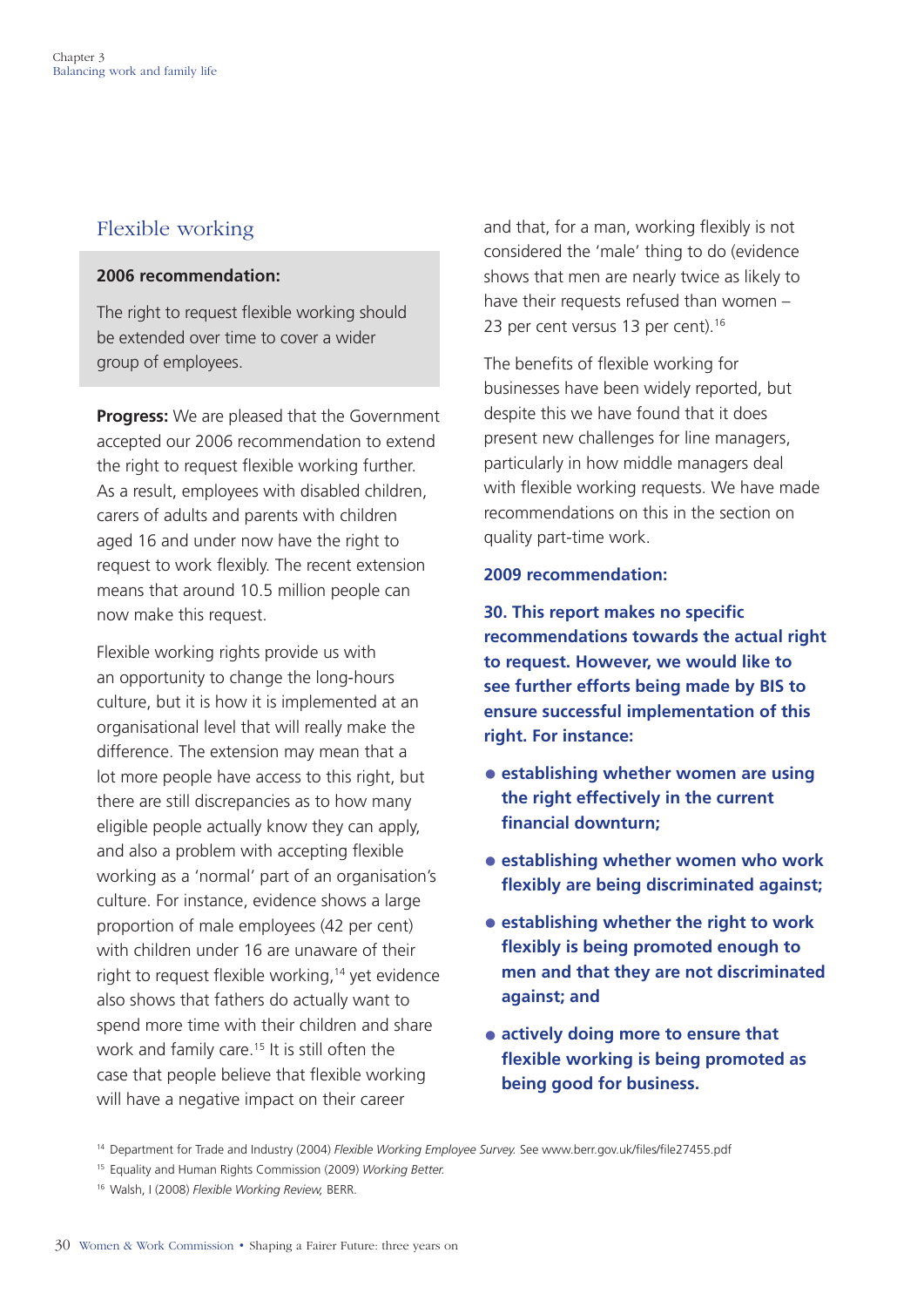# <span id="page-32-0"></span>Pro-rata treatment for part-time workers

### **2006 recommendation:**

Part-time workers and those on career breaks should receive pro-rata treatment from professional bodies for membership fees, and discounts from training providers for continuous professional development, to support the retention of women in the professions.

**Progress:** The Government accepted this recommendation, and the then Minister for Women, Meg Munn MP, wrote to over 150 professional bodies in the UK asking for further information as to what pro-rata treatment they provide. There was a disappointing response overall but those who did respond had good practice to share.

# **2009 recommendation:**

**31. We would recommend that GEO gathers together in one document the good practice from those professional bodies that provide pro-rata treatment. The Minister for Women must then write to those bodies that have not made available best practice on prorata treatment, enclosing a copy of this report and encouraging them to learn lessons from the good practice already taking place.** 

# Childcare

# **2006 recommendation:**

The Ten Year Childcare Strategy should be delivered with particular consideration of the needs of women who work outside '9 to 5' hours and black and minority ethnic communities. There should be better promotion of the free childcare line.

**Progress:** The Government accepted this recommendation. We have seen encouraging progress on childcare, particularly for those who are most disadvantaged, such as the new duty on Local Authorities to ensure that there is sufficient childcare in their area and the recent announcement that 3,000 Sure Start Children's Centres are now up and running. Also, the guarantee of all three and four year olds to a minimum of 12.5 hours of free early education for 38 weeks per year for up to two years before reaching compulsory school age, is welcomed.

We were also encouraged by the programme set out in *Next Steps for Early Learning and Childcare* in January 2009, in particular the commitment to fund free childcare places for 50,000 workless parents to enable them to access training leading to work.

However, given that we know that a large number of women feel they may have to return to work earlier than expected after giving birth due to economic pressures (research has shown that seven in ten mums feel they must return to work sooner than they planned),17 plus the fact that the majority of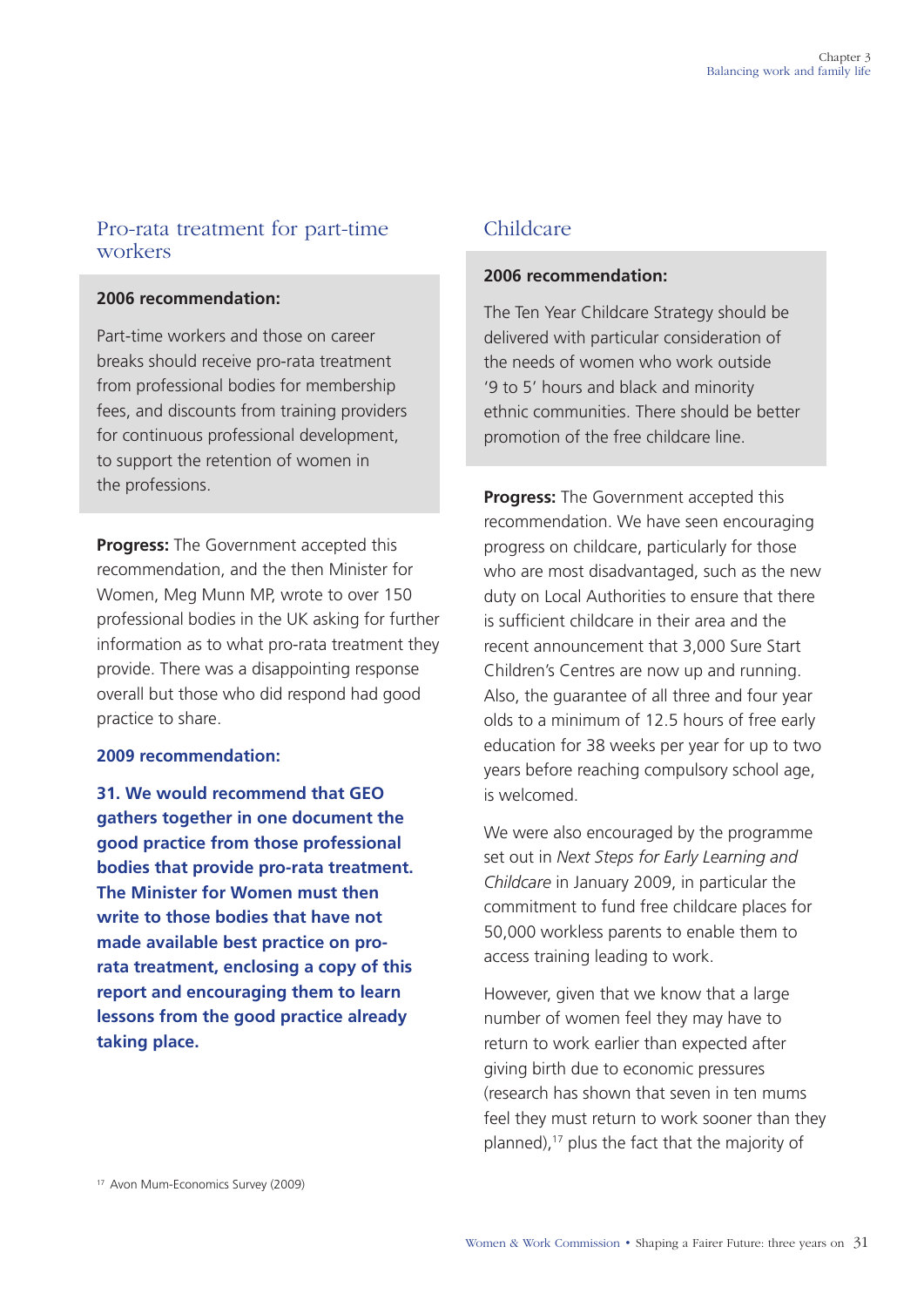childcare places offered (80 per cent) are in the private, voluntary and independent (PVI) sector, we would recommend that Government looks into what more can be done to support parents with children below the age of three to find and afford quality childcare in their area. Government has the opportunity to make a significant difference here. This is perhaps even more crucial now, during the current economic downturn, when families might be experiencing a drop in household income due to redundancy and both parents might need to work. Childcare remains one of the cornerstones to allowing families to have greater choice as to how they balance work and family life.

# **2009 recommendation:**

**32. DCSF must set out how it can better support parents with children under three who are being looked after by the PVI sector to afford quality childcare in their area. This must be considered as part of their obligations under the Gender Equality Duty.** 

# **2009 recommendation:**

**33. DCSF must ensure that there are suitable mechanisms put in place for monitoring the effectiveness of such initiatives as the free childcare line and also the duty which has been placed on Local Authorities.** 

### **2006 recommendation:**

The Department for Education and Skills should ensure that its strategy for the early years workforce considers the levels of pay needed to build a better-qualified workforce, which reflects the importance of higher skill levels to the development and welfare of children, while at the same time keeping childcare affordable for working families.

**Progress:** The Government accepted this recommendation. We are pleased to learn of the progress made regarding qualification levels in the early years workforce via the Early Years Professional Status which aims to help introduce graduate-level leadership to the PVI early years sector. The Government aim that all full daycare settings will have a graduate leading practice by 2015 is welcomed. However, we were disappointed by the lack of action which has been taken specifically to address the 'pay' element of this recommendation.

# **2009 recommendation:**

**34. Although we are aware that pay and conditions are matters for individual employers, DCSF must consider further what more can be done to increase the wages of childcare workers, many of whom receive low/minimum wage, while ensuring that childcare costs remain affordable. In particular, DCSF must**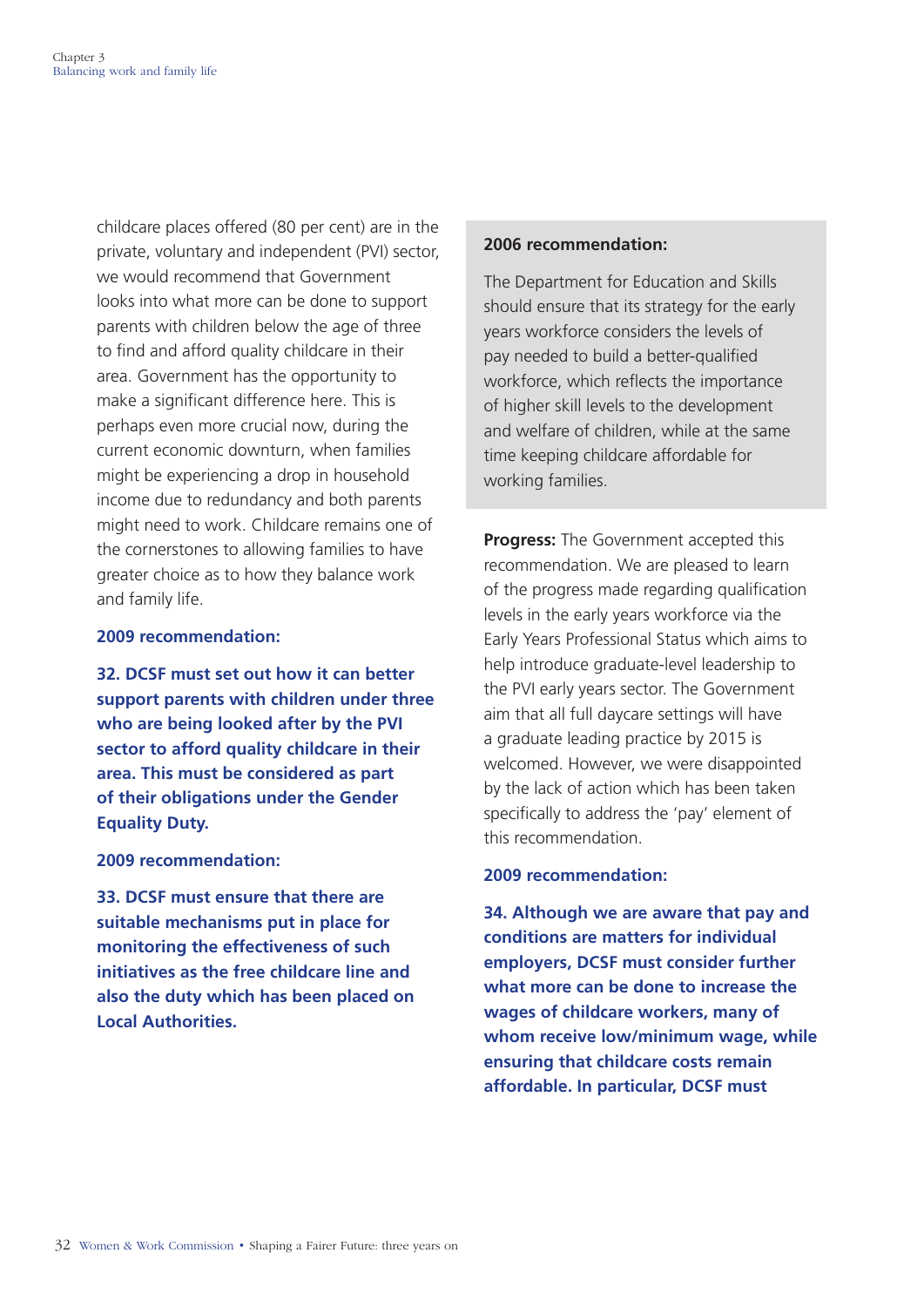<span id="page-34-0"></span>**consider what work needs to be done to drive forward the 'professionalisation' of the childcare sector given the fact that the majority of its employees are female and the sector is still struggling to attract men.** 

# Women's enterprise

# **2006 recommendation:**

All organisations promoting entrepreneurship to women should promote, as a key benefit, the work–life balance and flexible working possibilities of running your own business.

**Progress:** The Government accepted this recommendation. We are pleased with the huge progress that has been made in this area and with the fact that women are increasingly taking the first steps in starting their own businesses.

Female-only start-ups increased by 9 per cent to more than 90,000 in 2008 compared with 83,000 in 2007 (in comparison with male-only start-ups, which showed a slight increase of less than 1 per cent). So despite the economic downturn, female entrepreneurs are performing better than the national average.18 This is hugely encouraging, and we would like to applaud these successes and the Government's continuing commitment to women's enterprise as set out in the new Enterprise Strategy (March 2008). This includes the £25 million Aspire Fund which targets support for women-led businesses across the UK on a co-investment basis, in order to help strong businesses grow.

However, despite this good progress, women are still the largest under-represented group for taking part in enterprise and running their own business with only 15 per cent of the 4.7 million UK businesses being majority-led by women (that is, where over half of the partners or directors are women). Around 680,000 enterprises in the UK are majority-led by women. Running your own business can have huge benefits to those women who are particularly looking to find a better balance between work and family life.

In light of the fact that the Women's Enterprise Task Force will shortly be winding up after three successful years, we urge BIS to retain its focus on women's enterprise and to put in place measures to assist women to go from having the 'idea' of setting up a business to putting it into practice.

# **2009 recommendation:**

- **35. We recommend that BIS should:**
- **do more, via a publicity campaign, to promote the benefits of enterprise to women, particularly the work–life balance element;**
- **set out what processes they will be putting in place to continue the good work started by the Women's Enterprise Task Force; and**
- **put in place measures to assist women to go from having the 'idea' of setting up a business to putting it into practice, i.e. pre-start up advice.**

<sup>18</sup> Barclays (2009). See www.newsroom.barclays.com/Content/Detail.aspx?ReleaseID=1524&NewsAreaID=2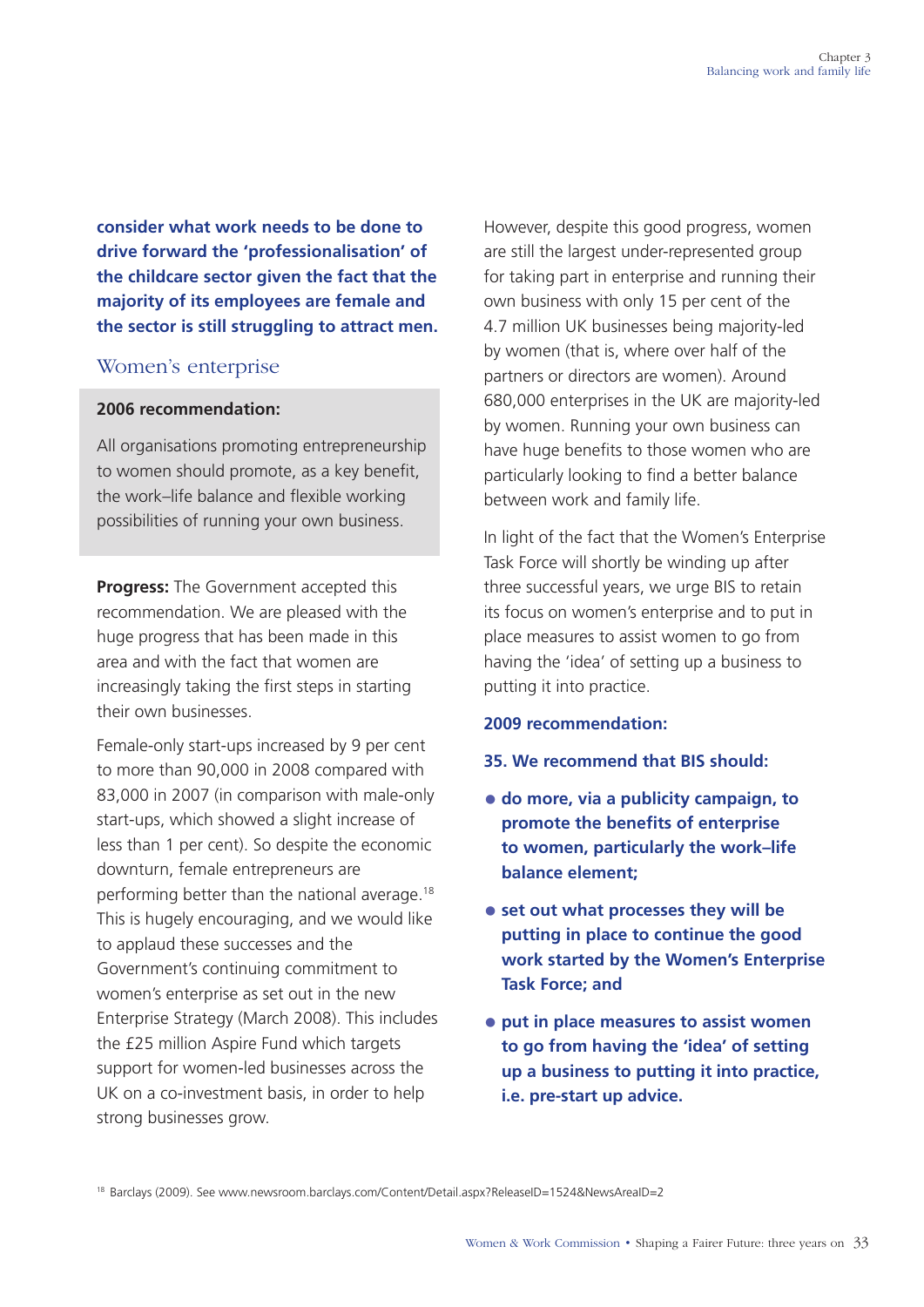# <span id="page-35-0"></span>Workplace practice

# **2006 recommendation:**

DTI, through partners such as Opportunity Now, should build a set of exemplar companies willing to pilot projects such as:

- a new offer to schools to give girls work experience, in particular in non-traditional jobs;
- setting up a new women's network in senior or traditionally male jobs within the company;
- actively promoting quality part-time jobs;
- a recruitment round which supports women returners' development needs including confidence building and other support mechanisms;
- developing career pathways for women working in lower-paid jobs;
- providing paid time off, support and facilities to a network of equality reps;
- undertaking an equal pay review.

**Progress:** The Government accepted this recommendation and worked with Opportunity Now to build a set of exemplar companies to pilot projects and promote good practice in areas such as equal pay reviews, working with schools to give girls work experience in non-traditional jobs and developing career pathways for women working in lower-paid jobs.

This process proved to be hugely successful, with 113 employers signing up from both the private and public sectors. We were pleased with the final result – a full report that documented the work of each exemplar and also highlighted the impact it had on both the women and the workplace culture. However, we are disappointed that the Government has not taken this initiative any further.

# **2009 recommendation:**

**36. GEO to follow up the Exemplar Employer initiative by establishing an 'exemplar twinning' programme where each 'exemplar' agrees to work with a company that is not part of the exemplar initiative to provide guidance and support them in developing good practice of their own in one of the following areas: equal pay, flexible working, occupational segregation, training and development, or women returners. Once this initiative is up and running, GEO should ensure that key milestones are set and that there are formal reporting mechanisms for when the initiative ends.**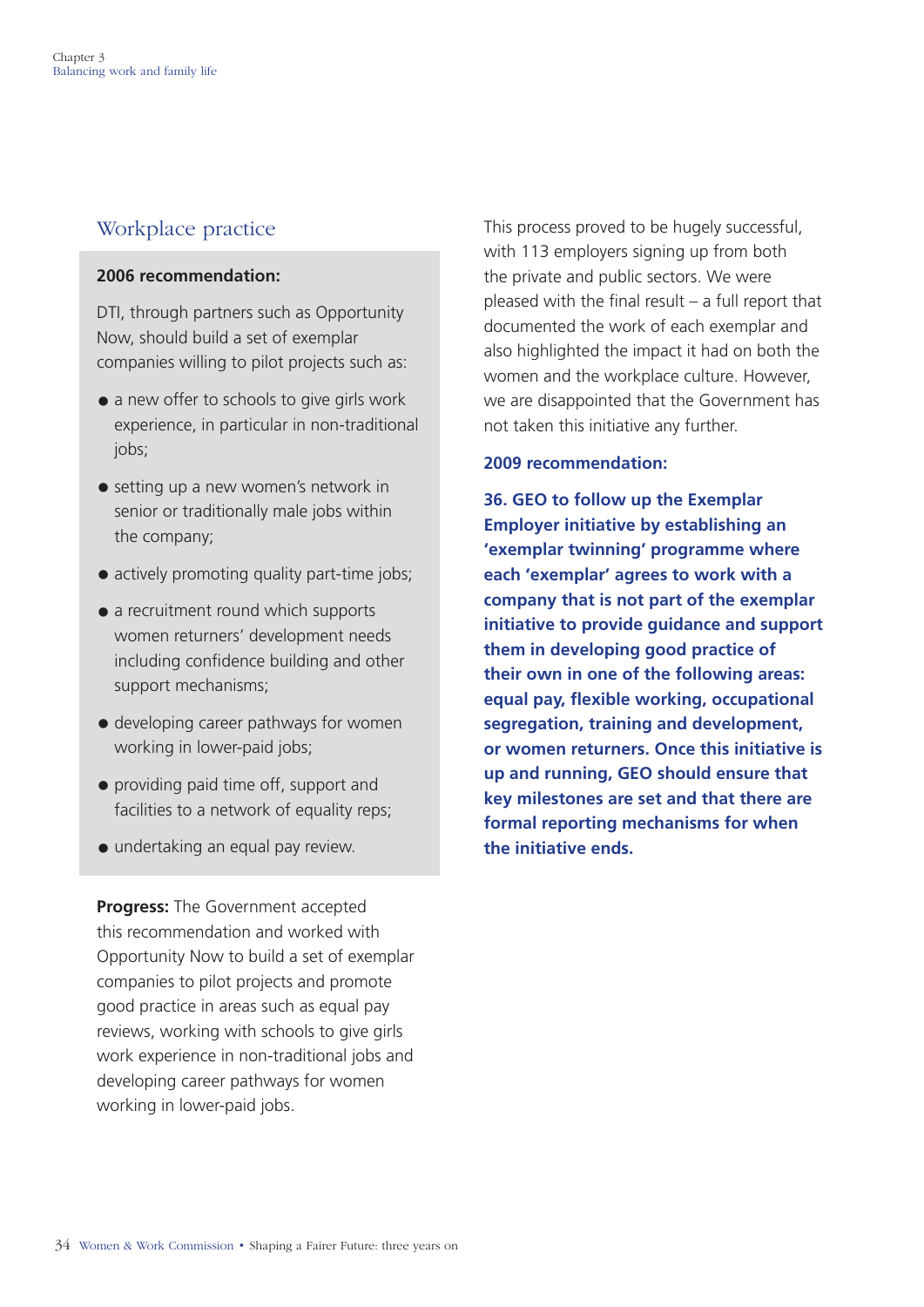# **2006 recommendation:**

Private sector companies should consider the implications of this report for how they operate in order to make the most difference to the most women. A cross-Government, UK-wide package of measures should support awareness raising and capacity building to enable organisations to adopt solutions most relevant to them, which will have the most impact on women's pay and opportunity, including:

- 1. promotion of best practice via business links and the business.gov website;
- 2. **£1 million funding for Investors in** People (IiP). This should be used to support the adoption of the IiP Standard by small firms focusing on those growing rapidly, and to market to all firms – particularly in the five 'c' sectors – the IiP Profile, in order to spread best practice on equality and diversity, fair pay and reward, and training;
- 3. supporting employee involvement in workplace equality development via £5 million additional funding for the Union Modernisation Fund for capacity building to support training and development for equality reps in the private and public sectors;
- 4. support for the development and marketing of equality checks.

**Progress:** The Government accepted the majority of this recommendation. In response to specific points:

# **2006 recommendation:**

Promotion of best practice via Business Link and the business.gov website.

We are pleased with the progress made with the Business Link website and feel that this recommendation has been met.

# **2006 recommendation:**

£1 million funding for Investors in People (IiP). This should be used to support the adoption of the IiP Standard by small firms focusing on those growing rapidly, and to market to all firms – particularly in the five 'c' sectors – the IiP Profile, in order to spread best practice on equality and diversity, fair pay and reward, and training.

This recommendation was only partially accepted as the Government was looking to decrease the amount of public funds that were used to support IiP, and in its place the New Choices Initiative was set up to help SMEs focus on the areas that concern them the most and to measure success in their terms.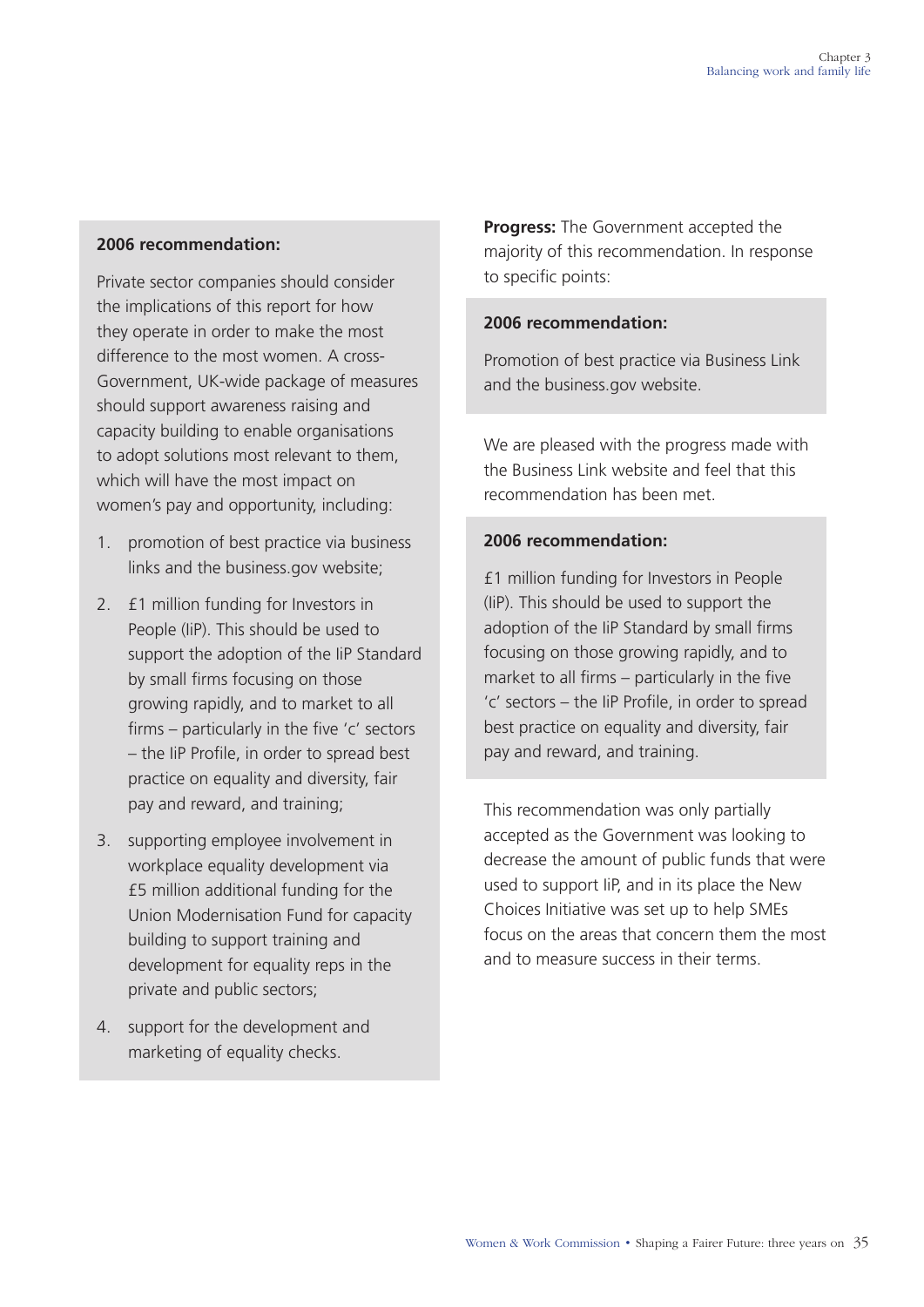#### **2006 recommendation:**

Supporting employee involvement in workplace equality development via £5 million additional funding for the Union Modernisation Fund (UMF) for capacity building to support training and development for equality representatives in the private and public sectors.

This was partially accepted and, so far, the UMF has provided £1.3 million to support 13 equality reps projects.

### **2006 recommendation:**

Support for the development and marketing of equality checks.

The Government accepted this recommendation and GEO worked with key stakeholders to develop a Gender Equality Check Tool and to pilot it. Although we are pleased that the Government has taken action on this recommendation we are disappointed that it has taken so long to roll out. We understand that it is to 'go live' this summer and we would expect GEO to ensure that it is publicised and promoted to maximise take-up.

# **2009 recommendation:**

**37. GEO must effectively promote the Gender Equality Check Tool following its launch this summer.**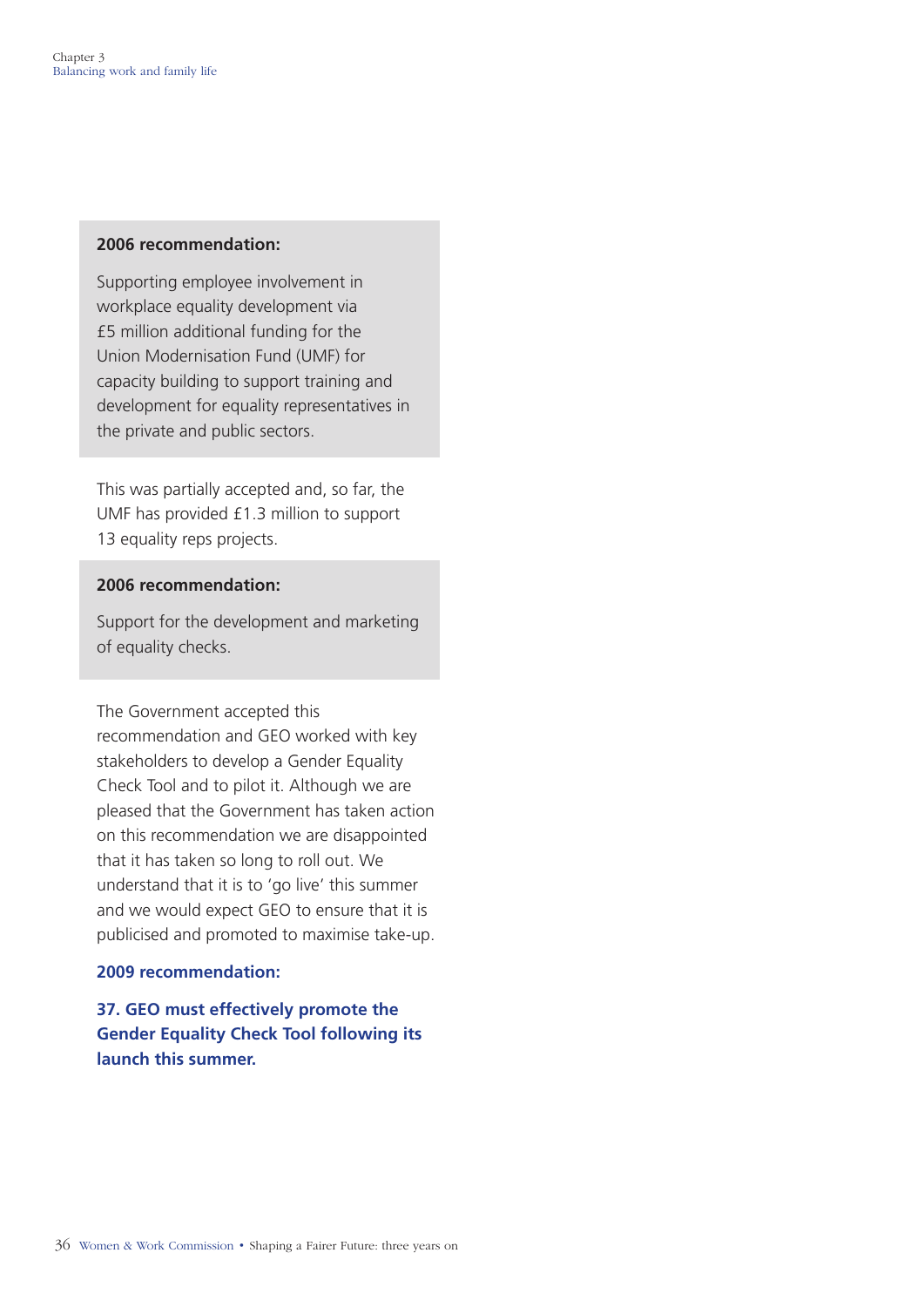# <span id="page-38-0"></span>Chapter 4

# The public sector

# Summary

**Issue:** The focus of this report and our recommendations have mainly been aimed at Government and other public sector bodies, and at what support can be given to employers and women, on a non-legislative basis, to help tackle the gender pay and opportunity gap. We do, however, recognise that legislation is needed to work alongside those measures to ensure that a step change actually takes place. We have seen the positive impact this has had on the public sector where gender pay gaps are 11.1 per cent in comparison to 20 per cent in the private sector.

If we are to support women during the economic downturn and help them come through stronger in a new economy, the public sector needs to lead the way on issues such as procurement, women on boards and in implementing flexible working policies.

**Progress:** We welcome the provision in the Equality Bill banning secrecy clauses which prevent people discussing their own pay, encouraging greater transparency in company reporting. We also believe that the Gender Equality Duty has played a key role in forcing public sector bodies to directly address equality of opportunity between men and women and we hope that the new Single Equality Duty will continue to do the same. Trade union equality representatives continue to provide essential support and we are pleased that GEO has agreed to fund an extension of the Trades Union Congress's (TUC's) Equality Representatives Project.

This chapter makes recommendations as to where the Government can work with both the private and public sectors, both in a legislative and non-legislative way, to promote best practice and also looks at what more the public sector can do on a local level to provide the link between women looking for work and employers. Crucially, it calls for the proper implementation of the Gender Equality Duty. This applies not only to the internal practices of these public sector bodies but also the services they supply.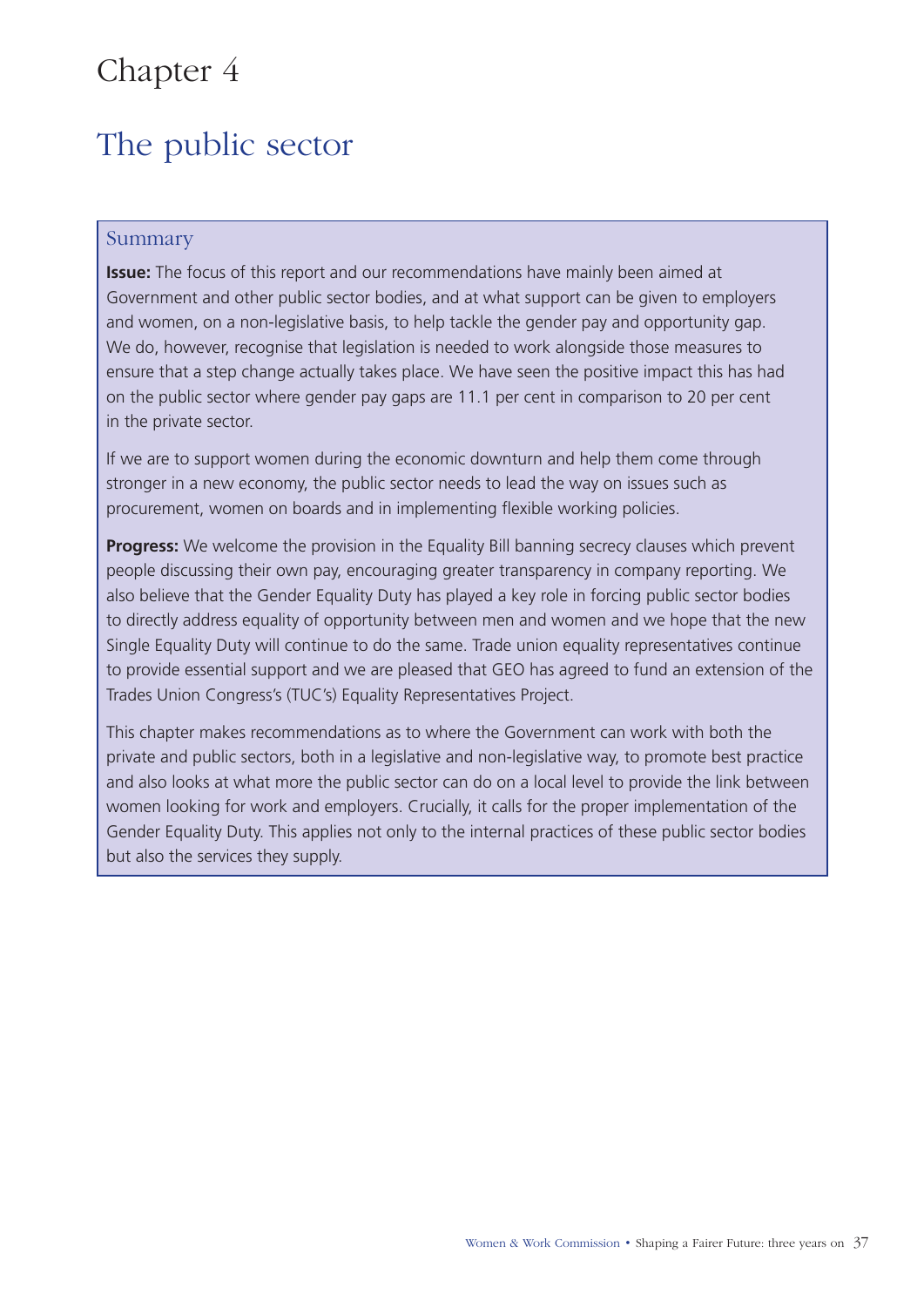# <span id="page-39-0"></span>EqUALiTY BiLL

The Equality Bill contains the following provisions intended to try to narrow the gender pay gap:

- A power to require employers with at least 250 employees in Great Britain to publish information about the differences in pay between their male and female employees. To give voluntary arrangements time to work, the Government would not intend to make regulations under this power before April 2013. The power would then only be used if progress on reporting had not been made by that time.
- A provision banning secrecy clauses which prevent people discussing their own pay.
- Extension of positive action so that employers can take into account, when selecting between two equally qualified candidates, under-representation of disadvantaged groups, for example women and people from ethnic minority communities.
- Provisions restructuring and expanding the public sector equality duties for public bodies. The new general duties will be underpinned by specific duties under secondary legislation which could include a requirement on public bodies to publish figures for their gender pay gap, ethnic minority employment and disability employment gaps, and to tackle discrimination and promote equality through their purchasing functions.

# Gender Equality Duty

# **2006 recommendation:**

The new Gender Equality Duty should specifically ensure that action is taken on all causes of the gender pay gap including occupational segregation, the impact of family responsibilities and unequal pay. Specified action should include a regular equal pay review and action plan. In seeking solutions to equal pay, public authorities should act in partnership with unions.

**Progress:** The Government partially accepted this recommendation – conducting equal pay reviews is optional, but the other requirements, particularly around considering the need for objectives to tackle all the causes of the gender pay gap and to take action accordingly, and the requirement to take action on the basis of evidence and to consult, are strong.

The Gender Equality Duty is, we believe, one of the biggest levers for change on this agenda. We would have expected that as part of this we would already see all Government departments, RDAs, Local Authorities, inspectorates (including Ofsted), schools and colleges, etc, having clear arrangements and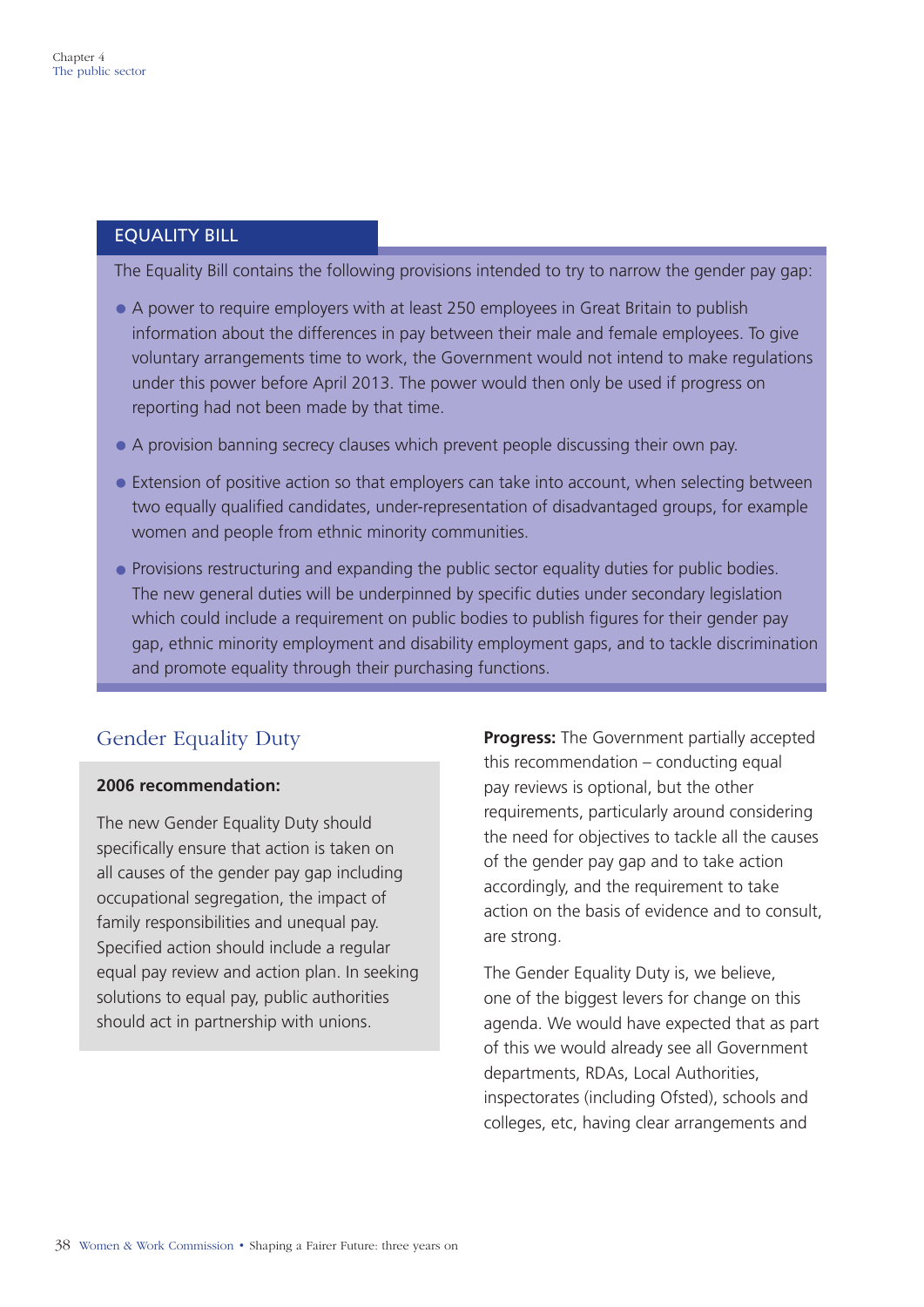<span id="page-40-0"></span>reporting mechanisms in place which address causes of the gender pay gap. Not only should this apply to their own internal practices and policies but also to the services they supply.

In reviewing our 40 recommendations one of our biggest concerns was that in some areas the Government does not have in place clear arrangements, reporting mechanisms or accountability processes, particularly on gender equality issues. These, however, are already requirements in Government departments' Gender Equality Duty obligations. Although these are legal obligations, implementation is often patchy. Throughout our review we have been disappointed with gaps in how the Government measures, assesses and reports back on various initiatives, best practice and projects. We expect all Government departments and associated bodies to lead by example and think through the implications of gender equality for all of their policies as part of the Gender Equality Duty. We expect the public sector to do gender disaggregation as a matter of course.

We also believe that the EHRC has a critical role to play in helping public bodies to build capacity, to engage women and their representative groups directly, and through targeted and strategic enforcement action.

#### **2009 recommendation:**

**38. All Government departments, Inspectorates, Local Authorities and RDAs should set out how they intend to monitor the impact of their policies on women, involve women and their representative groups directly, and report on the results on an annual basis. This** 

**must be included in a review of their gender equality scheme to ensure that gender equality issues are mainstreamed throughout.** 

### **2009 recommendation:**

**39. We expect the EHRC to do more to meet their regulatory requirements in promoting the Gender Equality Duty and support Government and Local Authorities to develop best practice as part of their gender equality scheme. The EHRC must take immediate action on this.** 

# Equality Public Service Agreement (PSA)

### **2006 recommendation:**

The Women and Equality Unit should develop the Gender Equality Public Service Agreement so that the Comprehensive Spending Review 2007 target better reflects the themes, ambitions and recommendations of this report.

**Progress:** When we made this recommendation the Government was in the process of developing the PSAs for the next spending period. We have been pleased with how this area of work has progressed, particularly the development of PSA 15, the Equality PSA. Reducing the gender pay gap is included as an indicator alongside tackling discrimination in employment and understanding and addressing unfair treatment by public services. This PSA is a key way in which to embed issues associated with the gender pay gap into Government policy.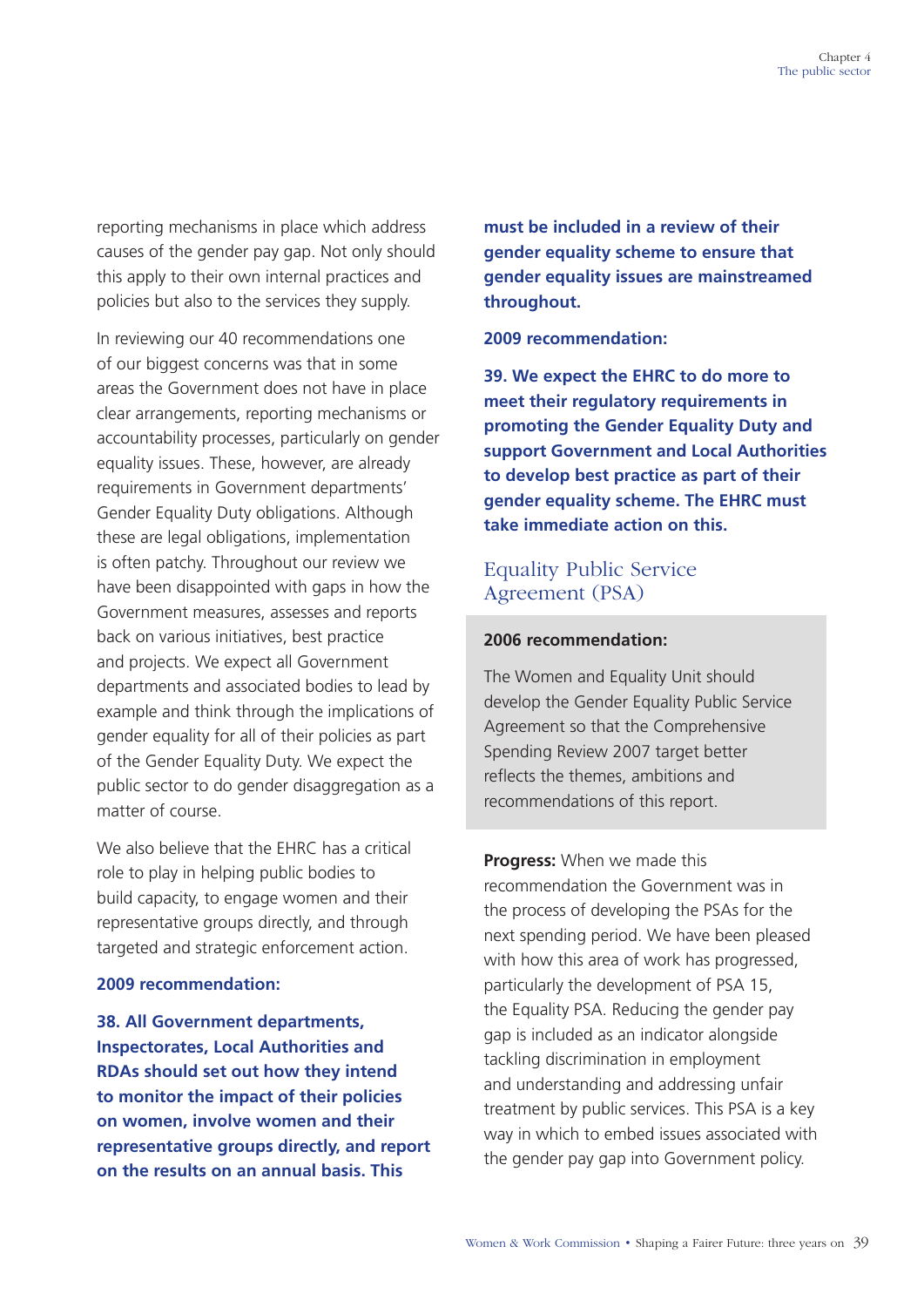#### <span id="page-41-0"></span>**2009 recommendation:**

**40. Although we feel that this recommendation has been met, GEO must make it a priority to ensure that all Government departments fully engage and take action to meet the targets in PSA 15.** 

# Procurement

### **2006 recommendation:**

The Equal Opportunities Commission or Commission for Equality and Human Rights, with support from DTI, the Office of Government Commerce, the Scottish Executive Procurement Directorate and other interested stakeholders, should develop practical, equalities-led procurement advice which actively encourages public sector procuring authorities to promote good practice in diversity and equal pay matters among contractors so that it becomes the norm.

**Progress:** The Government accepted this recommendation. We are pleased with the progress that has been made in using the public procurement process to ensure that equality issues, including gender pay gaps, are addressed by public sector contractors. The guide *Make Equality Count* 19 made it clear that value for money goes hand in hand with equality issues. And, on the legislative side, we are pleased to see that the Equality Bill includes a provision enabling Government to use the Gender Equality Duty to impose

specific duties on the procurement activities of contracting authorities. The Government's proposals for specific duties relating to public procurement are set out in its public consultation on specific duties.

These measures will go a long way in helping equality considerations to become mainstreamed in the procurement process. Companies are often considered to be better run if they have transparent and fair pay structures.

We do, however, know that there remains some confusion as to how those involved address competing priorities, particularly during the economic downturn when budgets are being cut.

#### **2009 recommendation:**

**41. We recommend that BIS work together with the Office of Government Commerce, GEO and other key stakeholders to develop a package of best practice and case studies around procurement which can then be disseminated on a local level via the RDA network. Case studies should be made available from both the supplier's and the procurer's perspective on addressing equality issues, including gender, through procurement.** 

<sup>19</sup> Office of Government Commerce (2008) *Make Equality Count.*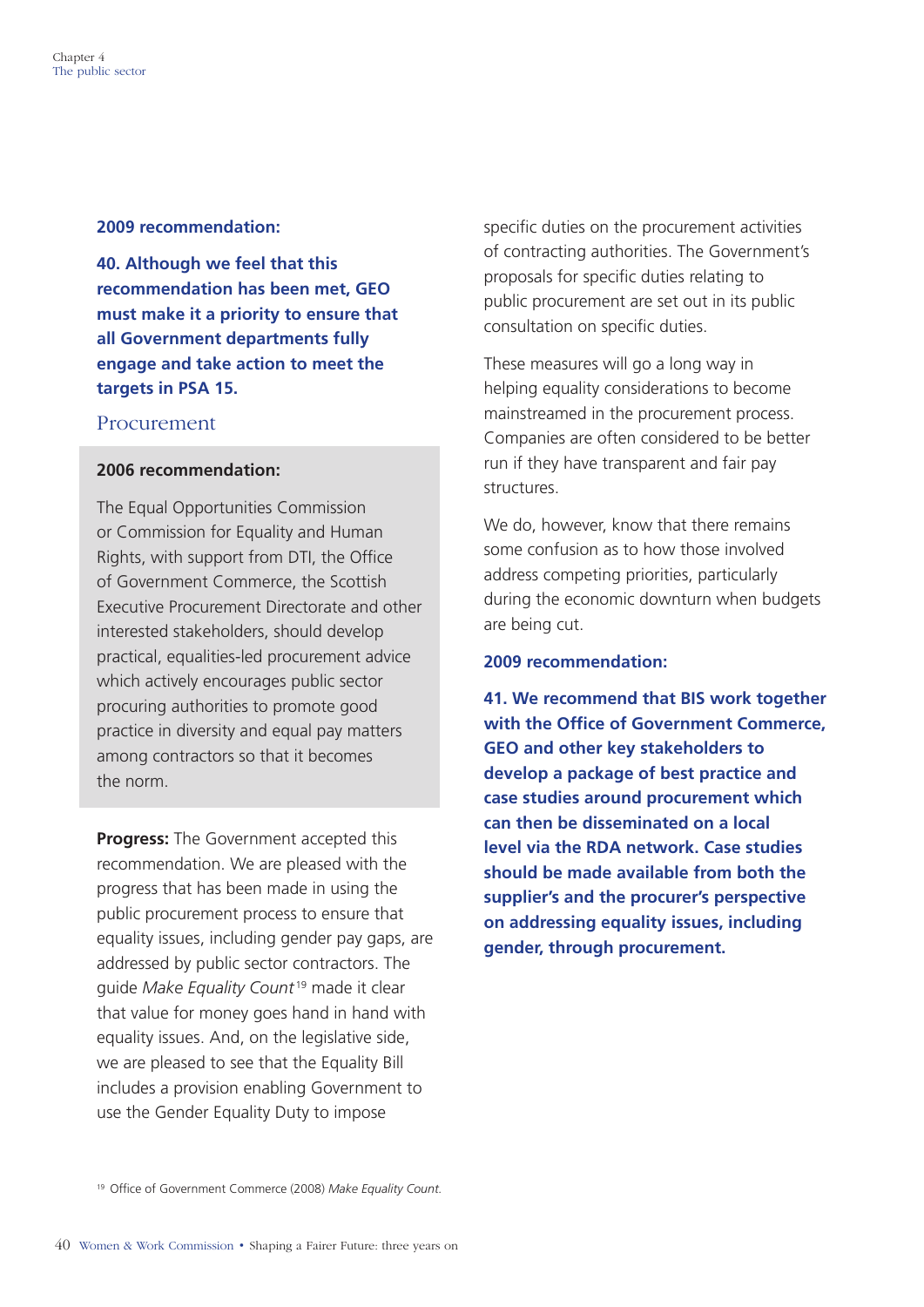# <span id="page-42-0"></span>The role of local bodies: Regional Development Agencies and Local Authorities

# **2006 recommendation:**

A more local approach should be taken to the matching of jobs and skills. Regional Development Agencies and national agencies in Scotland, Wales and Northern Ireland should provide grant funding for outreach services aimed at women seeking local jobs or training which match their skills and potential. They should consider in particular the Women Like Us model whereby local social entrepreneurs use community centres, schools, and children's centres to recruit local women into local jobs and training. This should be piloted in five areas including London, a rural area, and an area with a substantial ethnic minority community. Extensions to the model might include:

- public, private or voluntary sector services which provide confidence building through peer support, experience of work or work shadowing, or training;
- services which address the particular needs of women from local black and minority ethnic communities, homeworkers or other groups, for example disabled women.

**Progress:** This recommendation was aimed at RDAs and national development agencies. In 2006 we highlighted how crucial it was

for action to be taken on a local level and the fact that the RDAs needed to take action. Unfortunately, we have not seen any progress in this area.

During our review we again heard from Women Like Us. The approach they take, linking up with local schools to make contact with mothers, means that they have been able to reach around 40,000 women. Following our initial recommendation that the Women Like Us model be rolled out nationally, they have been able to extend their services across London. We were encouraged by the fact that, despite the current economic climate, they have had an increase in employer enquiries and registrations. It is clear that there remains a huge demand not only from women looking to get back into the jobs market but also for employers who actively want to employ local women with the right skill set, on a flexible basis. This approach can be of particular benefit to SMEs, as it can cut down on largescale recruitment costs.

We do know that RDAs are already doing a great deal of good work on equality and diversity issues. In particular, we were impressed with the work being done by the London Development Agency (LDA) as lead RDA on equality and diversity. We were, however, disappointed to learn that mechanisms are lacking to ensure that other RDAs have incentives to follow the LDA's lead in this area.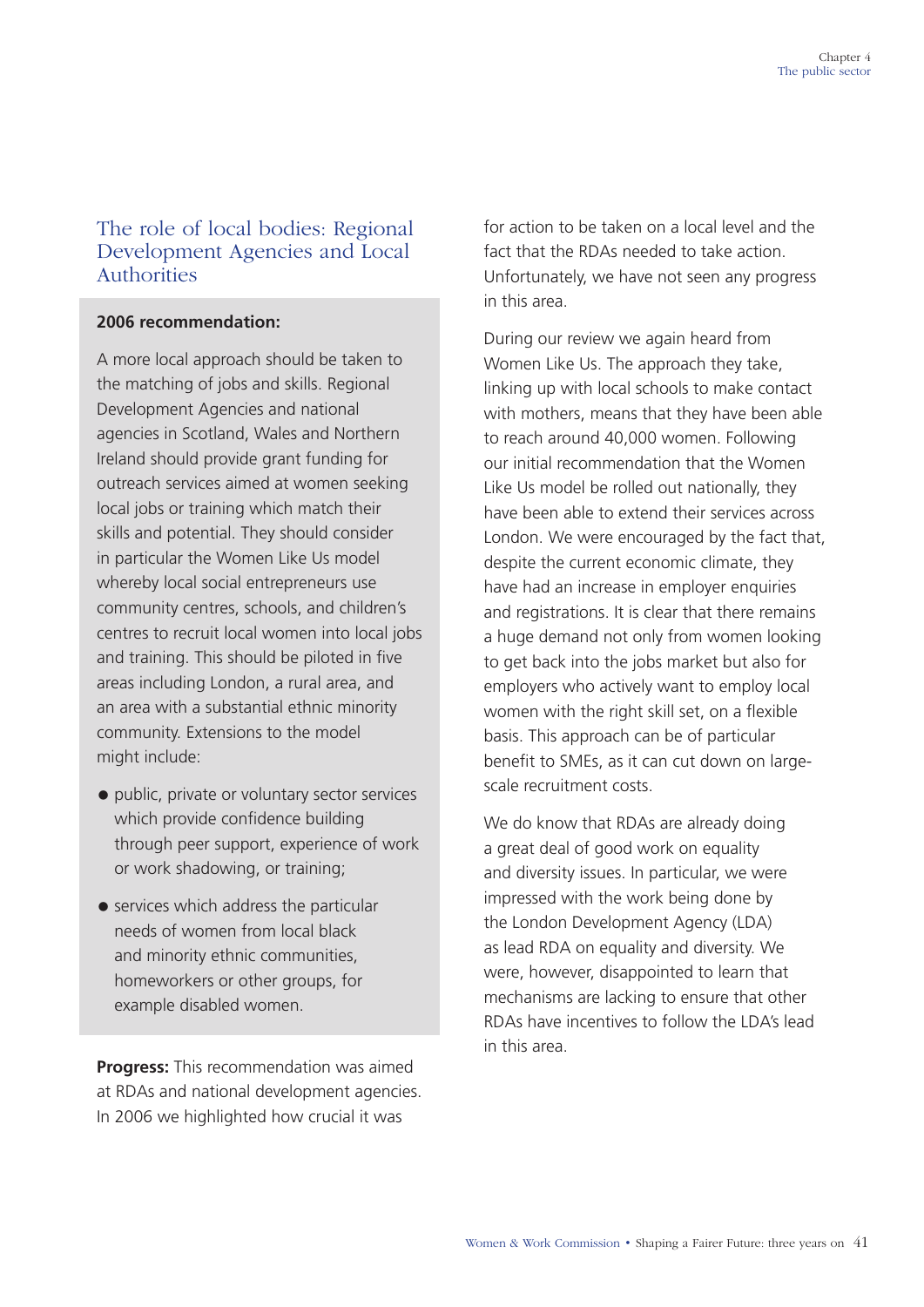We also feel that, in general, the RDAs remain an under-used resource and have a key role to play not only in working with employers to create more opportunities for women locally, but also in creating a better childcare infrastructure (particularly when sustainability of places is challenging) and creating more opportunities for women to set up their own businesses, for example by creating networks built around sectors or trades where there are strategic opportunities for women to establish their own enterprises. We must see delivery on this issue this time round.

Similarly, we consider there to be scope for the Local Government Association (LGA) to take a lead role in giving direction and encouraging and disseminating best practice to Local Authorities on how best to promote equality in the labour market. This applies to the work which they do with local employers and other partners. Local Authorities have a considerable influence on what happens within an area and they should have a focus on economic issues when delivering national priorities at a local level.

#### **2009 recommendation:**

**42. We recommend that, as the Government department with oversight of the RDA network, BIS uses the levers available to them, such as the tasking framework, to ensure that there is greater consistency between how each RDA tackles gender equality in the labour market, in particular on the promotion of part-time work.** 

### **2009 recommendation:**

**43. BIS should work with the RDAs, the LGA, GEO and the Department for Work and Pensions (DWP) to develop a model by which RDAs and Local Authorities act as a link for local services, jobs and training opportunities between the employer and those women looking for work. Best practice in this area should also be disseminated across the RDA and Local Authority network.**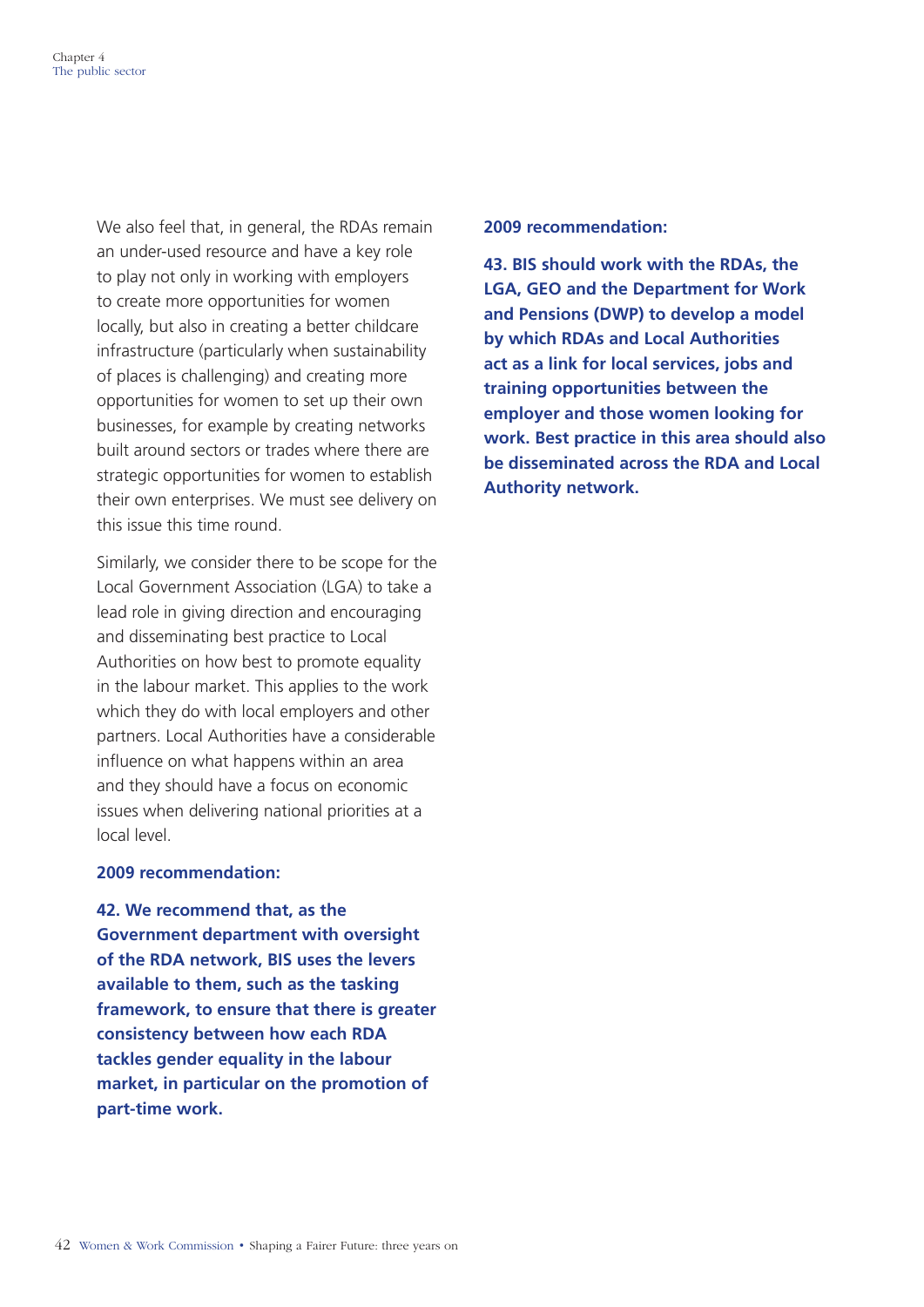# <span id="page-44-0"></span>Summary: Table of 2009 recommendations

| <b>What</b>                                                                                                                                                                                                                                                                                                                                                                                                                                                                                          | <b>Who</b>  | <b>When</b>                                                                                                                                                                                                          |
|------------------------------------------------------------------------------------------------------------------------------------------------------------------------------------------------------------------------------------------------------------------------------------------------------------------------------------------------------------------------------------------------------------------------------------------------------------------------------------------------------|-------------|----------------------------------------------------------------------------------------------------------------------------------------------------------------------------------------------------------------------|
| <b>Education and culture</b>                                                                                                                                                                                                                                                                                                                                                                                                                                                                         |             |                                                                                                                                                                                                                      |
| 1. We expect DCSF to produce a national strategy for<br>tackling gender inequality in the education system<br>(with a particular focus on children aged 14 and<br>under) by March 2010. This should set out targets<br>and goals for tackling stereotypes in careers advice<br>and guidance; increasing take-up of vocational skills;<br>training; improving employment outcomes for girls;<br>and proposals for opening up more work experience<br>placements for girls in non-traditional sectors. | <b>DCSF</b> | By March 2010                                                                                                                                                                                                        |
| 2. DCSF must ensure that the quality standards are<br>inspected and sanctions issued for those consortia<br>that do not meet standard five for equality and<br>diversity. This specifically states that 'information,<br>advice and guidance services [should] promote equality<br>of opportunity, celebrate diversity and challenge<br>stereotypes'.                                                                                                                                                | <b>DCSF</b> | Gender stereotyping<br>to be included<br>in overall Ofsted<br>inspection judgement<br>by the end of the next<br>financial year (2011);<br>DCSF to then monitor<br>this on an annual<br>basis and release<br>findings |
| 3. We would like to see clarification of what students<br>can expect in terms of entitlements to study for<br>vocational qualifications being part of the proposed<br>national strategy for tackling gender inequality in the<br>education system, as referred to in Recommendation 1.                                                                                                                                                                                                               | <b>DCSF</b> | See<br>Recommendation 1                                                                                                                                                                                              |
| 4. We are pleased that the Government has accepted<br>the recommendation of the Low Pay Commission for a<br>minimum wage for apprentices. The Government must<br>implement this as quickly and effectively as possible.                                                                                                                                                                                                                                                                              | <b>BIS</b>  | By the end of<br>this financial year<br>(2009/10), BIS must<br>set out clearly when<br>it will be implemented                                                                                                        |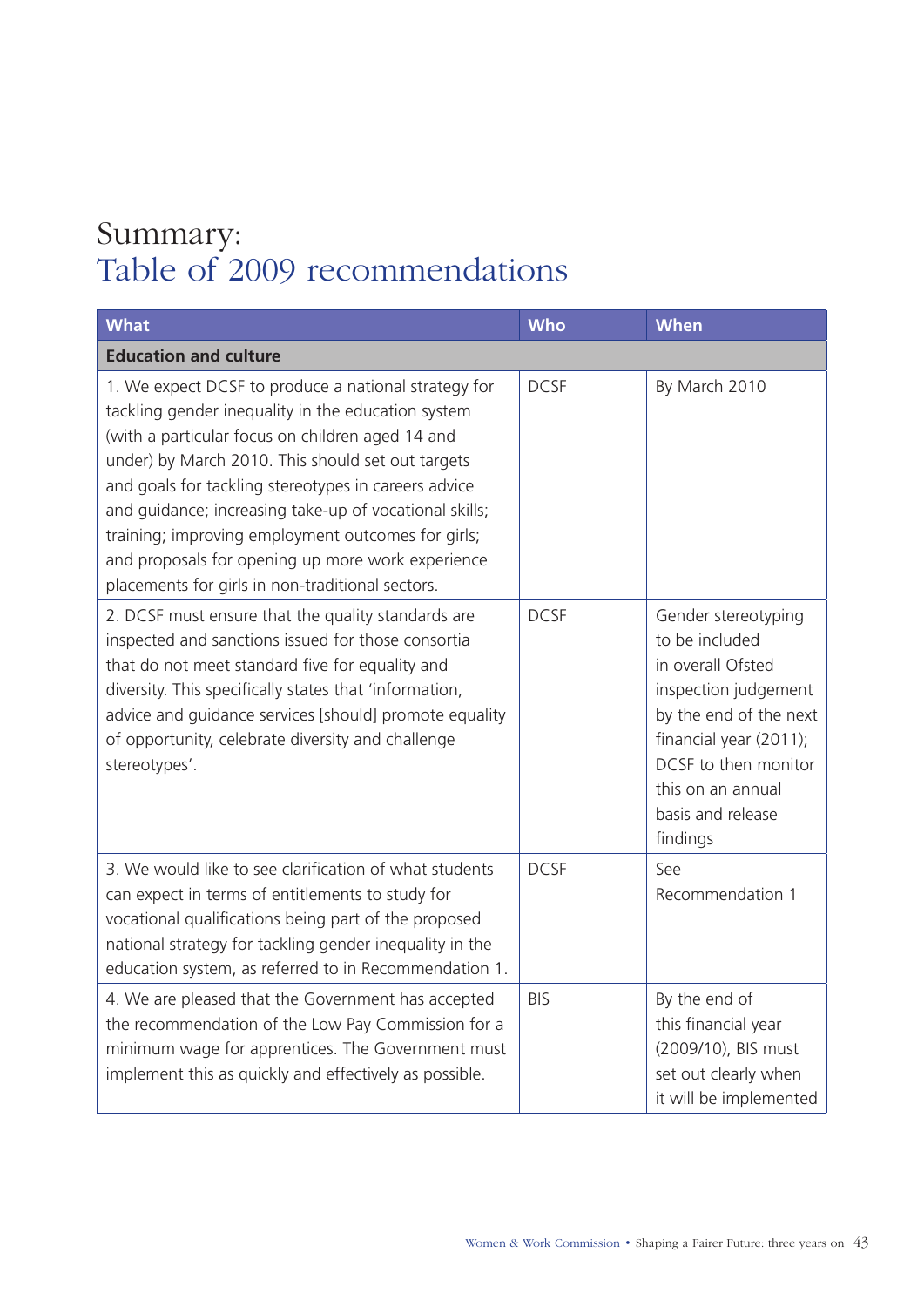| <b>What</b>                                                                                                                                                                                                                                                                                                                                                                                                                                                                                                                                                                          | <b>Who</b>   | <b>When</b>                                                                          |
|--------------------------------------------------------------------------------------------------------------------------------------------------------------------------------------------------------------------------------------------------------------------------------------------------------------------------------------------------------------------------------------------------------------------------------------------------------------------------------------------------------------------------------------------------------------------------------------|--------------|--------------------------------------------------------------------------------------|
| 5. As the National Apprenticeship Service has<br>responsibility for the national delivery of targets and<br>co-ordination of the funding for apprenticeship places,<br>we would recommend that as part of their remit<br>they be set a target to ensure that all pupils have<br>access to advice on apprenticeships which challenges<br>gender stereotypes. The Service must also provide<br>more tailored advice to those choosing non-traditional<br>apprenticeships around how they go about breaking<br>into the jobs market once their apprenticeship is over.                  | BIS and DCSF | Target should be set<br>out by the end of the<br>next financial year<br>(March 2011) |
| 6. DCSF to work with the Institute for Education<br>Business Excellence (IEBE) and the EBPOs to establish a<br>'buddying' programme of work experience placements<br>for girls in non-traditional areas, where girls can 'pair<br>up' and undertake work experience together. DCSF<br>must also roll this 'buddying' programme out for<br>Young Apprenticeships and Diplomas. As part of this<br>programme girls and young women should also have<br>access to 'mentors' so that they can talk directly to<br>women who have, or continue to be, successful in that<br>line of work. | DCSF to lead | By the end of the<br>next financial year<br>(March 2011)                             |
| 7. As part of the national strategy for tackling gender<br>inequality in the education system, DCSF should set out<br>how it will ensure that, in working with businesses, all<br>primary schools have clear targets for engaging with<br>both traditionally male and female sectors, and that<br>they are proactive in ensuring that gender stereotypes<br>are challenged in this process.                                                                                                                                                                                          | <b>DCSF</b>  | See<br>Recommendation 1                                                              |
| 8. DCSF should commit to ensuring that all pupils have<br>an opportunity to undertake two work experience<br>placements - one in a non-traditional role.                                                                                                                                                                                                                                                                                                                                                                                                                             | <b>DCSF</b>  | By March 2011                                                                        |
| 9. BIS and the National Apprenticeship Service must<br>ensure that the pilots to address under-representation<br>in apprenticeships and other initiatives to tackle gender<br>segregation and stereotyping (which confine women to<br>low-paid apprenticeships) are implemented effectively.                                                                                                                                                                                                                                                                                         | <b>BIS</b>   | Progress must be<br>made by March 2011                                               |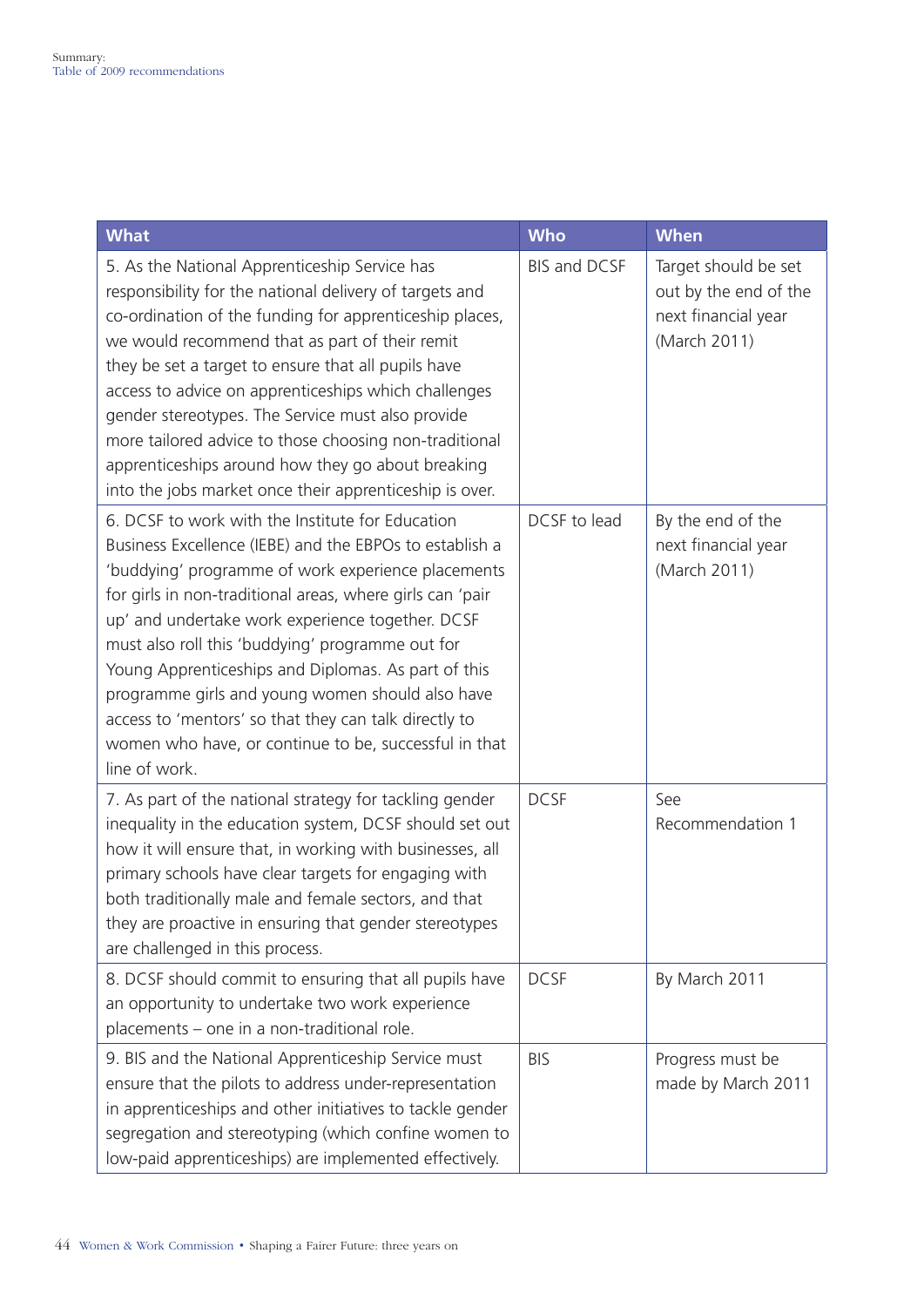| <b>What</b>                                                                                                                                                                                                                                                                                                                                                                                                                                                                                                                                                                                                                                                                                                       | <b>Who</b>   | <b>When</b>                                                                                                                                      |
|-------------------------------------------------------------------------------------------------------------------------------------------------------------------------------------------------------------------------------------------------------------------------------------------------------------------------------------------------------------------------------------------------------------------------------------------------------------------------------------------------------------------------------------------------------------------------------------------------------------------------------------------------------------------------------------------------------------------|--------------|--------------------------------------------------------------------------------------------------------------------------------------------------|
| 10. DCSF should establish a formal programme of<br>'taster days'/work experience for non-traditional routes<br>for Young apprenticeships and Diplomas.                                                                                                                                                                                                                                                                                                                                                                                                                                                                                                                                                            | <b>DCSF</b>  | By March 2011                                                                                                                                    |
| 11. We expect DCSF and BIS to make better use of<br>the existing good practice in tackling occupational<br>segregation in apprenticeship schemes by producing<br>and widely disseminating a 'good practice guide'.<br>They must also ensure that all promotional literature<br>makes reference to the benefits of non-traditional<br>apprenticeships.                                                                                                                                                                                                                                                                                                                                                             | DCSF and BIS | Good practice<br>guidance to be<br>produced and<br>disseminated by<br>March 2011                                                                 |
| 12. DCSF should establish a programme of best<br>practice for delivering careers advice in a non-gender<br>stereotypical way. This should be promoted with the<br>aim of bringing practice on the part of all education<br>providers and providers of careers advice up to the<br>standard of the best.                                                                                                                                                                                                                                                                                                                                                                                                           | <b>DCSF</b>  | Programme to be<br>finalised by the end of<br>the next financial year<br>(March 2011)                                                            |
| 13. DCSF and BIS should ensure that every school<br>and further education setting has a qualified careers<br>adviser, and these advisers should undertake Continued<br>Professional Development (CPD) that is specifically<br>focused on challenging gender and socio-economic<br>stereotyping.                                                                                                                                                                                                                                                                                                                                                                                                                   | DCSF and BIS | This is a long-term<br>aim but we expect<br>DCSF and BIS to be<br>able to demonstrate<br>that progress has<br>been made on this by<br>March 2011 |
| 14. We want to restate our original recommendation,<br>which is that DCSF must prepare and disseminate<br>national guidance for teachers and early years childcare<br>workers on how to ensure that the horizons of<br>children in the three to five age group are not limited<br>by stereotypes of what girls and boys can do. This<br>document should also include a series of best practice<br>examples, which should be accessible via the Centre for<br>Excellence's website. As part of this, the Department<br>should also set out clear advice on how this national<br>guidance is to be used, how they will monitor its take-<br>up and what action they will take if the guidance is not<br>adhered to. | <b>DCSF</b>  | Guidance to<br>be finalised by<br>March 2010                                                                                                     |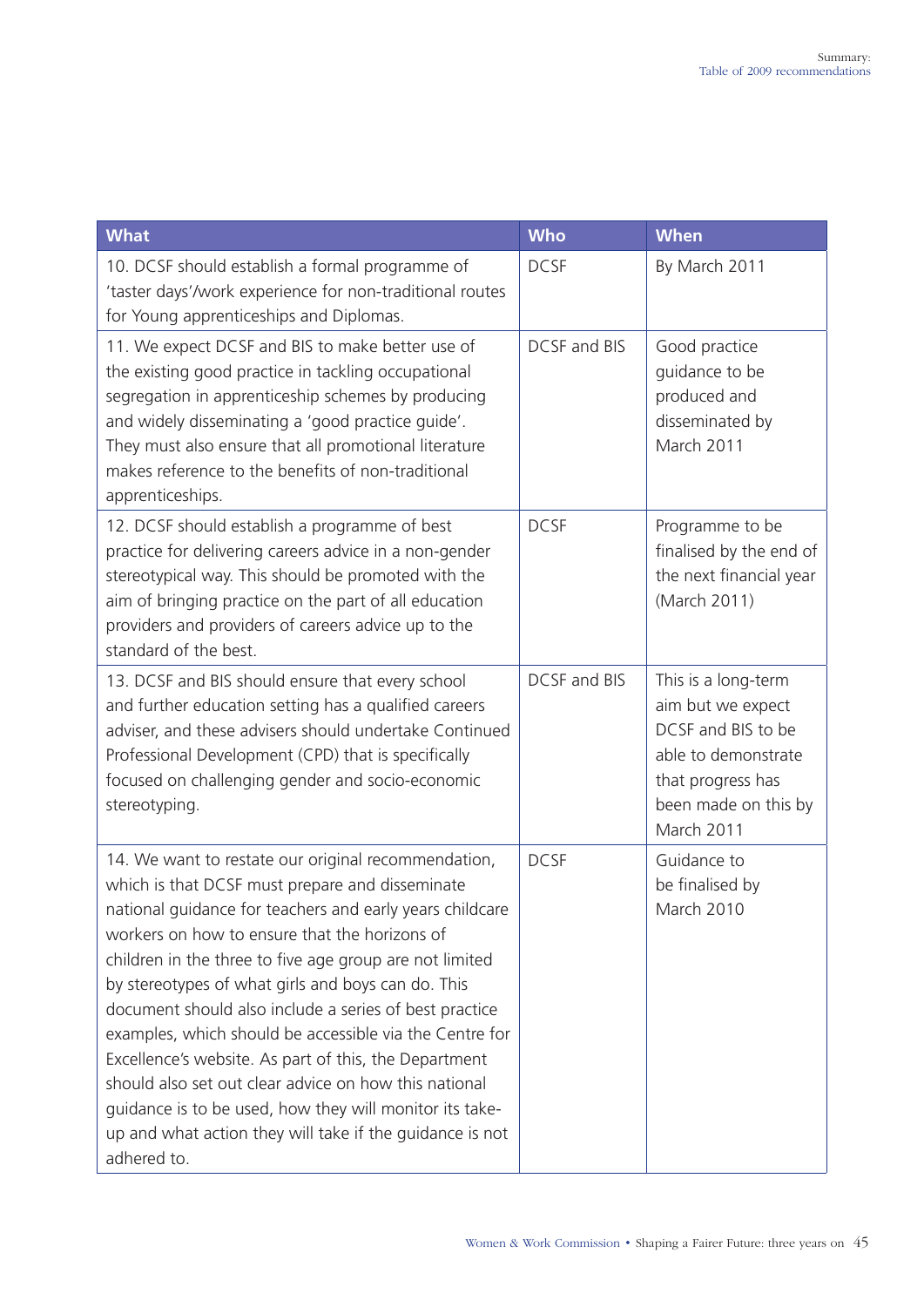| <b>What</b>                                                                                                                                                                                                                                                                                                                                                                                                                                                                                       | <b>Who</b>          | <b>When</b>                                                                               |
|---------------------------------------------------------------------------------------------------------------------------------------------------------------------------------------------------------------------------------------------------------------------------------------------------------------------------------------------------------------------------------------------------------------------------------------------------------------------------------------------------|---------------------|-------------------------------------------------------------------------------------------|
| 15. DCSF should set out a detailed commitment (for<br>example in the next update of its gender equality<br>scheme) to ensuring that all IAG proactively challenges<br>gender stereotypes and that girls and boys are<br>given advice on the full range of career options and<br>understand the career progression and opportunities<br>available for each occupation, including pay levels.<br>More can be done to ensure that the Equality Duty<br>promotes diversity and equality in education. | <b>DCSF</b>         | See<br>Recommendation 38                                                                  |
| <b>Access to continued learning and development</b>                                                                                                                                                                                                                                                                                                                                                                                                                                               |                     |                                                                                           |
| 16. By March 2010 DCSF and BIS must set out clear<br>roles and accountabilities for gender equality objectives<br>for the new Skills Funding Agency, and they and Local<br>Authorities must do the same for the Young People's<br>Learning Agency. We expect both bodies to report on<br>progress by March 2012.                                                                                                                                                                                  | <b>DCSF and BIS</b> | By March 2010 for<br>objectives setting, and<br>by March 2012 for a<br>report on progress |
| 17. Both DCSF and BIS need to set out clearly how<br>they will ensure that those on the margins and outside<br>the labour market, i.e. those who are least likely to<br>'demand' support, are targeted. They should set out<br>the specific mechanisms and actions they will take to<br>meet the needs of these people. This must be included<br>in both departments' gender equality schemes.                                                                                                    | DCSF and BIS        | See<br>Recommendation 38                                                                  |
| 18. BIS must encourage the use of the Women and<br>Work Sector Pathways Initiative for re-training, and<br>should monitor and publish the proportion of women<br>benefiting from this for the first and second time and<br>any subsequent uses.                                                                                                                                                                                                                                                   | <b>BIS</b>          | By March 2010                                                                             |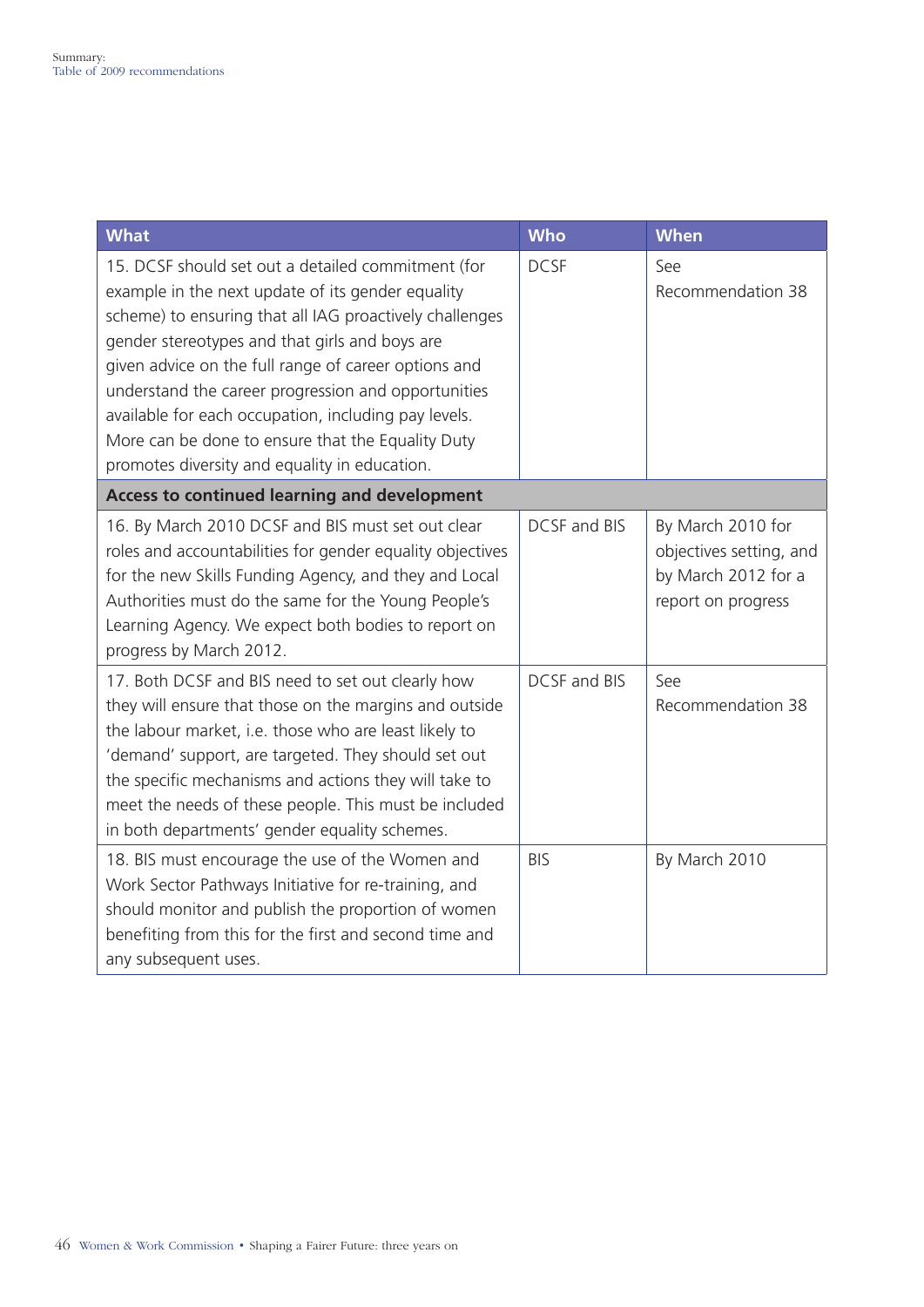| <b>What</b>                                                                                                                                                                                                                                                                                                                                                                                                                                                                                                                                                                             | <b>Who</b> | <b>When</b>              |
|-----------------------------------------------------------------------------------------------------------------------------------------------------------------------------------------------------------------------------------------------------------------------------------------------------------------------------------------------------------------------------------------------------------------------------------------------------------------------------------------------------------------------------------------------------------------------------------------|------------|--------------------------|
| 19. We recommend that BIS develops a more<br>co-ordinated, standard approach to gender segregation<br>that all Sector Skills Councils will have to adhere to,<br>regardless of whether it is a 'major' issue or not. This<br>should form part of every Sector Skills Agreement, with<br>each Sector Skills Council setting out specific actions to<br>tackle segregation. BIS also needs to establish a robust<br>process for measuring and monitoring the extent to<br>which Sector Skills Councils are considering gender<br>segregation issues, and the impact of actions they take. | <b>BIS</b> | By March 2011            |
| 20. We would expect BIS to develop a good practice<br>guide that pulls together all the action points from<br>those Sector Skills Councils that have been exemplary<br>in this area.                                                                                                                                                                                                                                                                                                                                                                                                    | <b>BIS</b> | By March 2010            |
| 21. BIS must be more proactive in monitoring and<br>evaluating the Train to Gain programme, including<br>the successes and failures. It must also provide formal<br>reporting mechanisms that enable lessons to be learnt<br>and must disseminate these across the Level 3 pilot<br>schemes.                                                                                                                                                                                                                                                                                            | <b>BIS</b> | See<br>Recommendation 38 |
| 22. BIS must undertake work to establish further<br>whether women have sufficient access to part-time<br>apprenticeships, and whether more needs to be done<br>to promote the development of these opportunities.<br>We would like to see data being collected on the<br>number of people choosing to take part-time<br>apprenticeships and the number of courses<br>available, particularly those which are available<br>outside of core hours.                                                                                                                                        | <b>BIS</b> | By March 2010            |
| 23. As part of its gender equality scheme, BIS must<br>ensure that there are effective monitoring and<br>reporting mechanisms in place to be able to identify<br>whether Adult Apprenticeships - and indeed the pilots<br>to address under-representation in apprenticeships -<br>are supporting women, particularly those who have<br>spent time out of the labour market.                                                                                                                                                                                                             | <b>BIS</b> | See<br>Recommendation 38 |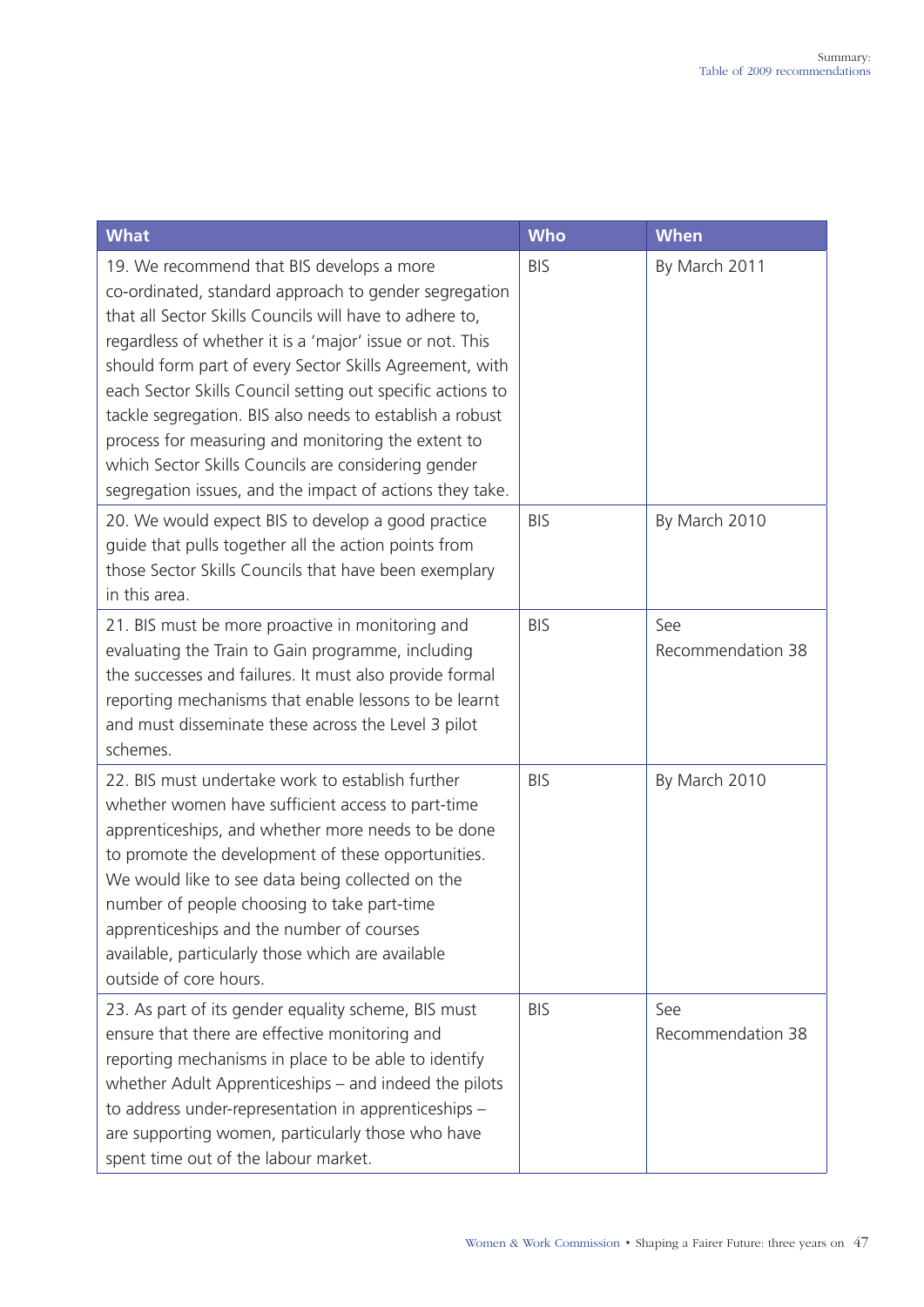| <b>What</b>                                                                                                                                                                                                                                                                                                                                                                                                                                                                                                                                                                                   | <b>Who</b>  | <b>When</b>                                                                                                                                                                                                       |
|-----------------------------------------------------------------------------------------------------------------------------------------------------------------------------------------------------------------------------------------------------------------------------------------------------------------------------------------------------------------------------------------------------------------------------------------------------------------------------------------------------------------------------------------------------------------------------------------------|-------------|-------------------------------------------------------------------------------------------------------------------------------------------------------------------------------------------------------------------|
| 24. We expect BIS to work with Ofsted to publish<br>the report on colleges that provide flexible courses.<br>Following this, BIS needs to take action where this<br>research shows that there are gaps in provision of<br>training courses that are offered on a part-time/flexible<br>basis. We believe that this is something which should<br>be integral to the gender priorities within the BIS single<br>equality scheme.                                                                                                                                                                | <b>BIS</b>  | Report to be<br>published (with action<br>points for further<br>work) by<br>March 2010                                                                                                                            |
| <b>Balancing work and family life</b>                                                                                                                                                                                                                                                                                                                                                                                                                                                                                                                                                         |             |                                                                                                                                                                                                                   |
| 25. GEO must take the lead on developing a work<br>programme, working collaboratively with BIS, to<br>promote quality flexible and part-time working, by<br>March 2010.                                                                                                                                                                                                                                                                                                                                                                                                                       | GEO to lead | By March 2010                                                                                                                                                                                                     |
| 26. GEO must carry out a more thorough review of the<br>individual projects of the Quality Part-Time Work Fund<br>to identify which approaches were successful and the<br>lessons learnt. As part of the wider work programme<br>referred to in Recommendation 25, the Government<br>must set out what action it will take as a result of these<br>lessons and we expect considerable resources to be<br>committed to this. The lack of quality part-time work<br>should be a key focus for Government action in future,<br>given its importance to women, their families and the<br>economy. | <b>GEO</b>  | Review to be carried<br>out in this financial<br>year (2009/10)                                                                                                                                                   |
| 27. GEO to work with key stakeholders including<br>the Equality and Human Rights Commission (EHRC)<br>and ACAS to develop a training package for middle<br>managers on flexible working issues, specifically<br>tailored for small businesses. Government departments<br>should lead by example by ensuring that all middle<br>managers receive this training.                                                                                                                                                                                                                                | <b>GEO</b>  | Training package<br>to be finalised in<br>this financial year<br>(2009/10), and<br>processes put in<br>place to ensure that<br>all middle managers<br>across Government<br>undertake this course<br>by March 2011 |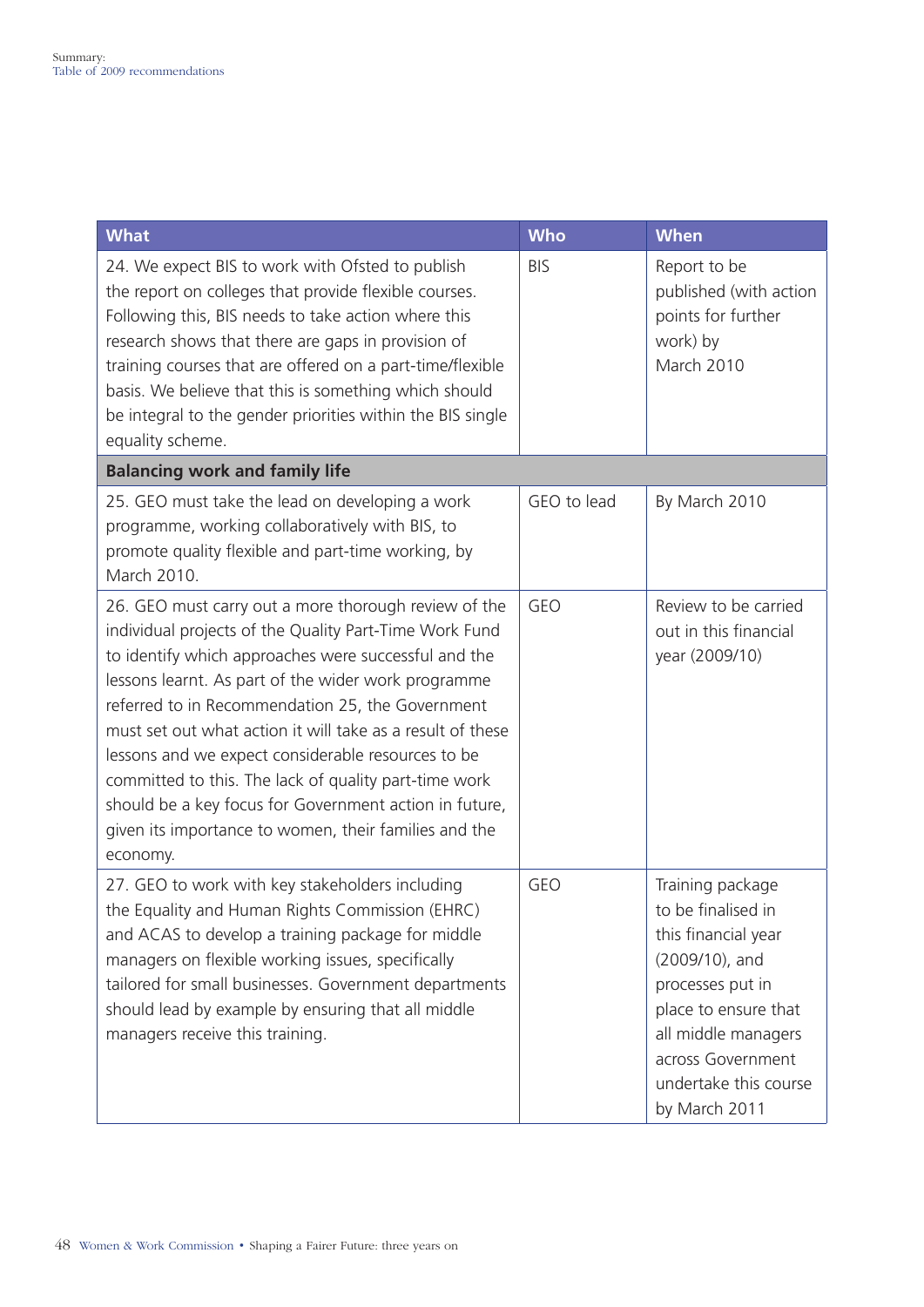| <b>What</b>                                                                                                                                                                                                                                                                                                                                                                                                         | <b>Who</b>                                             | <b>When</b>                                                                                    |
|---------------------------------------------------------------------------------------------------------------------------------------------------------------------------------------------------------------------------------------------------------------------------------------------------------------------------------------------------------------------------------------------------------------------|--------------------------------------------------------|------------------------------------------------------------------------------------------------|
| 28. The Child Poverty Unit (and all partners on the<br>London Child Poverty Delivery Group) must ensure<br>that the focus of their work is not just on getting<br>women into low or entry-level, part-time positions.<br>They must also focus on the quality of these part-time<br>jobs to ensure that this does not exacerbate the gender<br>pay gap.                                                              | CPU<br>(responsibility<br>of DCSF/DWP/<br>HM Treasury) | Immediately                                                                                    |
| 29. GEO should work with key stakeholders to<br>promote the benefits of job sharing, particularly at<br>a senior level, within both the public sector and the<br>private sector.                                                                                                                                                                                                                                    | <b>GEO</b>                                             | Significant action<br>(i.e. project proposals)<br>should be taken by<br>March 2010             |
| 30. This report makes no specific recommendations<br>towards the actual right to request. However, we<br>would like to see further efforts being made by BIS to<br>ensure successful implementation of this right.<br>For instance:                                                                                                                                                                                 | <b>BIS</b>                                             | Findings to be<br>disseminated and<br>action points on<br>gaps must be agreed<br>by March 2010 |
| • establishing whether women are using the right<br>effectively in the current financial downturn;                                                                                                                                                                                                                                                                                                                  |                                                        |                                                                                                |
| • establishing whether women who work flexibly are<br>being discriminated against;                                                                                                                                                                                                                                                                                                                                  |                                                        |                                                                                                |
| • establishing whether the right to work flexibly is<br>being promoted enough to men and that they are<br>not discriminated against; and                                                                                                                                                                                                                                                                            |                                                        |                                                                                                |
| • actively doing more to ensure that flexible working is<br>being promoted as being good for business.                                                                                                                                                                                                                                                                                                              |                                                        |                                                                                                |
| 31. We would recommend that GEO gathers together<br>in one document the good practice from those<br>professional bodies that provide pro-rata treatment.<br>The Minister for Women must then write to those<br>bodies that have not made available best practice on<br>pro-rata treatment, enclosing a copy of this report<br>and encouraging them to learn lessons from the good<br>practice already taking place. | <b>GEO</b>                                             | By summer 2009                                                                                 |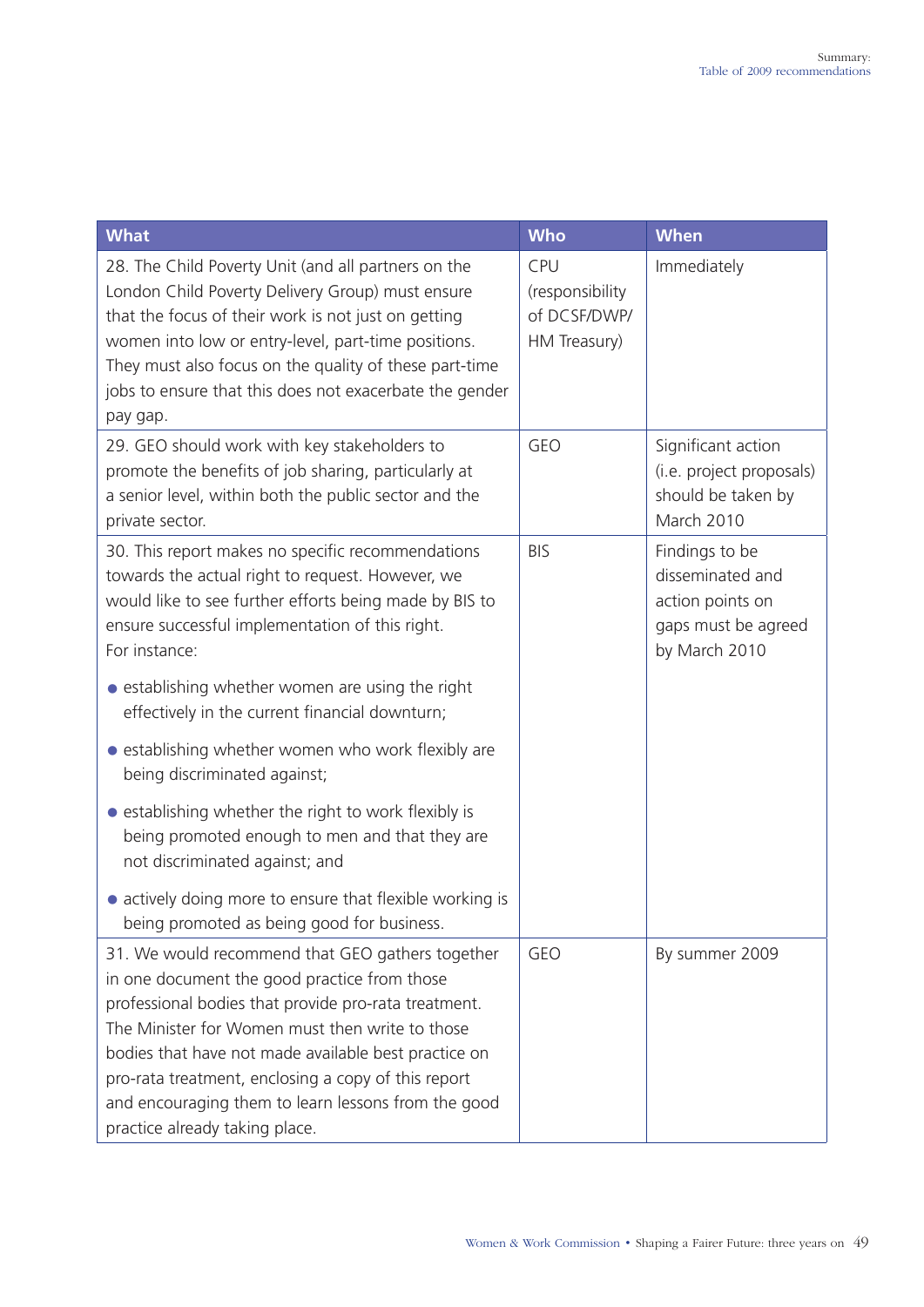| <b>What</b>                                                                                                                                                                                                                                                                                                                                                                                                                                                                                                                                                    | <b>Who</b>  | <b>When</b>                                                                     |
|----------------------------------------------------------------------------------------------------------------------------------------------------------------------------------------------------------------------------------------------------------------------------------------------------------------------------------------------------------------------------------------------------------------------------------------------------------------------------------------------------------------------------------------------------------------|-------------|---------------------------------------------------------------------------------|
| 32. DCSF must set out how it can better support<br>parents with children under three who are being<br>looked after by the PVI sector to afford quality childcare<br>in their area. This must be considered as part of their<br>obligations under the Gender Equality Duty.                                                                                                                                                                                                                                                                                     | <b>DCSF</b> | Full consideration<br>and a commitment to<br>action to be made by<br>March 2011 |
| 33. DCSF must ensure that there are suitable<br>mechanisms put in place for monitoring the<br>effectiveness of such initiatives as the free childcare<br>line and also the duty which has been placed on<br>Local Authorities.                                                                                                                                                                                                                                                                                                                                 | <b>DCSF</b> | See<br>Recommendation 38                                                        |
| 34. Although we are aware that pay and conditions are<br>matters for individual employers, DCSF must consider<br>further what more can be done to increase the wages<br>of childcare workers, many of whom receive low/<br>minimum wage, while ensuring that childcare costs<br>remain affordable. In particular, DCSF must consider<br>what work needs to be done to drive forward the<br>'professionalisation' of the childcare sector given the<br>fact that the majority of its employees are female and<br>the sector is still struggling to attract men. | <b>DCSF</b> | Full consideration<br>and a commitment to<br>action to be made by<br>March 2011 |
| 35. We recommend that BIS should:<br>• do more, via a publicity campaign, to promote the<br>benefits of enterprise to women, particularly the<br>work-life balance element;<br>• set out what processes they will be putting in place<br>to continue the good work started by the Women's<br>Enterprise Task Force; and                                                                                                                                                                                                                                        | <b>BIS</b>  | By March 2010                                                                   |
| put in place measures to assist women to go from<br>having the 'idea' of setting up a business to putting<br>it into practice, i.e. pre-start up advice.                                                                                                                                                                                                                                                                                                                                                                                                       |             |                                                                                 |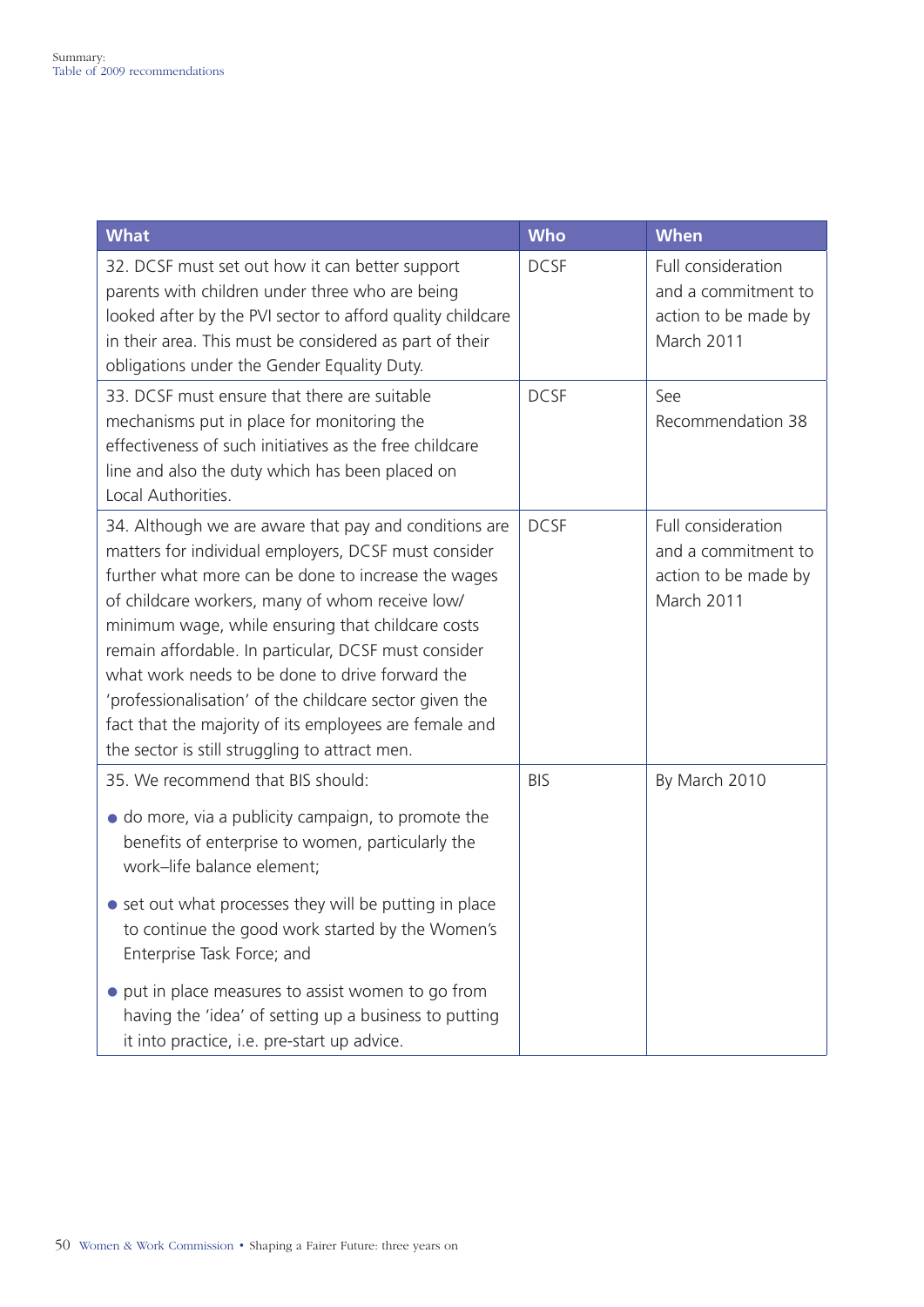| <b>What</b>                                                                                                                                                                                                                                                                                                                                                                                                                                                                                                                                                                                                               | <b>Who</b>                                                                              | <b>When</b>                                                                  |
|---------------------------------------------------------------------------------------------------------------------------------------------------------------------------------------------------------------------------------------------------------------------------------------------------------------------------------------------------------------------------------------------------------------------------------------------------------------------------------------------------------------------------------------------------------------------------------------------------------------------------|-----------------------------------------------------------------------------------------|------------------------------------------------------------------------------|
| 36. GEO to follow up the Exemplar Employer initiative<br>by establishing an 'exemplar twinning' programme<br>where each 'exemplar' agrees to work with a company<br>that is not part of the exemplar initiative to provide<br>guidance and support them in developing good<br>practice of their own in one of the following areas:<br>equal pay, flexible working, occupational segregation,<br>training and development, or women returners. Once<br>this initiative is up and running, GEO should ensure<br>that key milestones are set and that there are formal<br>reporting mechanisms for when the initiative ends. | <b>GEO</b>                                                                              | Programme to be up<br>and running by the<br>next financial year<br>(2010/11) |
| 37. GEO must effectively promote the Gender Equality<br>Check Tool following its launch this summer.                                                                                                                                                                                                                                                                                                                                                                                                                                                                                                                      | <b>GEO</b>                                                                              | By summer 2009                                                               |
| The public sector                                                                                                                                                                                                                                                                                                                                                                                                                                                                                                                                                                                                         |                                                                                         |                                                                              |
| 38. All Government departments, Inspectorates, Local<br>Authorities and RDAs should set out how they intend<br>to monitor the impact of their policies on women,<br>involve women and their representative groups directly,<br>and report on the results on an annual basis. This must<br>be included in a review of their gender equality scheme<br>to ensure that gender equality issues are mainstreamed<br>throughout.                                                                                                                                                                                                | All<br>Government<br>departments,<br>Inspectorates,<br>Local<br>Authorities<br>and RDAs | By March 2010                                                                |
| 39. We expect the EHRC to do more to meet their<br>regulatory requirements in promoting the Gender<br>Equality Duty and support Government and Local<br>Authorities to develop best practice as part of<br>their gender equality scheme. The EHRC must take<br>immediate action on this.                                                                                                                                                                                                                                                                                                                                  | <b>EHRC</b>                                                                             | Progress to be made<br>by March 2010                                         |
| 40. GEO must make it a priority to ensure that all<br>Government departments fully engage and take action<br>to meet the targets in PSA 15.                                                                                                                                                                                                                                                                                                                                                                                                                                                                               | <b>GEO</b>                                                                              | By March 2010                                                                |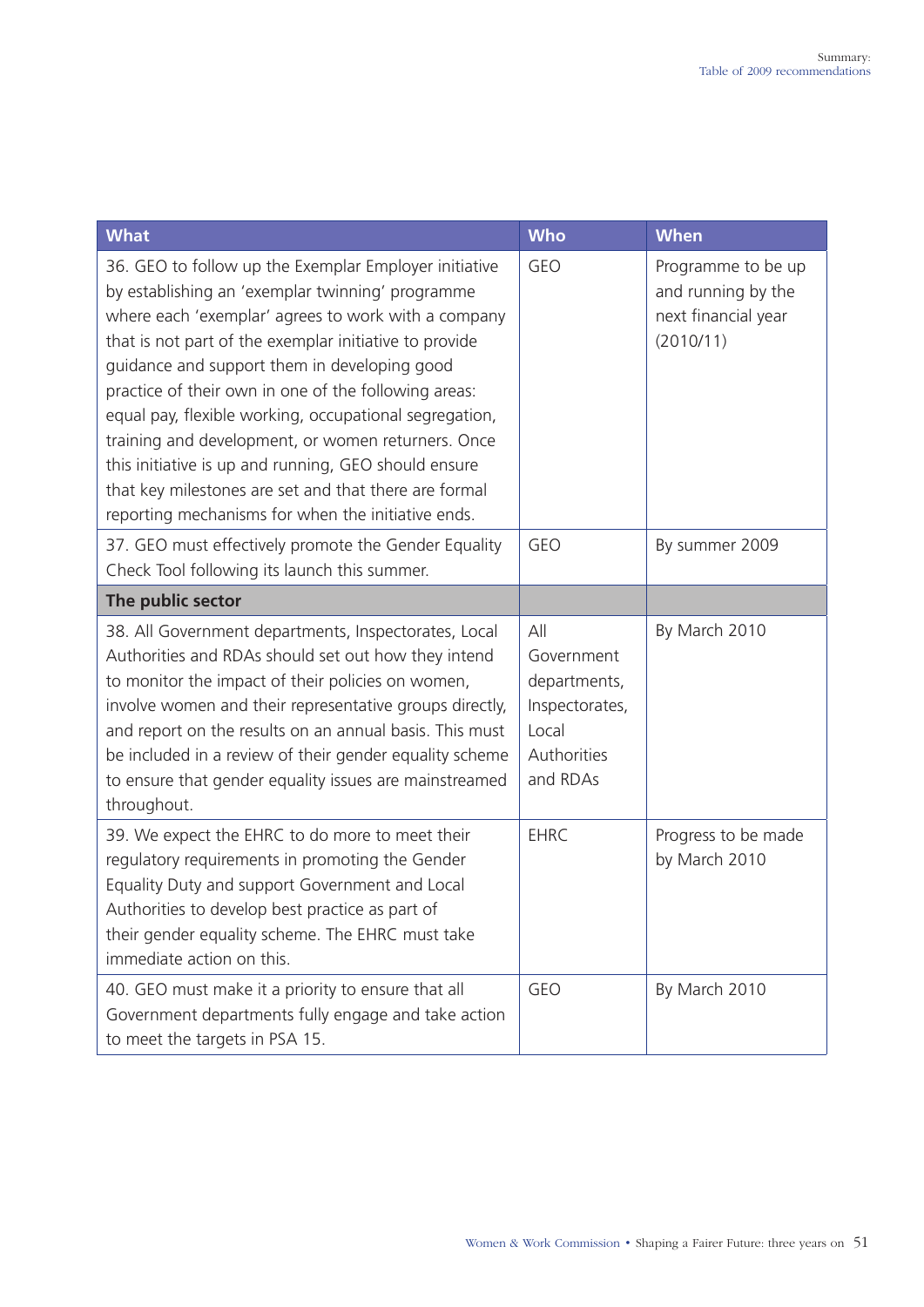| <b>What</b>                                                                                                                                                                                                                                                                                                                                                                                                                                            | <b>Who</b>  | <b>When</b>                                                                                            |
|--------------------------------------------------------------------------------------------------------------------------------------------------------------------------------------------------------------------------------------------------------------------------------------------------------------------------------------------------------------------------------------------------------------------------------------------------------|-------------|--------------------------------------------------------------------------------------------------------|
| 41. We recommend that BIS work together with the<br>Office of Government Commerce, GEO and other key<br>stakeholders to develop a package of best practice<br>and case studies around procurement which can then<br>be disseminated on a local level via the RDA network.<br>Case studies should be made available from both the<br>supplier's and the procurer's perspective on addressing<br>equality issues, including gender, through procurement. | <b>BIS</b>  | Best practice/case<br>studies to be finalised<br>by March 2010 for<br>dissemination from<br>April 2010 |
| 42. We recommend that, as the Government<br>department with oversight of the RDA network, BIS<br>uses the levers available to them, such as the tasking<br>framework, to ensure that there is greater consistency<br>between how each RDA tackles gender equality in the<br>labour market, in particular on the promotion of part-<br>time work.                                                                                                       | <b>BIS</b>  | By March 2011                                                                                          |
| 43. BIS should work with the RDAs, the LGA, GEO and<br>DWP to develop a model by which RDAs and Local<br>Authorities act as a link for local services, jobs and<br>training opportunities between the employer and those<br>women looking for work. Best practice in this area<br>should also be disseminated across the RDA and Local<br>Authority network.                                                                                           | BIS to lead | By March 2011                                                                                          |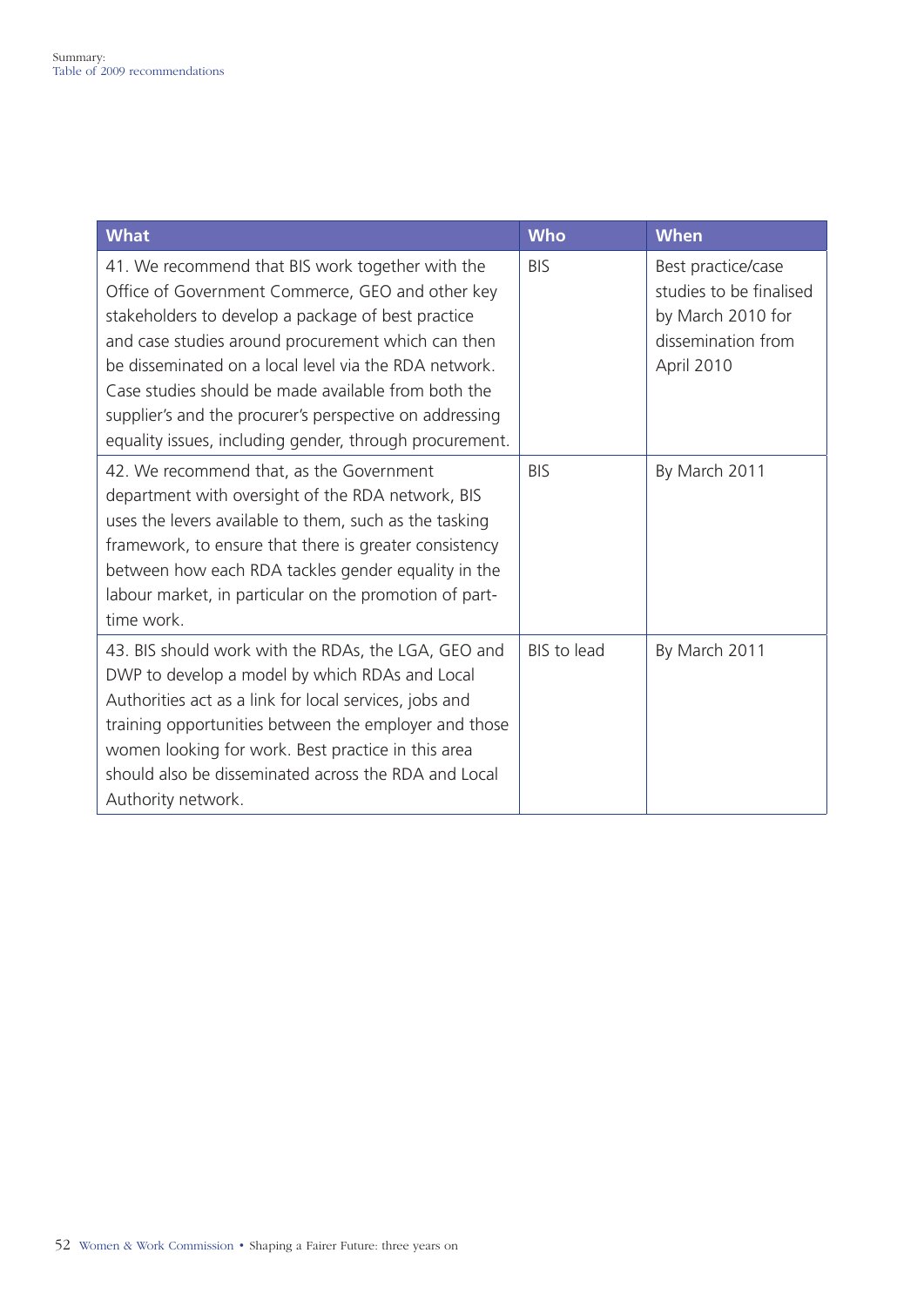# <span id="page-54-0"></span>Women and Work Commissioners

| <b>Name</b>                   | <b>Role</b>                                            | <b>Organisation</b>                                      |
|-------------------------------|--------------------------------------------------------|----------------------------------------------------------|
| Baroness Margaret Prosser OBE | Deputy Chair                                           | Equality and Human<br><b>Rights Commission</b>           |
| Chris Banks CBE               | Chair                                                  | Learning and Skills Council                              |
| Sarah Anderson CBE            | Chief Executive                                        | Mayday Group                                             |
| Kay Carberry CBE              | <b>Assistant General</b><br>Secretary                  | <b>Trades Union Congress</b>                             |
| Naaz Coker                    | Chair                                                  | St George's Healthcare NHS Trust                         |
| Debbie Coulter OBE            | Former Deputy General<br>Secretary                     | <b>GMB Trade Union</b>                                   |
| John Cridland CBE             | Deputy Director General                                | Confederation of British Industry                        |
| John Hannett                  | General Secretary                                      | Union of Shop, Distributive and<br><b>Allied Workers</b> |
| Sally Hopson MBE              | Customer and People<br>Director                        | Pets at Home                                             |
| Stella Manzie CBE             | Director General,<br>Finance and Corporate<br>Services | Scottish Government                                      |
| Andrea Murray                 | Acting Group Director,<br>Strategy                     | Equality and Human Rights<br>Commission                  |
| Jan Parkinson                 | Managing Director                                      | Local Government Employers                               |
| Dame Dr Ruth Silver CBE       | Principal                                              | Lewisham College                                         |
| Liz Snape MBE                 | Director of Policy and<br><b>Public Affairs</b>        | Unison                                                   |